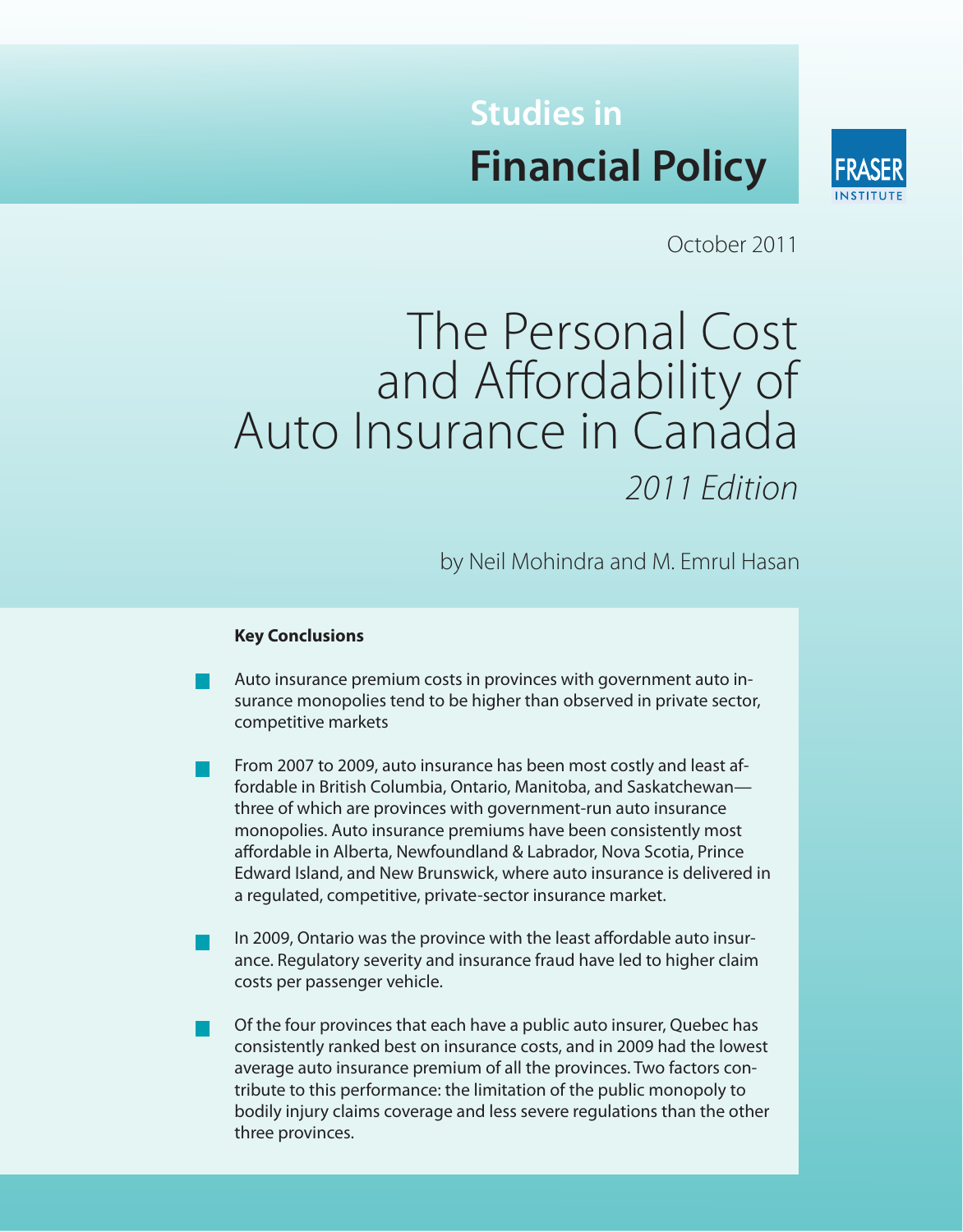## **Précis**

This study compares the average cost and affordability of personal passenger automobile insurance premiums in each of the 10 Canadian provinces from 2007 to 2009. Four provinces have government-owned monopolies that sell insurance coverage to drivers. The other six rely on a regulated competitive private sector to provide auto insurance.

Comparisons across all 10 provinces in the years from 2007 to 2009 show that the average price for auto insurance premiums was highest in British Columbia, Ontario, Manitoba, and Saskatchewan. Of those provinces, three have governmentrun auto insurance monopolies. The least expensive average premium in 2008 was in Prince Edward Island where auto insurance is delivered in a regulated, competitive, private-sector insurance market. The least expensive premium in 2007 and 2009 was in Quebec, which has a government-run auto insurance monopoly but only for bodily injury.

The study examines why Ontario has relatively high average premiums and why Quebec's average premiums are relatively low. Ontario has relatively severe regulations, and is experiencing a significant problem with insurance fraud. Quebec has less onerous rate regulations and less generous prescribed benefits.

The findings are generally consistent with previous editions of this study (Skinner, 2007; Skinner, 2008) and other previous research comparing auto insurance in international juris dictions including all 10 Canadian provinces (Skinner, 2006; Rovere and Skinner, 2010). All studies show that auto insurance does not tend to be less costly in juris dictions that have government auto insurance monopolies, despite claims to the contrary.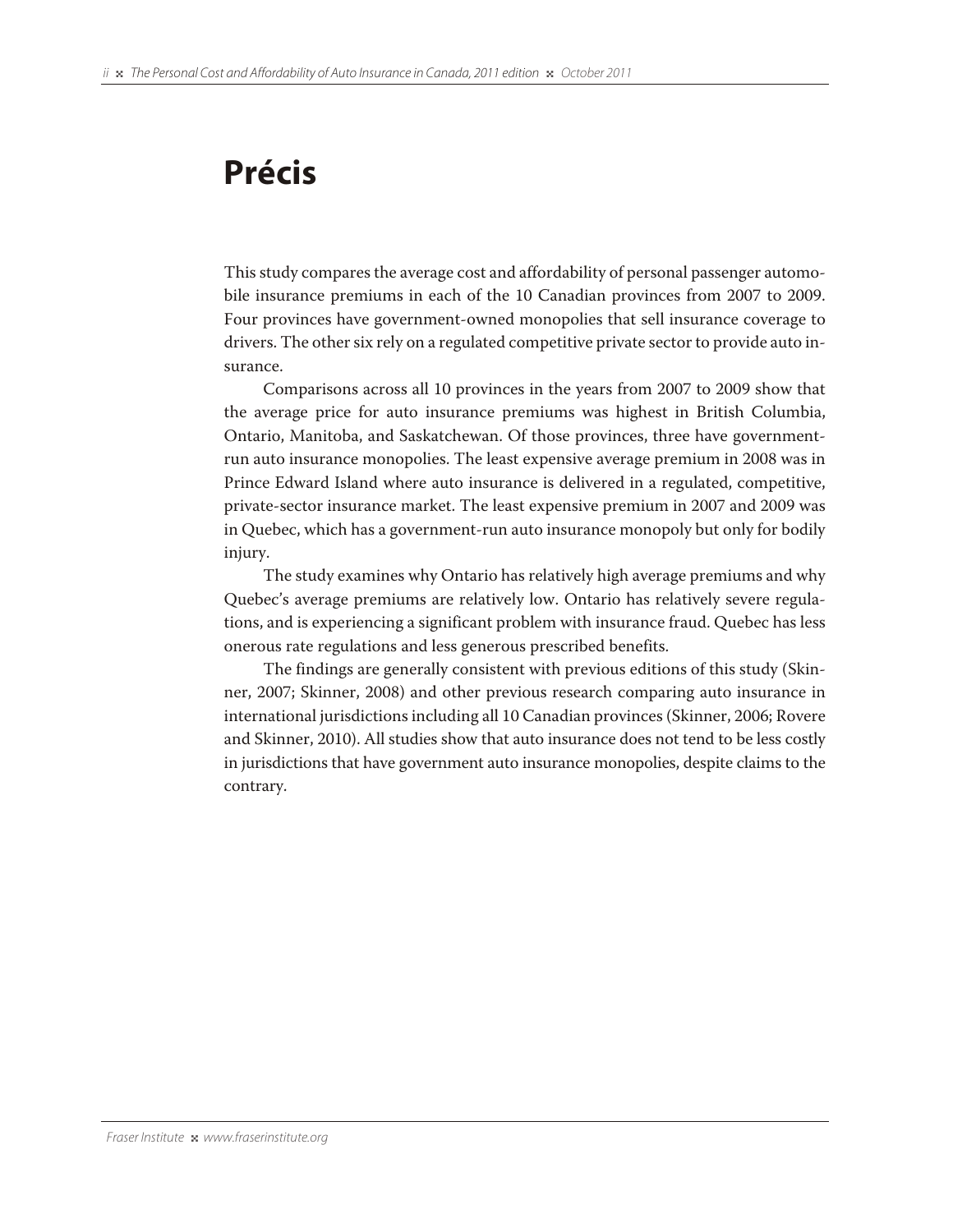# **Contents**

Précis x ii Introduction  $\infty$  5 What makes auto insurance costly in Ontario?  $\cdot$   $\cdot$  10 Quebec's performance x 15 Public auto insurance: Costs to tax payers  $\boldsymbol{\mathrm{x}}$  17 Conclusion  $\times$  19 Policy recommendations x 20 About the data  $\frac{1}{2}$  21 Appendix tables  $\boldsymbol{\cdot}$  25 Key definitions  $x = 35$ References x 39 Acknowledgment and disclaimer  $\boldsymbol{\cdot}$  45 About the authors  $\approx 46$ Publishing information  $\boldsymbol{\times}$  47 About the Fraser Institute  $\overline{\phantom{a}}$   $\overline{\phantom{a}}$  49 Supporting the Fraser Institute  $\boldsymbol{\cdot}$  49 Editorial Advisory Board x 51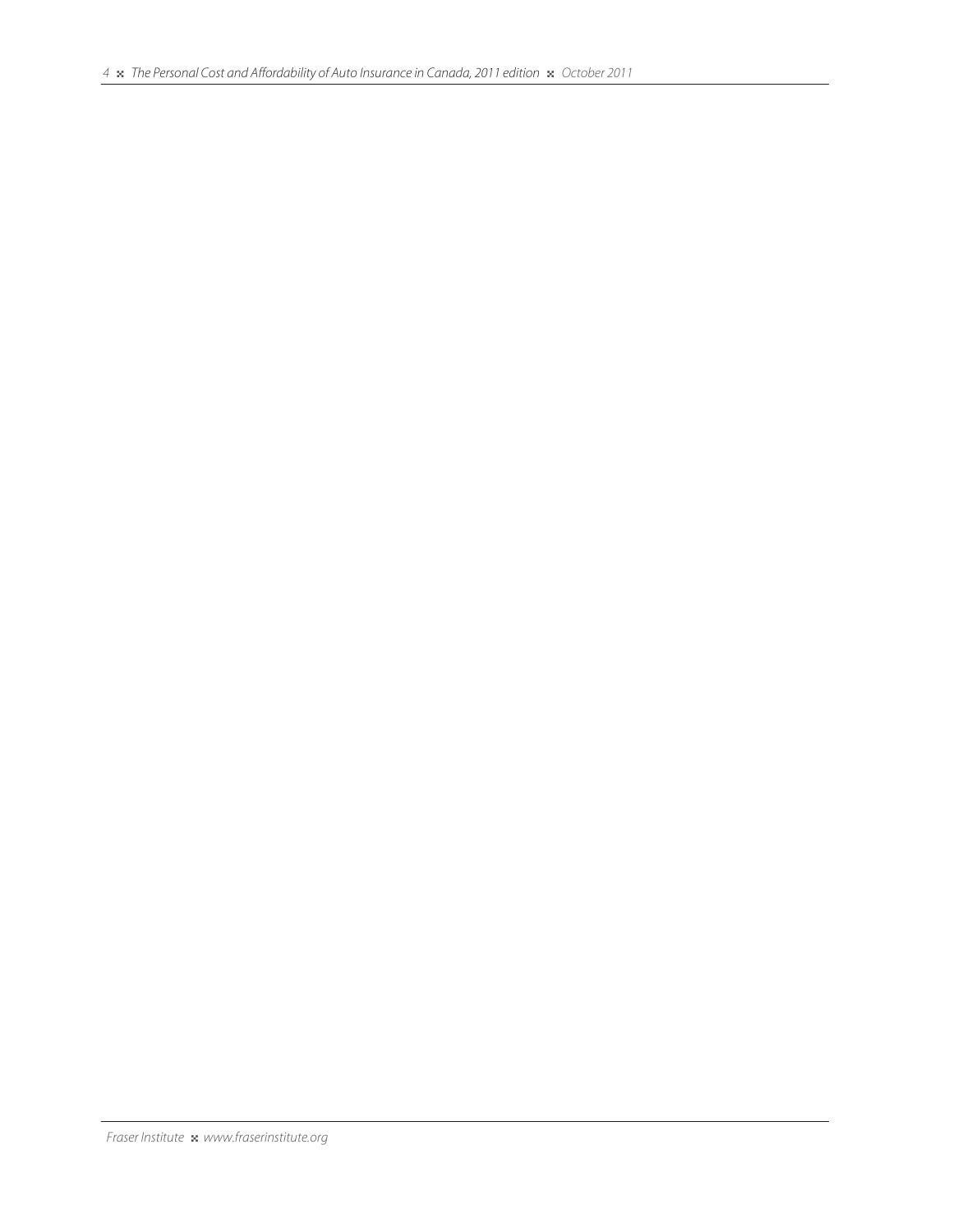### **Intro duc tion**

In Canada, both private and public insurers supply automobile insurance. Private insurers provide all the automobile insurance sold in six Canadian provinces: Alberta (AB), Ontario (ON), New Brunswick (NB), Nova Scotia (NS), Prince Edward Island (PE), and Newfoundland & Labrador (NL). British Columbia (BC), Saskatchewan (SK), and Manitoba (MB) all have government-owned automobile insurers that have a monopoly over the provision of basic auto insurance and compete for the sale of optional insurance coverage with private companies.<sup>1</sup> Quebec (QC) also has a public auto insurer, the Société de l'assurance automobile du Québec (SAAQ), which runs a monopoly on basic (personal injury $^2$ ) auto insurance, but does not compete with the private sector for the sale of optional (property damage) auto insurance coverage.

Proponents of government-owned insurance have long argued that public auto insurance can offer drivers cheaper premiums. This study aims to calculate the true average cost and affordability of auto insurance premiums. Case-by-case comparisons such as those published by groups like the Consumers' Association of Canada (CAC, 2003) and some government auto insurers are not valid reflections of actual averages, though they are often perceived as such by the public and media.

This study also examines why premiums in Ontario are relatively high, why premiums in Quebec are relatively low, and what costs taxpayers bear for government-run auto insurers.

Earlier versions of this study have explained that government-run auto insurers do not publish audited data in a format necessary to allow for a calculation of average premiums in their provinces that can be easily and directly compared to other provinces (Skinner, 2008). As with previous versions of this study, this has necessitated applying reasonable assumptions to the data published by auto insurance authorities where a government insurance monopoly exists. Both private and public insurers have followed Canadian Generally Accepted Accounting Principles (GAAP) in preparing their financial statements. However, the standards under Canadian GAAP are different for private insurers and government entities (PSAB, 2011). The problem will likely be addressed later in 2011 when both the government-run and private insurers in Canada adopt International Financial Reporting Standards (IFRS).

2 Technical terms are defined in a list at the end of this paper.

<sup>1</sup> BC, SK, and MB deliver auto insurance through Crown Corporations. They are the Insurance Corporation of British Columbia (ICBC), Saskatchewan Auto Fund, and Manitoba Public Insurance (MPI).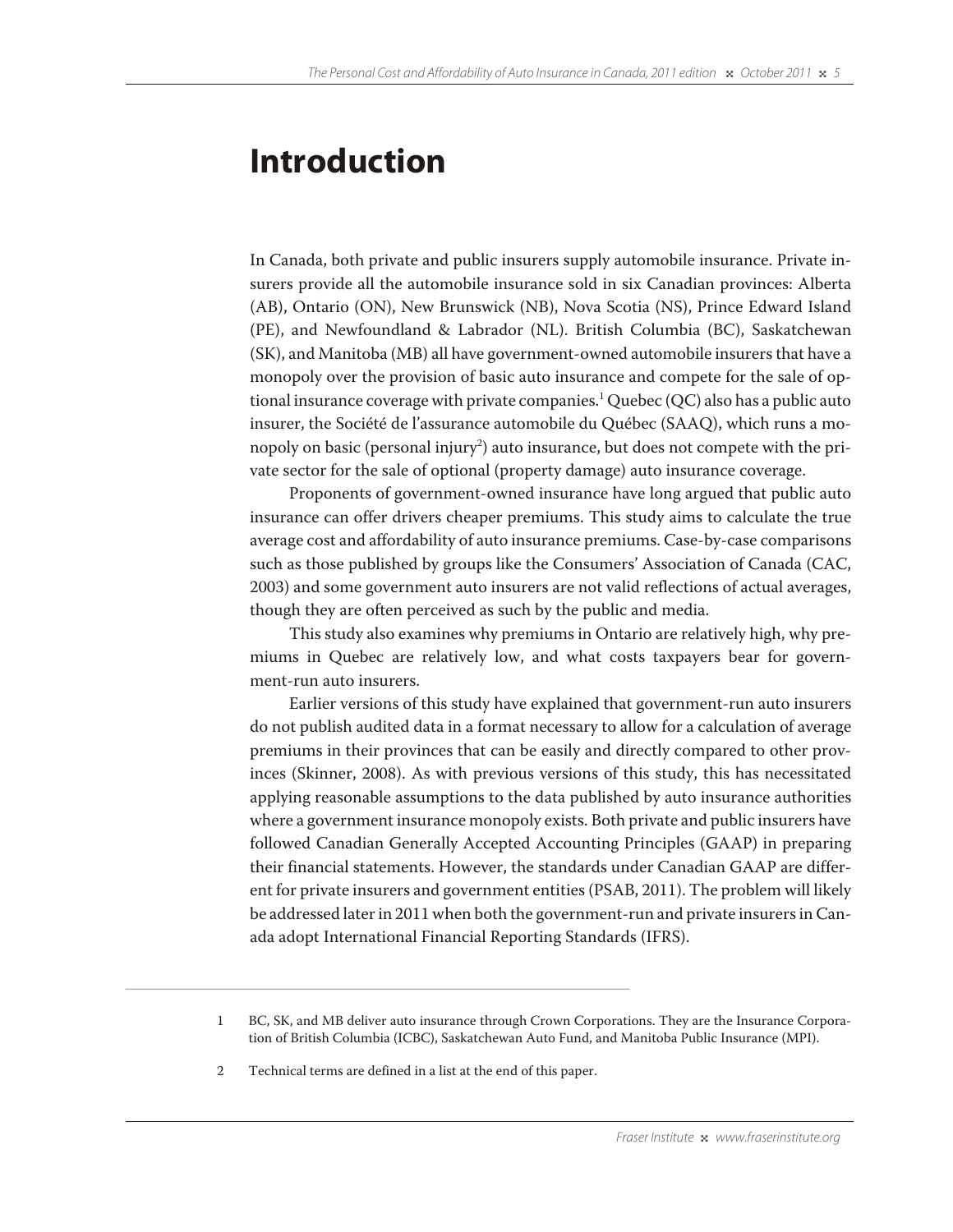#### **Find ings on cost and affordability**

Table 1 shows the estimated average auto insurance premium in each province for 2009, the latest year for which we have data. Figures 1 and 2 show data for  $2007$ through 2009. The complete methodology is described in the sections that follow. Nominal comparisons of auto insurance premiums are an effective way to measure their relative cost. These data are displayed beside calculations of the cost of auto insurance as a percentage of provincial gross domestic product (GDP) per person, personal income (PI) per person, and personal disposable income (PDI) per person—i.e., per sonal income remaining after taxes—in each province. Cost as a percentage of local GDP controls for differences in general price levels between jurisdictions that could skew fair comparisons of auto insurance costs. Comparing costs as a percentage of PI and PDI demonstrates the relative affordability of the cost of auto insurance across jurisdictions.

| <b>Provinces</b> | <b>Average net</b><br>auto insurance<br>premiums<br>(5) | Average<br>premium as a<br>percentage of<br><b>GDP</b> per person | Average<br>premium as a<br>percentage of<br><b>Personal</b><br>Income per<br>person | Average<br>premium as a<br>percentage<br>of Personal<br><b>Disposable</b><br>Income per<br>person |
|------------------|---------------------------------------------------------|-------------------------------------------------------------------|-------------------------------------------------------------------------------------|---------------------------------------------------------------------------------------------------|
| QC               | 642                                                     | 1.9%                                                              | 1.9%                                                                                | 2.5%                                                                                              |
| PE               | 695                                                     | 2.4%                                                              | 2.3%                                                                                | 2.9%                                                                                              |
| <b>NB</b>        | 728                                                     | 2.3%                                                              | 2.2%                                                                                | 2.8%                                                                                              |
| <b>NS</b>        | 736                                                     | 2.4%                                                              | 2.3%                                                                                | 2.8%                                                                                              |
| <b>NL</b>        | 749                                                     | 2.1%                                                              | 2.3%                                                                                | 2.9%                                                                                              |
| AB               | 1,004                                                   | 2.1%                                                              | 2.2%                                                                                | 2.7%                                                                                              |
| <b>MB</b>        | 1,027                                                   | 3.0%                                                              | 3.1%                                                                                | 3.8%                                                                                              |
| <b>SK</b>        | 1,049                                                   | 2.7%                                                              | 2.9%                                                                                | 3.6%                                                                                              |
| BC               | 1,113                                                   | 3.1%                                                              | 3.2%                                                                                | 4.0%                                                                                              |
| ON               | 1,281                                                   | 3.3%                                                              | 3.5%                                                                                | 4.5%                                                                                              |

#### **Table 1: Estimated average net auto insurance premiums in 2009, by province (relative cost and affordability)**

Sources: GISA (2007, 2011); IBC (2009); ICBC (2008, 2009, 2010); MPI (2008, 2009, 2010); MSA Research Inc. (2011); SAAQ (2008, 2009, 2010, 2011); SGI (2008, 2009, 2010); Statistics Canada (2011a, 2011b); authors' calculations.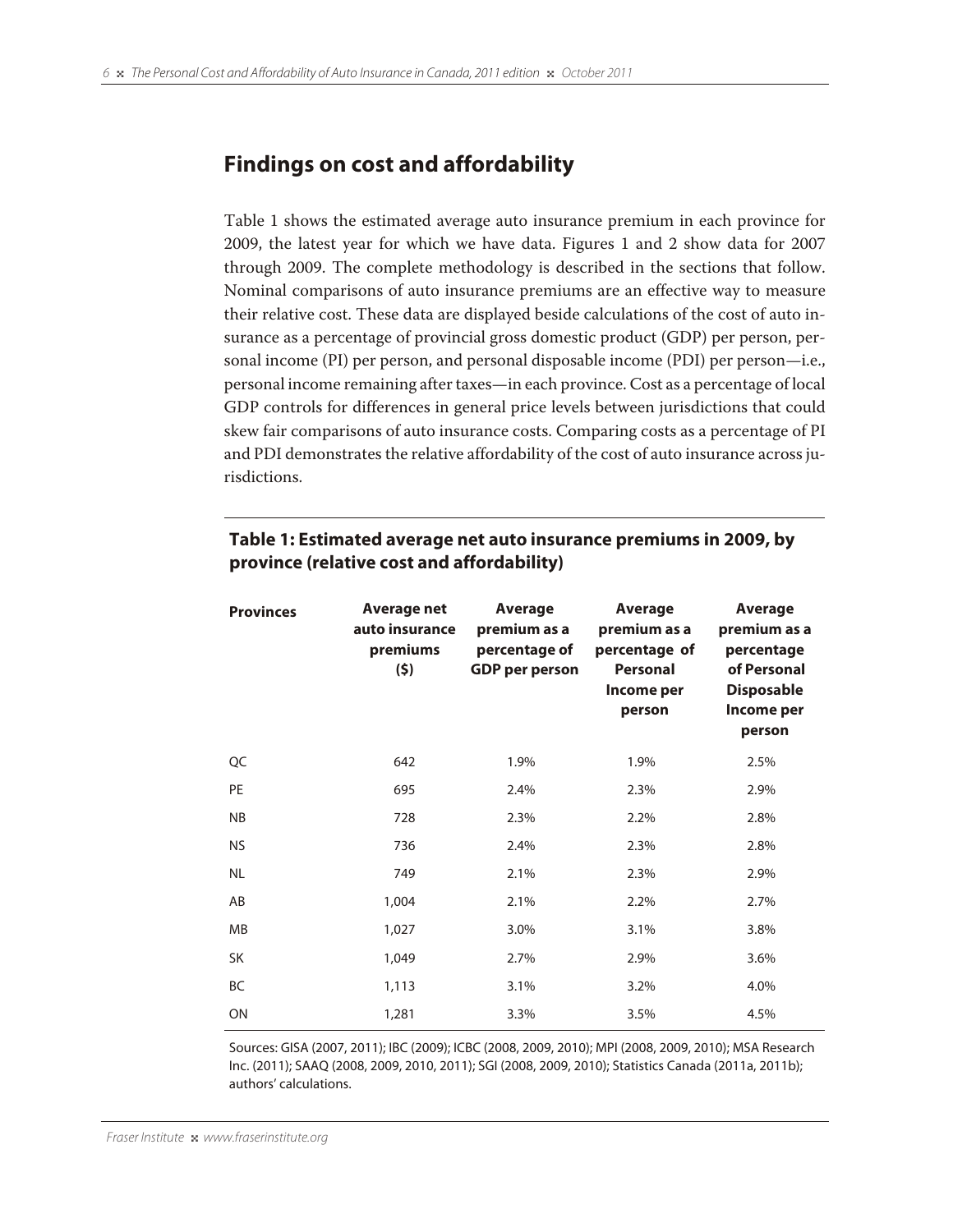

#### Figure 1: Average Net Earned Premium from 2007 to 2009

Source: Authors' calculation (see the appendix for a detailed calculation).

#### **Figure 2: Average Net Earned Premium as a percentage of GDP per person**



*Fra ser Insti tute* 4 *www.fraserinstitute.org*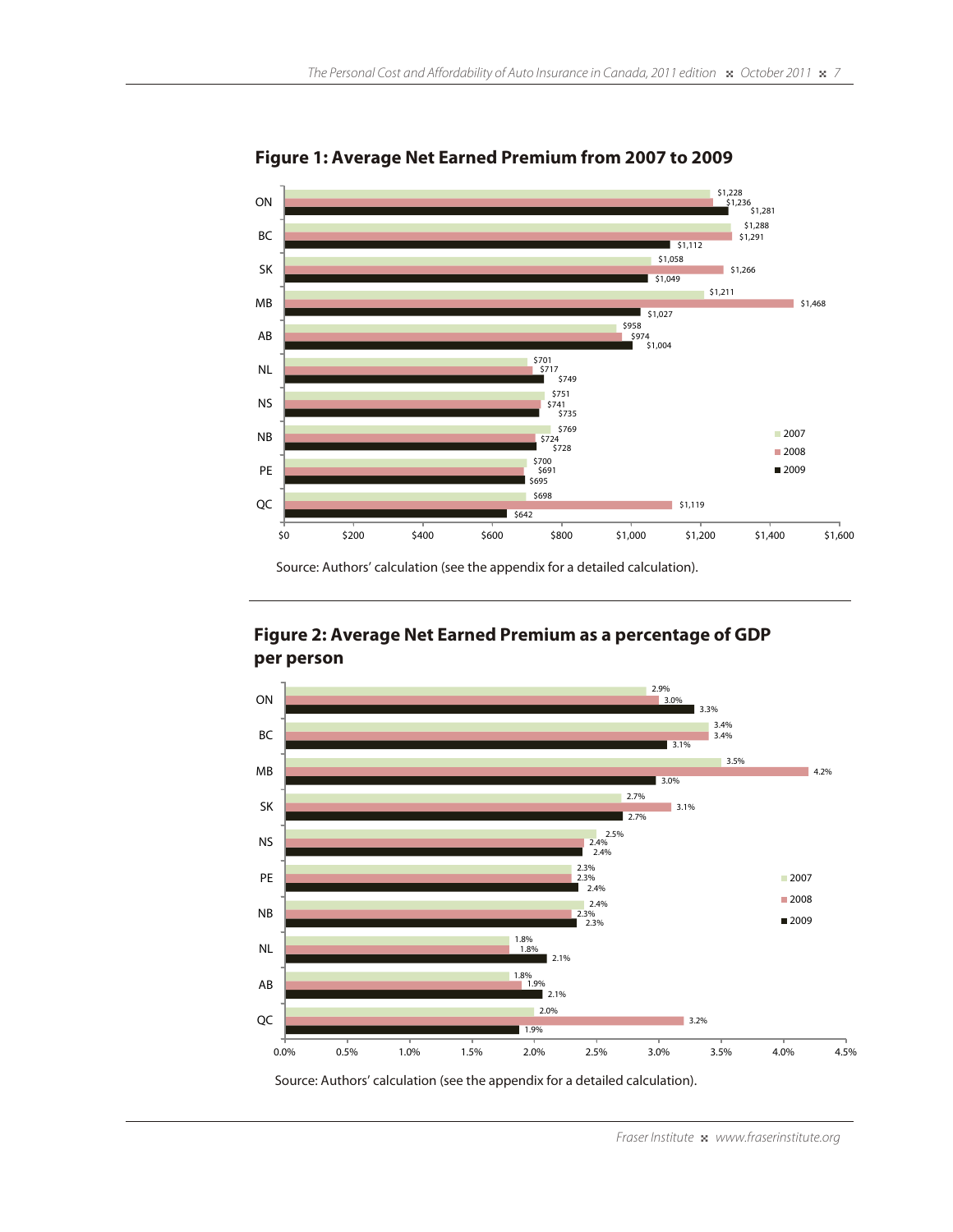#### **The relative cost of auto insurance**

- $\ast$  In a nominal comparison of average auto insurance premiums in Canada in 2009, three of the four most expensive were in British Columbia, Saskatchewan, and Manitoba, which have government-run auto insurance. The real comparison (average net earned premium as a percent of GDP) provides the same finding.
- $\ast$  In both nominal and real comparisons, five of the six provinces with the least expensive premiums from 2007 to 2009 had regulated competitive private sector markets for auto insurance: Prince Edward Island, New Brunswick, Nova Scotia, Newfoundland & Labrador, and Alberta.
- $\ast$  Ontario had the highest average premium in 2009.
- $\mu$  In Quebec, average auto insurance premiums in 2007 and 2009 were the least expensive of any province in both nominal and real comparisons.
- $\ast$  Manitoba had the most expensive auto insurance in 2008. The cost of insurance in the province declined slightly in 2009.<sup>3</sup>

#### **The relative affordability of auto insurance**

- \* Average net earned premiums as a percentage of personal income and personal disposable income signal that auto insurance premiums were most affordable in Alberta, Newfoundland & Labrador, Nova Scotia, Prince Edward Island, and New Brunswick from 2007 to 2009.
- $\star$  According to the same measures, average auto insurance was least affordable in British Columbia, Manitoba, Ontario, and Saskatchewan.
- $\ast$  In 2008, Quebec had one of the least affordable auto insurance premiums among Canadian provinces in a comparison of average net earned premium as a percentage of personal income and personal disposable income, but its performance rebounded in 2009.
- $\ast$  Figures 3 and 4 reveal that for 2007 and 2008 reveal that automobile insurance is consistently less affordable in British Columbia and Manitoba than in the other provinces.
- 3 Manitoba's government insurer attributed lower prices to an improvement in its unrealized gains (losses), which helped it to cover the operating deficits that it has been accruing for years (MPI, 2009, 2010).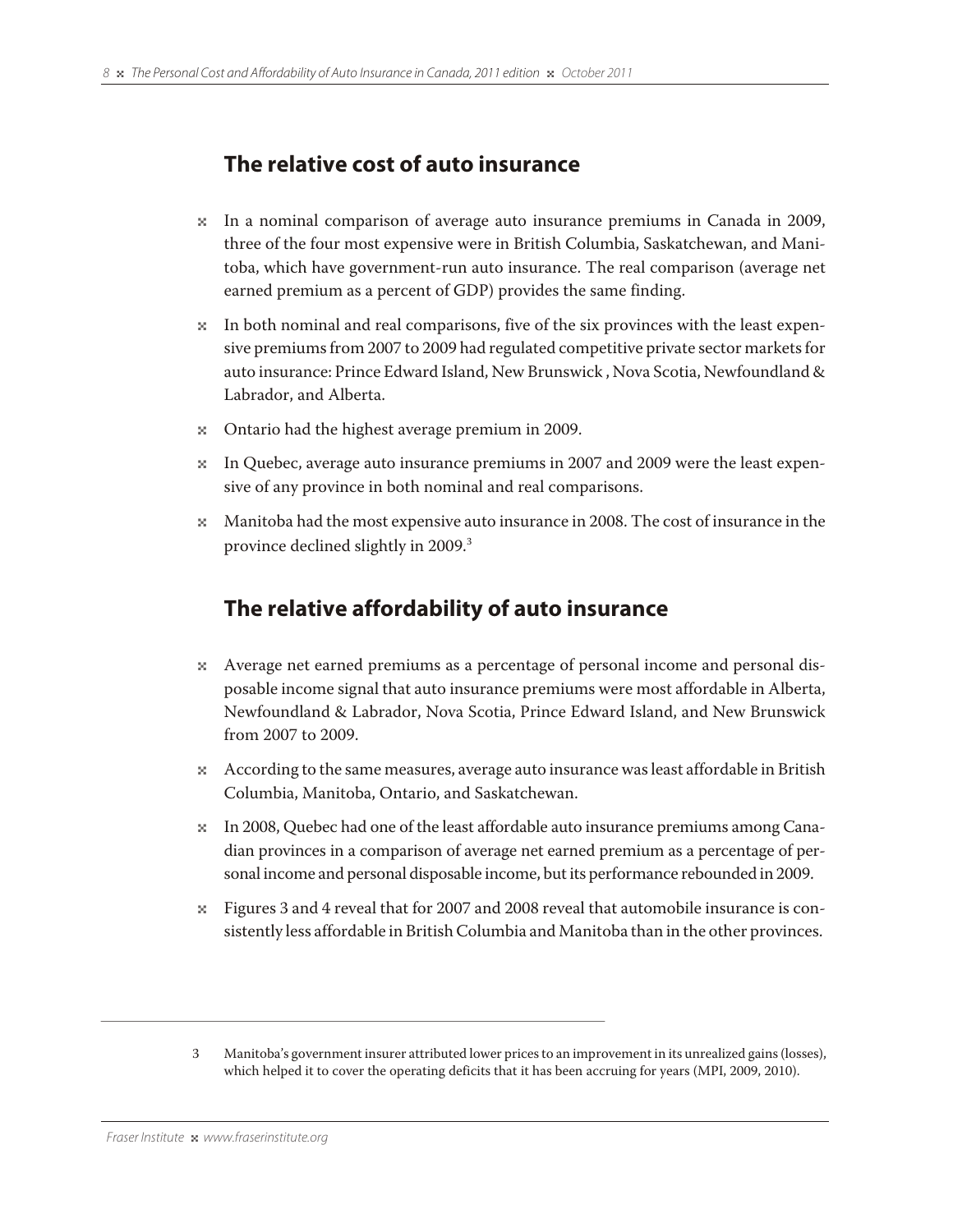

#### **Fig ure 3: Average Net Earned Premium as a percentage of PI per person**

#### **Figure 4: Average Net Earned Premium as a percentage of PDI per person**



Source: Authors' calculation (see the appendix for a detailed calculation).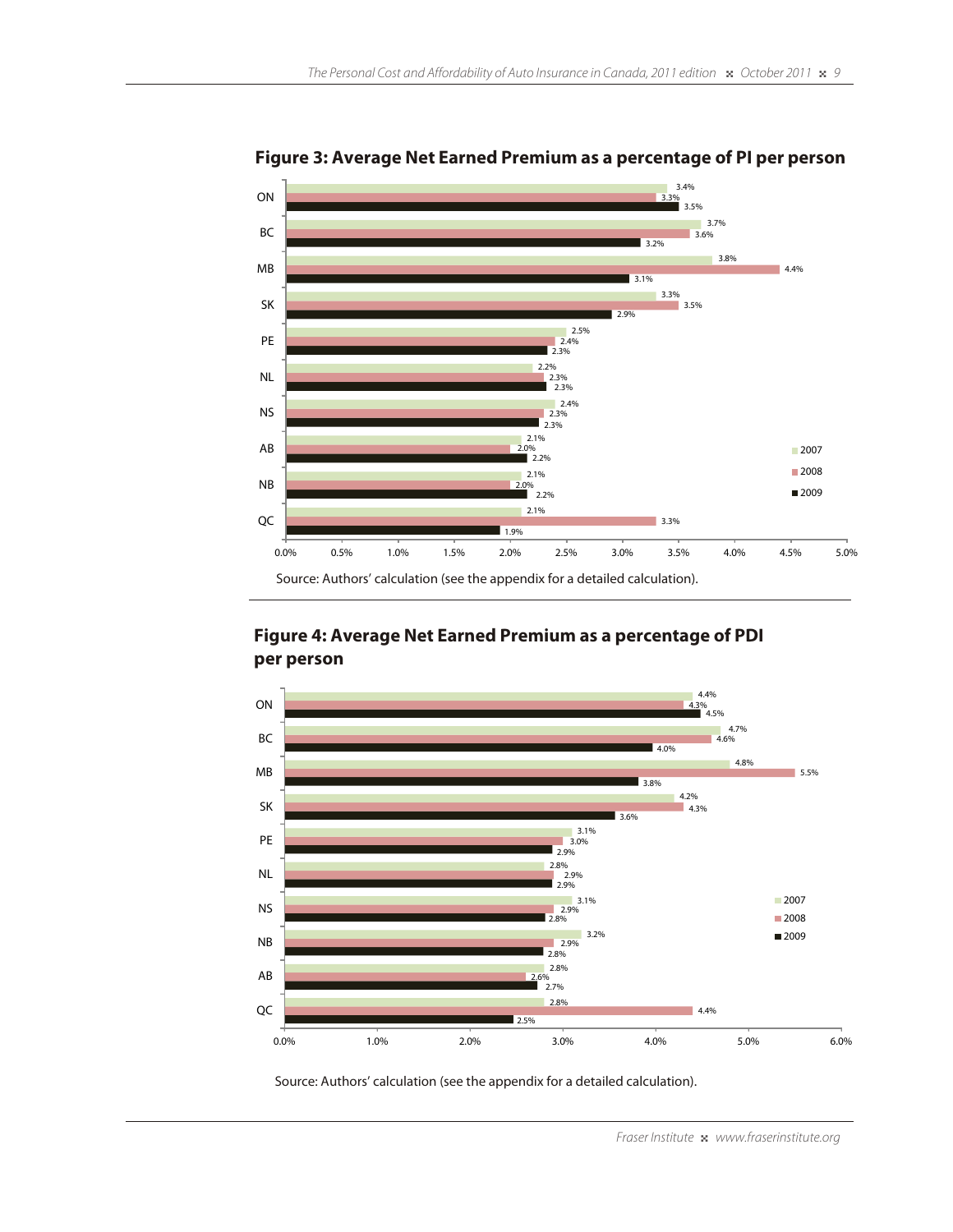# **What makes auto insurance costly in Ontario?**

Previous editions of this study have shown that of the markets with private insurance, Ontario is the most expensive. Again in 2009, Ontario had the most costly and least affordable auto insurance. The explanation for the high cost is higher claim costs per passenger vehicle, which is itself a result of a number of factors including regulatory severity and insurance fraud.

Between 2004 and 2009, average accident benefits claims costs in Ontario increased by 102 percent (Mack, 2010). In fact, the claims cost per private passenger vehicle (PPV) in Ontario is significantly higher than in other provinces with private auto insurance (see figure 5).



#### **Figure 5: Claim cost per private passenger vehicle (PPV)**

Sources: GISA (2007, 2011); authors' calculation.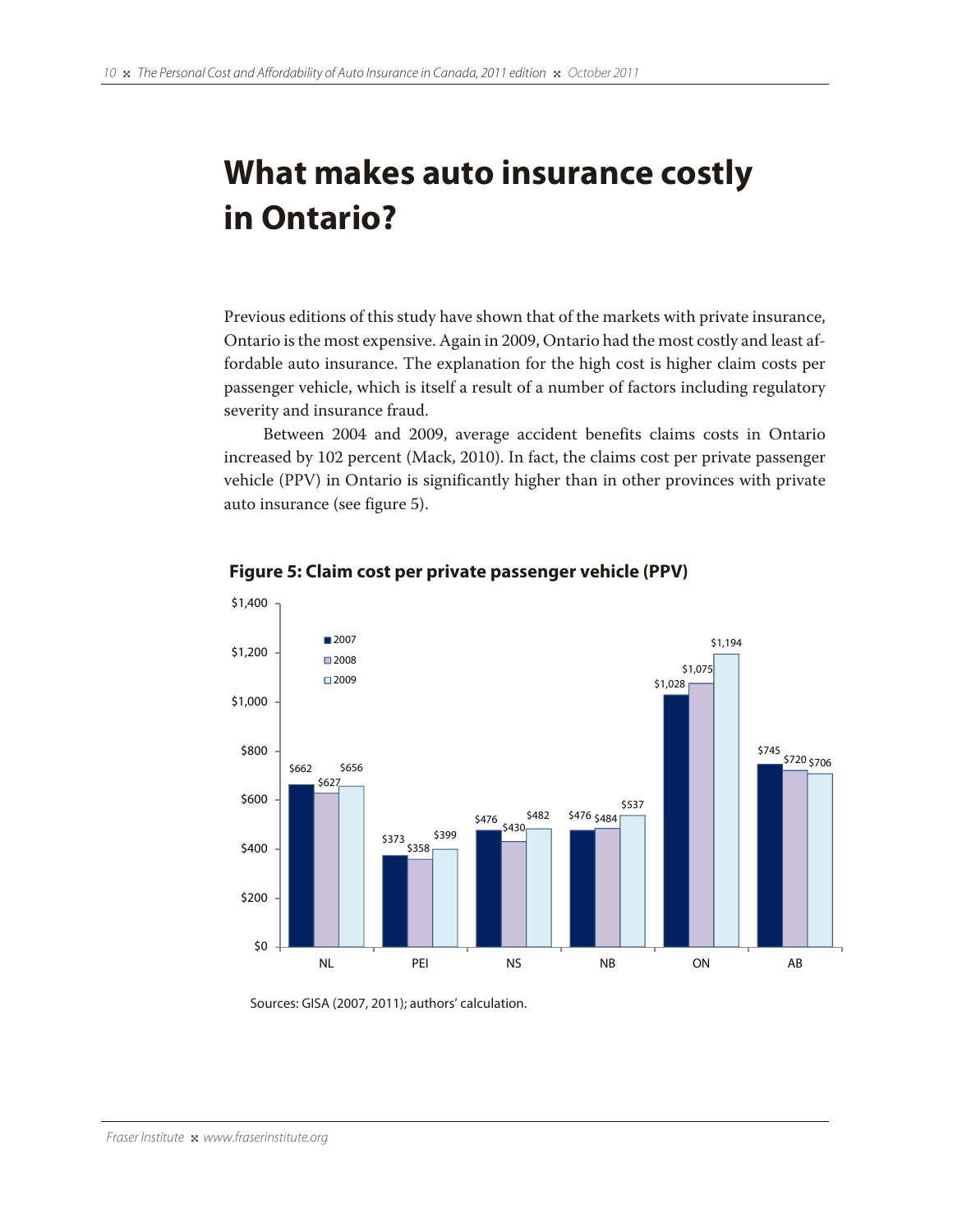#### **Regulatory severity in Ontario**

The Fraser Institute's Auto Insurance Market Quality Index studies have shown that private insurers in Ontario face severe regulations in rate setting restrictions, mandatory minimum liability and accident benefits laws, minimum capital requirement laws, etc. Rovere and Skinner (2010) found that Ontario was ranked the worst amongst provinces with private auto insurance markets in the index of regulatory severity.<sup>4</sup> That 2010 study measured the regulatory severity in the auto insurance industry in 60 jurisdictions in the United States and Canada and concluded that in terms of its regulatory regime, Ontario, along with three provinces with public monopoly auto insurance, has been performing poorly. In 2009, these same four provinces ranked as most expensive for cost and affordability.

The link between regulatory severity and premiums has been found in a number of studies. The reduction of rates for high-risk drivers by rate regulation encourages riskier driving behavior that increases the frequency and severity of vehicle collisions. This tends to compress the premiums collected against higher claims paid by insurers. Ultimately it requires all other premiums to be higher than actuarially necessary to cover losses. Insurance premiums in jurisdictions with stricter rate regulation are often higher than in jurisdictions with less rate regulation (Tennyson, 1997; Mullins, 2004).

Rate regulation contributes to regulatory severity and has not been found to result in lower premium prices over time (Cummins et al., 2001; Harrington, 2001). Regan *et al.* (2009) also found that efforts to make insurance more affordable by regulating rates can ultimately lead to higher insurance costs. This is because rate regulation that suppresses insurance prices until they drop below competitive levels and provides significant premium subsidies for some consumers can create a variety of incentive distortions in the market that increase the costs to insurers, which are ultimately passed to consumers. Leadbetter et al. (2004) looked into the effects of rate regulation in Ontario. They analyzed data covering six provinces with private auto insurance over the 18-year period from 1984 to 2001. They found that rate regulation does make auto insurance premiums more volatile for consumers in Ontario compared to the other five provinces, and that premium volatility increased following the introduction of rate regulation in Ontario in 1989.

<sup>4</sup> This *regulatory severity index* is compiled after taking into account parameters such as regulatory prohibitions or restrictions on competition between insurers, rate filing restrictions, compulsory liability insurance laws, compulsory accident benefits laws, compulsory uninsured motorist coverage laws, minimum property damage liability coverage regulations, minimum bodily injury liability coverage regulations, minimum accident benefits coverage regulations and regulatory restrictions on legal rights to assign fault in a motor vehicle collision. To get more insight on the ranking, please see Rovere and Skinner, 2010.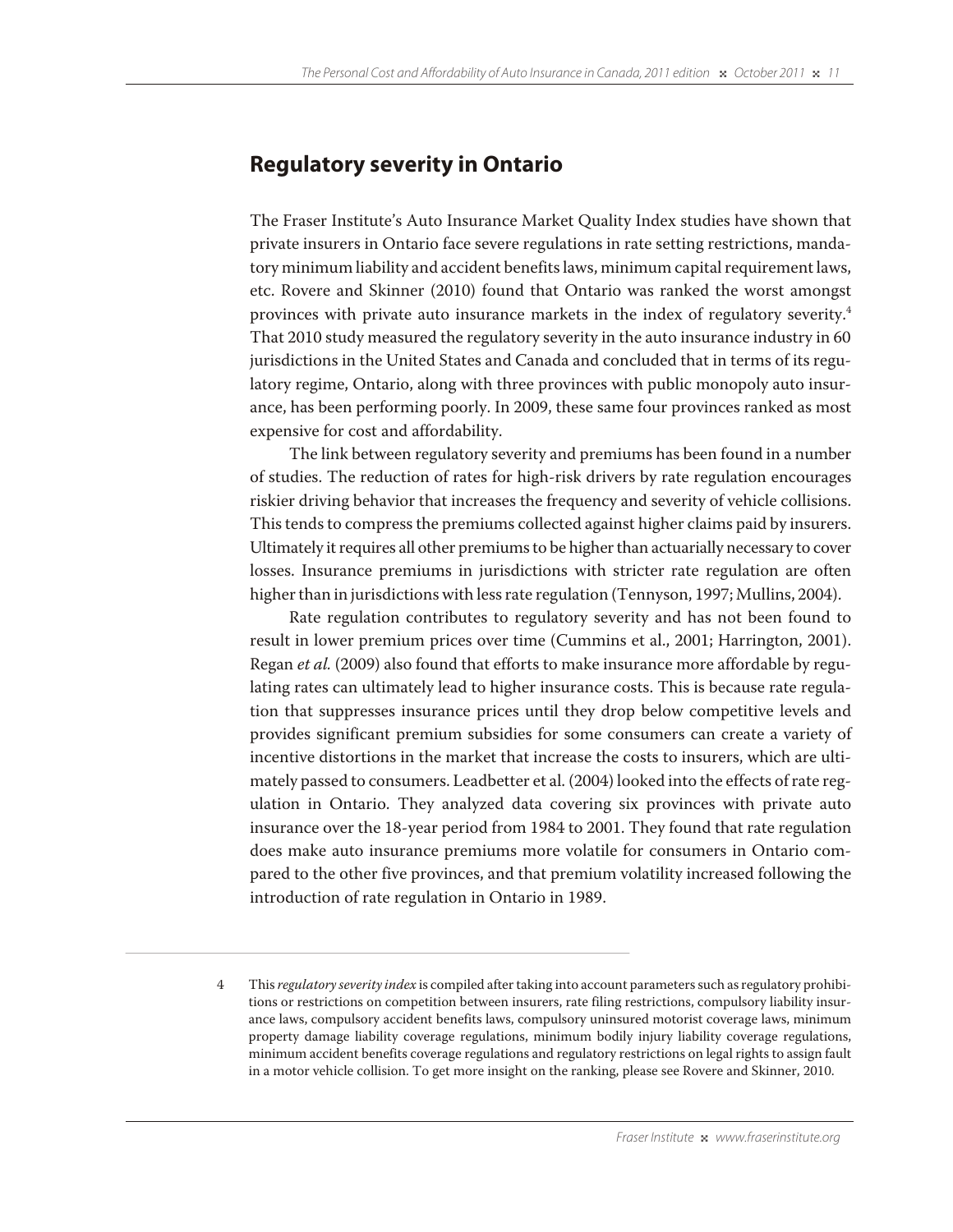#### **Insur ance fraud**

Insurance fraud accounts for approximately 15 percent of costs incurred by private insurers in Ontario (Ontario, Ministry of Finance, 2003). The Canadian Coalition Against Insurance Fraud (CCAIF) commissioned a study in 2003 to measure the perva siveness of personal injury fraud and concluded that 33.6 percent of all accident benefits claims and 25.6 percent of all bodily injury claims have some element of fraud (Hynes et al., 2003).

These fraudulent insurance claims occur following "staged collisions" where injured individuals apply for insurance benefits. These are commonly organized through a chain of service providers. Criminals collaborate with different service providers such as tow truck drivers, auto body shop owners, medical and rehabilitation

#### **How a staged collision works**

**Staged collision** is a premeditated personal injury fraud. In these cases, criminals attempt to fake a vehicle accident and claim debilitating injuries in order to get income replacement and other financial benefits from insurance companies. Below are some of the types of such incidents:

*Drive down:* In this type of collision, the criminal waves a hand or gives some sign to an innocent driver to proceed with a merge or lane change. As the victim changes lanes, the criminal drives into his or her car and then denies that he or she gave any such sign.

*Swoop and squat:* Here a "swoop car," driven by the criminal, suddenly speeds up and cuts off the "squat car," driven by an innocent person or an ally of the criminal. The squat car can't stop in time and collides with the swoop car. The purpose is to create a relatively minor "fender bender," although sometimes innocent people are killed on highways in such incidents. After the collision, the criminals and their allies claim some sort of injury and make an auto insurance claim.

*Sideswipe:* In busy intersections with dual left or right turn lanes, the criminal intentionally runs into a target vehicle even if the victim in the inner lane drifts a little into the outer lane.

*Seat sales:* Here the criminal driver sells the passenger a seat or seats in the car for a percentage of the passengers' insurance claim. They then fake a collision together, claim the money from the insurer, and share it among themselves.

*Imaginary accidents:* The name is self-explanatory: no accident ever really happens in these cases. Criminals file a "hit and run" case with the police and fabricate the damage to the only car present. Source: IBC, 2011c.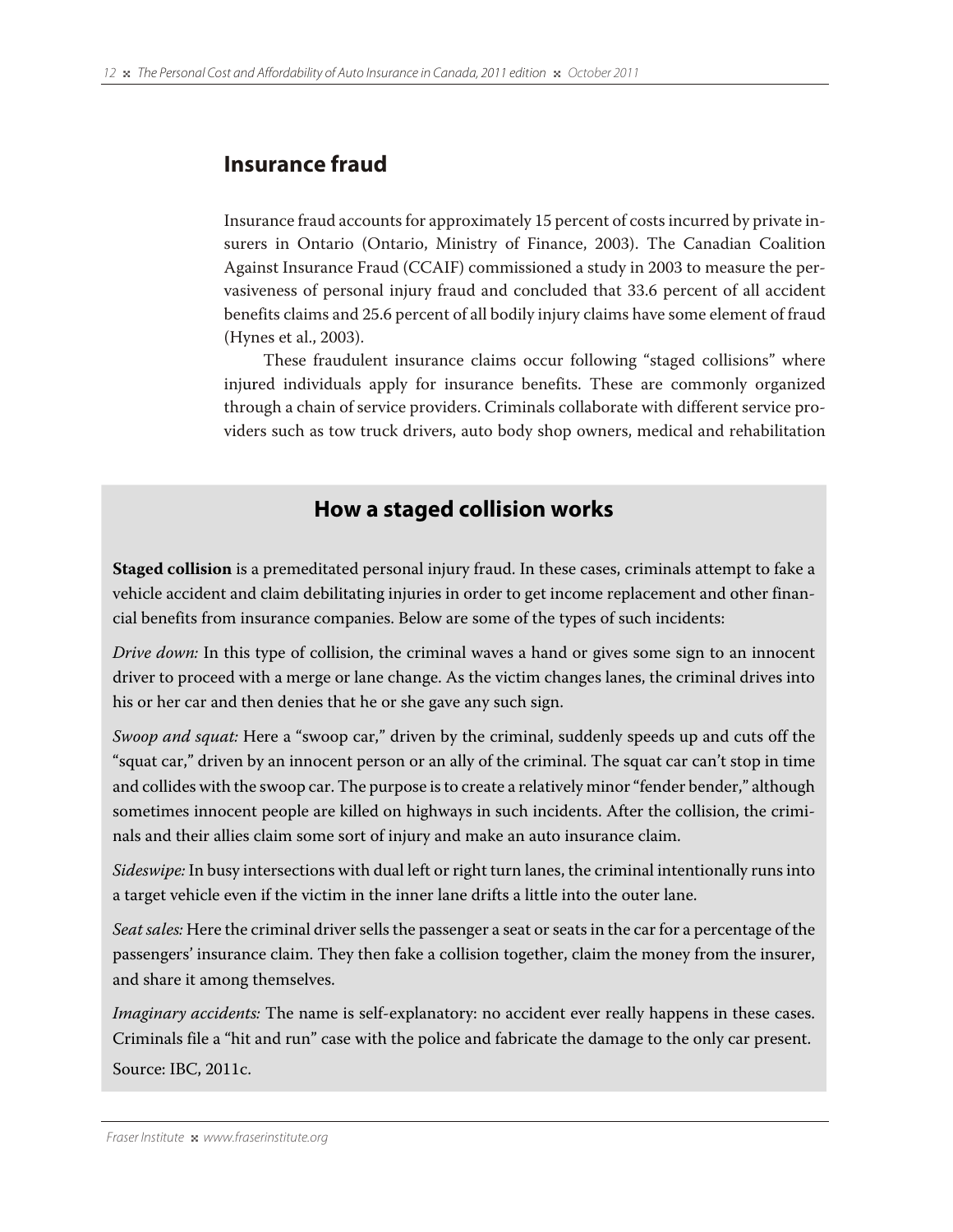|                      |            | <b>Accident Benefits</b> |            | <b>Total Coverage</b> |
|----------------------|------------|--------------------------|------------|-----------------------|
|                      | <b>GTA</b> | Non-GTA                  | <b>GTA</b> | Non-GTA               |
| 2005                 | \$30,162   | \$30,088                 | \$10,994   | \$8,778               |
| 2009                 | \$60,581   | \$45,899                 | \$17,341   | \$10,192              |
| 2005-2009 % change   | 100.8%     | 52.5%                    | 57.7%      | 16.1%                 |
| 2008-2009 % change   | 19.7%      | 17.9%                    | 17.9%      | 7.2%                  |
| Source: Mack (2010). |            |                          |            |                       |

#### **Table 2: Average accidental benefits and coverage in the GTA and non-GTA area**

clinic owners, lawyers, health care professionals, etc., to make the claim look true. Within minutes of a staged collision, a tow truck driver will arrive, recommend a paralegal or lawyer to coordinate the process, and will tow the automobile to a particular garage. The lawyer will manage the claims process and recommend specific health care professionals. These different service providers overcharge for services or simply charge insurers for services that were never executed. According to insurance fraud investigators, Toronto is the hub for the organized crime rings that carry out these scams. Investigators involved in Project 92, a recent insurance crime project in

#### **Table 3: Rise in medical and rehabilitation costs in Ontario from 2004 to 2009**

| Coverage                     | Avg. cost per<br>claim in 2004 (\$) | Avg. cost per<br>claim in 2009 (\$) | <b>Change between</b><br>2004 and 2009 |  |
|------------------------------|-------------------------------------|-------------------------------------|----------------------------------------|--|
| Supplementary medical        | 11,317                              | 21,611                              | 91.0%                                  |  |
| Dependent care               | 7.741                               | 18,384                              | 137.5%                                 |  |
| Housekeeping                 | 5,247                               | 10,199                              | 94.4%                                  |  |
| Assessments                  | 7,033                               | 20,748                              | 195.0%                                 |  |
| Attendant care               | 53,323                              | 28,851                              | $-45.9\%$ *                            |  |
| All med/rehab                | 25,909                              | 55,867                              | 115.6%                                 |  |
| Med/rehab claim cost per car | 204.6                               | 471.5                               | 130.5%                                 |  |

\*The majority of accidental benefit dollars are spent for medical, examination, and attendant care. Decline in attendant care coverage cost per claim is the result of a 267% increase in the number of these claims over the 5-year period, many coming from minor injuries. Source: Mack (2010).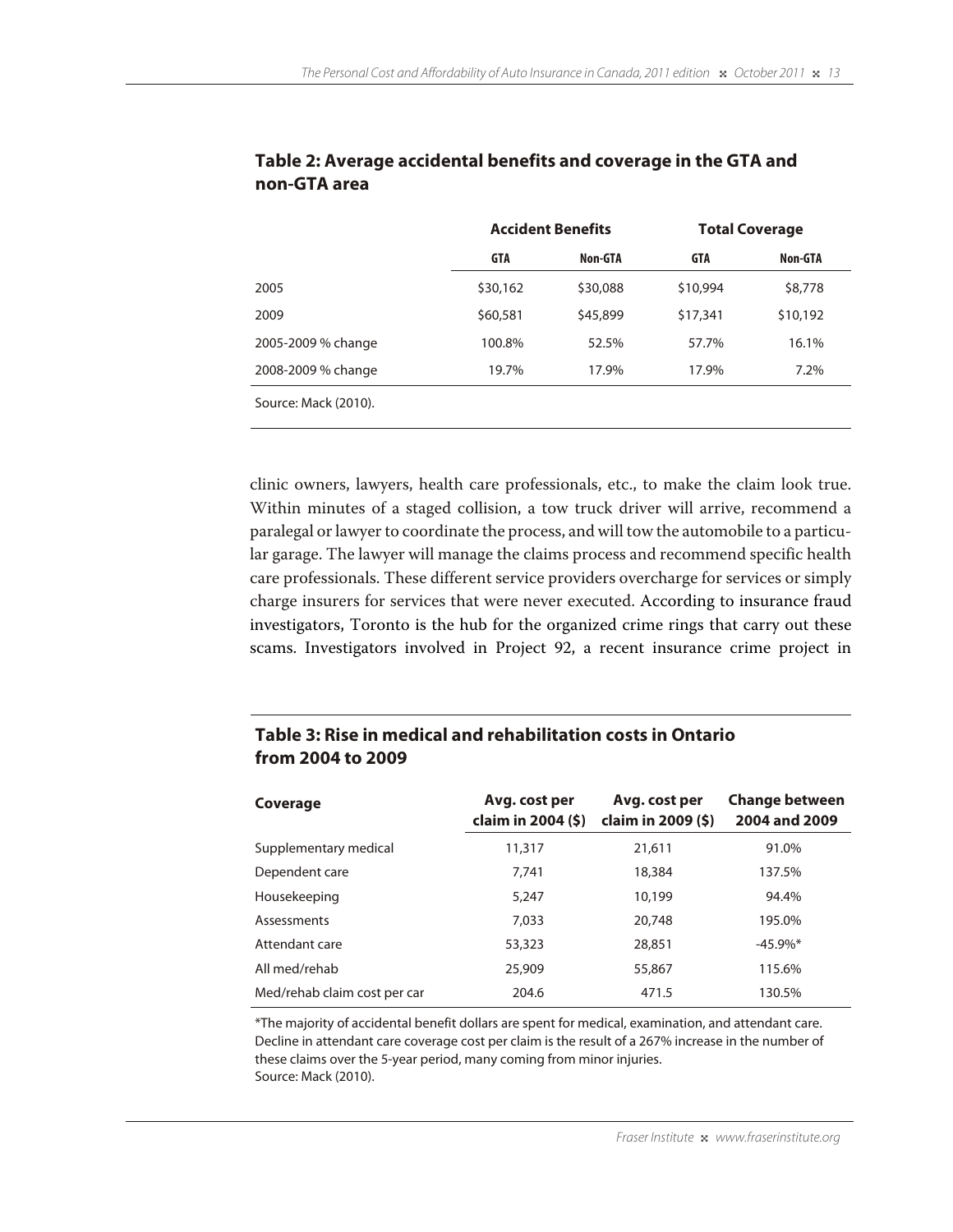Toronto, say they've identified more than 40 staged car accidents carried out by one particular crime ring alone (Perkins and Robertson, 2010).

According to industry estimates for Ontario, more than \$1.3 billion in claims payments go to people abusing the auto insurance system (Perkins and Robertson, 2010). Insurance frauds are attractive to organized criminals because of Ontario's high accident benefits and coverage. The Greater Toronto Area (GTA) experienced a 100.8 percent increase in accident benefits between 2005 and 2009, compared to an increase of 52.5 percent in non-GTA areas (see table 2).

An insurance company highlighted the issue of insurance fraud at a press conference in 2010 (Perkins, 2010). According to news reports, the insurance company noted that the average cost of a minor injury claim in Ontario in 2009 was \$53,000 compared to \$3,698 in Alberta, \$5,904 in Nova Scotia, and \$8,400 in PE. Medical and rehabilitation costs per policy in Ontario increased by 130 percent between 2004 and 2009 (Mack, 2010). At the same time, medical and rehabilitation costs for all claims per policy more than doubled from \$26,000 to \$56,000. Table 3 below shows the growth and breakdown of medical and rehabilitation costs in Ontario.

#### **Reforms**

In November 2009, Ontario's government announced a package of 41 reforms to automobile insurance that took effect as of September 2010. These reforms are expected to lower the minimum coverage for medical and rehabilitation benefits, attendant care, deductibles, and direct compensation.<sup>5</sup> The reforms should also reduce Ontario's regulatory severity and reduce the potential financial gains from fraud. Skinner (2006) showed that when consumers are given a choice, they will often prefer a lower level of benefit coverage in exchange for lower premiums.

5 For a list of these reforms, see Ontario, 2009.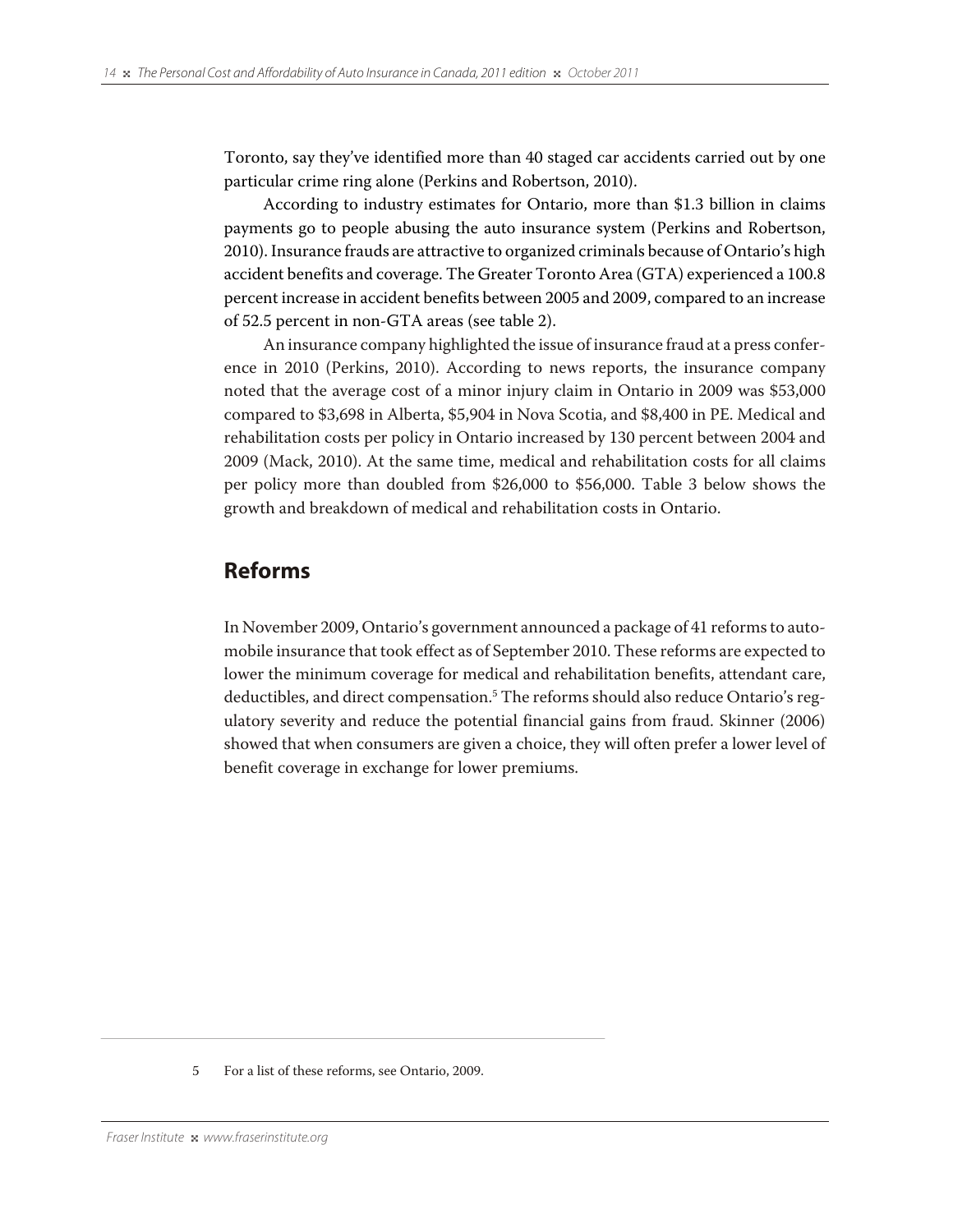### **Que bec's per for mance**

Of the four provinces that each have a public auto insurer, Quebec has consistently ranked best on insurance costs, and in 2009 had the lowest average auto insurance premium of all the provinces. Two factors contributing to this performance are the limitation of the public monopoly to bodily injury claims coverage and less severe regulations than the other three provinces.

Quebec's auto insurance market went through extensive regulatory changes in 1978 and again in 1992. A pure no-fault system was introduced for bodily injuries in 1978, which is run by a government owned firm, Société de l'assurance automobile du Québec, or SAAQ. Property damages are administered by the private sector and SAAQ does not compete with private insurers in this market (Dionne, 2001).

The 1978 reform made liability insurance, at a minimum of \$50,000, compulsory, but upheld people's right to seek compensation for property damages under the traditional liability regime. In 1978, private insurers began awarding direct compensation to people suffering property damage. Previous studies confirm that these reforms have had several positive effects in Quebec, including increased protection of victims, considerably shorter wait times for compensation, lower management costs, and a significant decrease in insurance premiums (Devlin, 1992; Rousseau-Houle, 1998).

A second factor contributing to Quebec's performance on affordability in this study is its ranking on regulatory severity. The Fraser Institute's Auto Insurance Market Quality Index has ranked Quebec better on regulatory severity than the other provinces that have a government insurer, as well as some provinces with entirely private insurance markets, including Ontario and some Atlantic provinces. In Quebec, the regulation of premium rates is limited to publishing and filing a rate manual (Dionne, 2001). This is significantly less onerous than the requirements in other provinces where insurers need to get approval from provincial government to change their rates.

Lower mandatory coverage for both bodily injury and third party liability for property damage also contribute to Quebec's ranking on regulatory severity. Table 4 shows the differences in mandatory coverage between Quebec and other provinces. Quebec has a pure no-fault system for cases of bodily injury, which means that no one has the right to take legal action against an at-fault driver for pain and suffering or additional medical and economic expenses. Compulsory minimum third-party liability coverage is lower in Quebec than in other provinces. In 2009, the compulsory minimum third-party liability coverage was \$200,000 or higher in every other province; in Quebec, drivers were required to carry just \$50,000 in third party liability for property damage, though they could buy more coverage from the private auto insurance industry if they wished.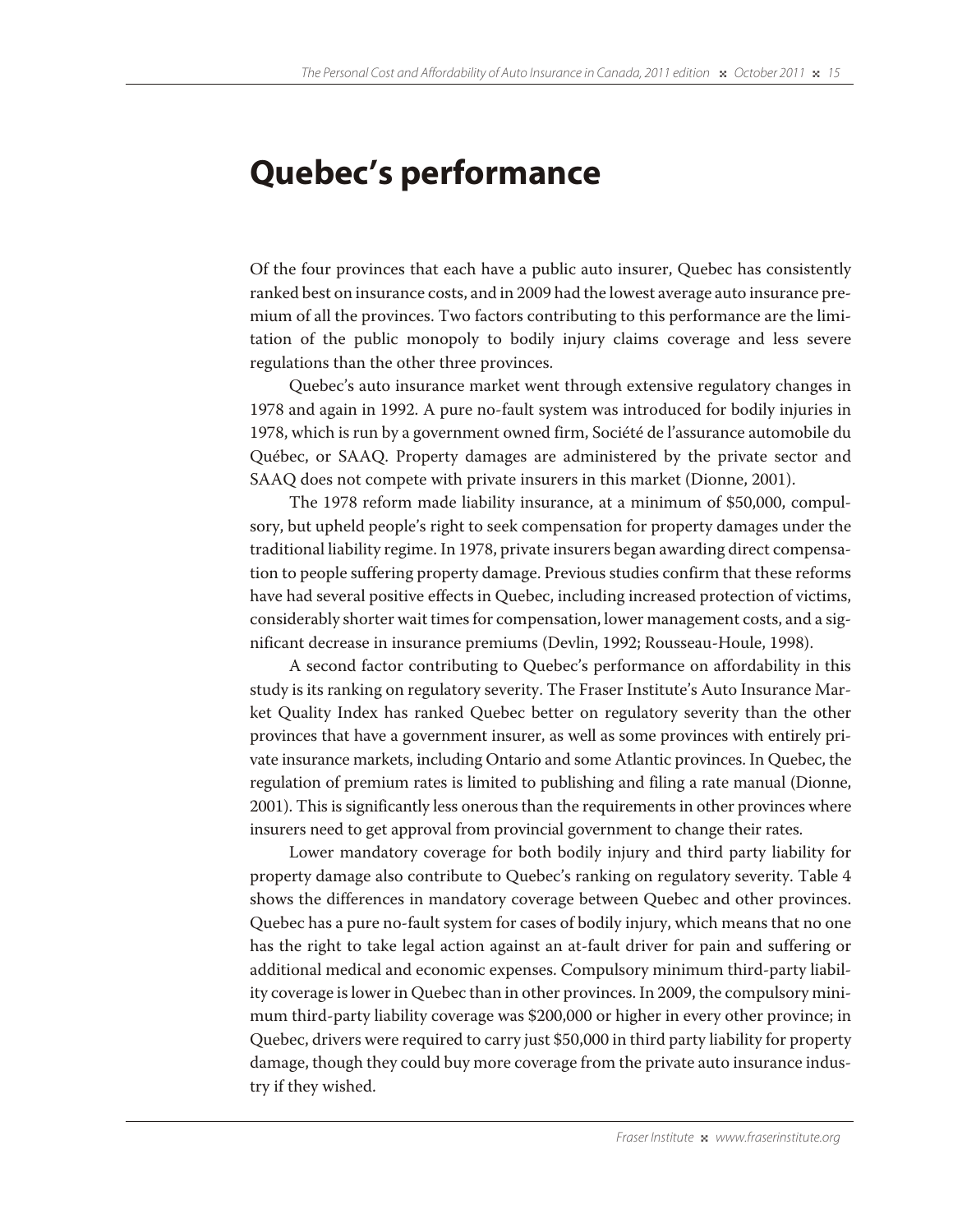|                    | Minimum third<br>party liability | <b>Medical</b><br>payments                                     | <b>Right to sue</b>               | <b>Catastrophic</b><br>injury limits (\$)                                            | <b>Controls on</b><br>health care<br>costs <sup>3</sup> |
|--------------------|----------------------------------|----------------------------------------------------------------|-----------------------------------|--------------------------------------------------------------------------------------|---------------------------------------------------------|
| <b>BC</b>          | \$200,000                        | \$150,000                                                      | Yes                               | 150,000 (Med/rehab)                                                                  | Yes                                                     |
| AB                 | \$200,000                        | \$50,000                                                       | Yes                               | n/a                                                                                  | <b>No</b>                                               |
| $SK -$<br>Tort     | \$200,000                        | \$23,841<br>(non-catastrophic);<br>\$178,838<br>(catastrophic) | Yes                               | 178,838 (Med/rehab);<br>154,992 (Permanent<br>impairment)                            | Yes                                                     |
| $SK -$<br>No-fault | \$200,000                        | \$6,098,358                                                    | No (with<br>exceptions)           | 213,443 (Permanent<br>impairment)                                                    | Yes                                                     |
| <b>MB</b>          | \$200,000                        | No limit                                                       | <b>No</b>                         | 4,900 (Personal care);<br>215,000 (Permanent<br>impairment); 1,000,000<br>(Lifetime) | Yes                                                     |
| ON                 | \$200,000                        | \$50,000 (Buy-up<br>options available)                         | Yes (subject to<br>threshold)     | 1,000,000 (med/rehab)<br>1,000,000 (attendant care)                                  | Yes                                                     |
| QC                 | \$50,000                         | No limit                                                       | <b>No</b>                         | Maximums vary (based on<br>age, income level, injury etc.)                           | Yes                                                     |
| NB                 | \$200,000                        | \$50,000                                                       | Yes                               | n/a                                                                                  | <b>No</b>                                               |
| <b>NS</b>          | \$500,000                        | \$25,000                                                       | Yes                               | n/a                                                                                  | <b>No</b>                                               |
| PEI                | \$200,000                        | \$25,000                                                       | Yes                               | n/a                                                                                  | <b>No</b>                                               |
| <b>NL</b>          | \$200,000                        | \$25,000 <sup>2</sup><br>(optional)                            | Yes<br>(subject to<br>deductible) | n/a                                                                                  | <b>No</b>                                               |

#### **Table 4: Differences in mandatory auto insurance coverage across provinces (in 2009)**

<sup>1</sup>In Alberta, as part of the \$50,000 medical benefits, there are sub-limits on chiropractics (\$750), massage therapy (\$750), and acupuncture (\$250). In addition, Alberta offers physical, psychological, and occupational therapy, as well as grief counseling on death benefits.

<sup>2</sup> Accident benefit averages are not mandatory in NL and there is a \$2,500 deductible for pain and suffering.

 $3$ Controls on health care costs are based on limits of workers' compensation or provincial health insurance.

Source: AMF, 2010; Alberta, Finance and Enterprise, n.d.; New Brunswick, n.d.; Nova Scotia, 2005; Prince Edward Island, n.d.; Newfoundland & Labrador, 1990, amended 2010; ICBC, 2011; MPI, 2011; Ontario, 2011; SGI, 2007.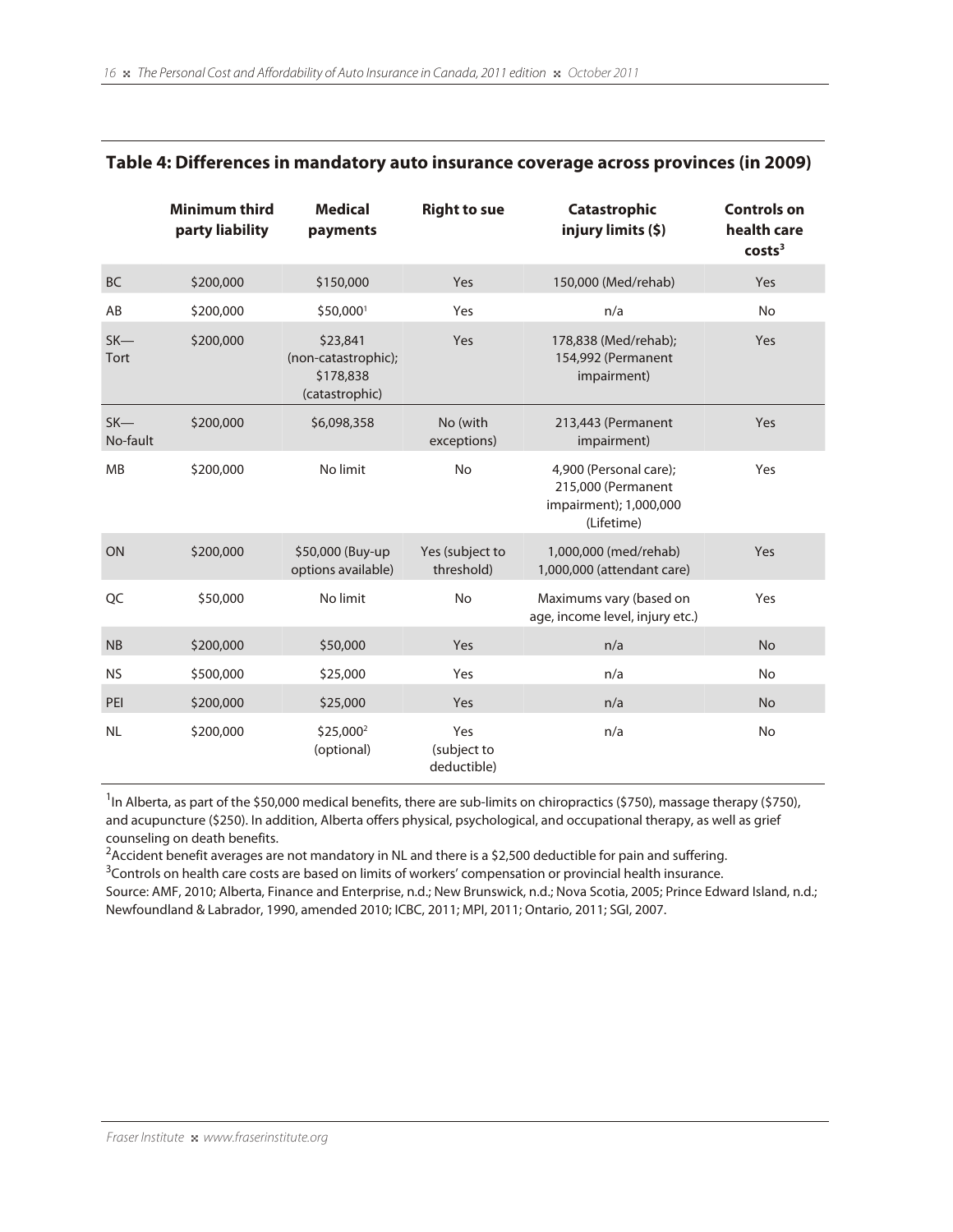# **Public auto insurance: Costs to taxpayers**

There is evidence that taxpayers, including non-drivers, are subsidizing government auto insurers. Quebec is the worst offender in this regard; it has built up an accumulated deficit over time as shown in table 5. The most recent year in which the SAAQ had positive equity was 2001. By 2009, it was racking up a deficit of \$2.6 billion. As public entities, government auto insurers can ultimately default on their obligation to be self-sustaining. They can instead rely on the province to fund their cost overruns, and therefore can carry over such losses without fully adjusting premiums in future years to recover the costs, or by carrying losses forward over many years. \$2.6 billion works out to \$417 per adult Quebec resident.

|      | Net Income/<br>Loss <sup>1</sup><br>$(5$ millions) | <b>Accumulated</b><br>deficits <sup>2</sup><br>$(5 millions)$ | <b>Accumulated deficit</b><br>per adult resident <sup>3</sup><br>(5) |
|------|----------------------------------------------------|---------------------------------------------------------------|----------------------------------------------------------------------|
| 2001 | $-33.1$                                            | $-171.4$                                                      | $-29.5$                                                              |
| 2002 | $-160.5$                                           | 32.4                                                          | 5.5                                                                  |
| 2003 | $-348.6$                                           | 387.6                                                         | 65.4                                                                 |
| 2004 | $-205.4$                                           | 642.8                                                         | 107.5                                                                |
| 2005 | 177                                                | 468.9                                                         | 77.7                                                                 |
| 2006 | 297.2                                              | 171.7                                                         | 28.2                                                                 |
| 2007 | $-230.2$                                           | 401.9                                                         | 65.4                                                                 |
| 2008 | $-2441.7$                                          | 2843.6                                                        | 457.5                                                                |
| 2009 | 217.3                                              | 2626.1                                                        | 417                                                                  |

#### **Table 5: Accumulated deficits of Quebec**

<sup>1</sup>Net Income/loss amount comes from the income statement of both SAAQ and FAAQ (Fonds d'assurance automobile du Québec). FAAQ works under the umbrella of SAAQ, but their financial accounts are separately reported. Negative figure indicates losses in this column.

 $^{2}$ The accumulated deficit includes both from SAAQ and FAAQ. SAAQ accounts mostly include the operations from driver licensing and vehicle registration. FAAQ accounts include the auto insurance related transactions. Both together give the true performance of public insurer in Quebec. Negative figure indicates accumulated surplus in this column.

<sup>3</sup>Adult residents are both male and female over 18 years old.

Sources: SAAQ (2002, 2003, 2004, 2005, 2006, 2007, 2008, 2009); Statistics Canada (2011b).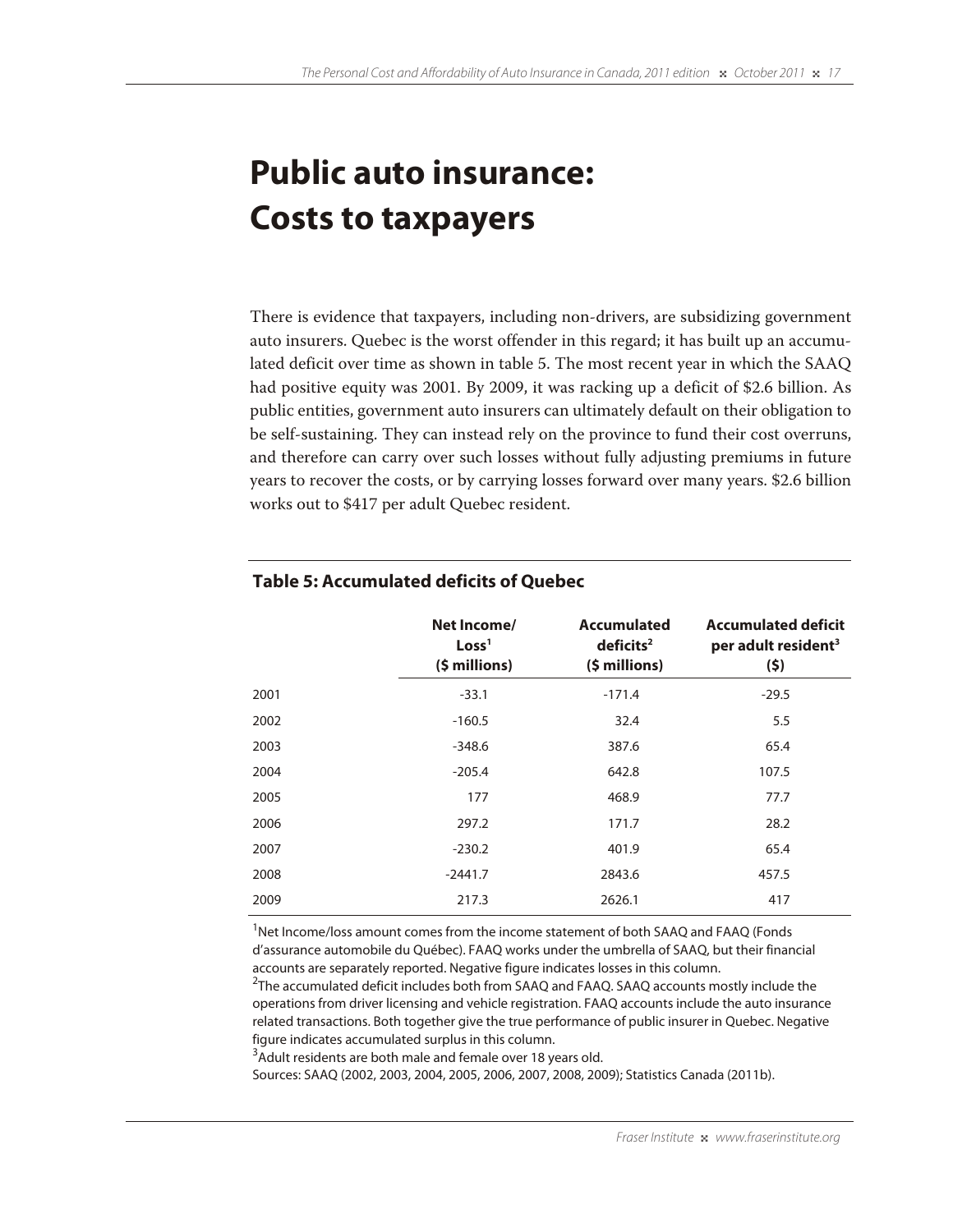In BC, taxpayers help fund the Insurance Corporation of British Columbia through an infrastructure spending program. The province provides funding for infrastructure projects through school districts, health authorities, post-secondary institutions, Crown agencies, and ministries. The capital spending on ICBC is directed to both ICBC's critical business system and development of ICBC Properties Ltd (IPL) (British Columbia, Ministry of Finance, 2006, 2010). As table 6 shows, funding to ICBC from provincial taxpayers from 2002/03 to 2009/10 amounted to \$207 million.

#### **Year Capital spending (\$ millions)** 2002/03 41 2003/04 26 2004/05 31 2005/06 24 2006/07 22 2007/08 23 2008/09 22 2009/10 18

#### **Table 6: British Columbia government's capital spending on the Insurance Corporation of British Columbia**

Sources: British Columbia Ministry of Finance (2006, 2010).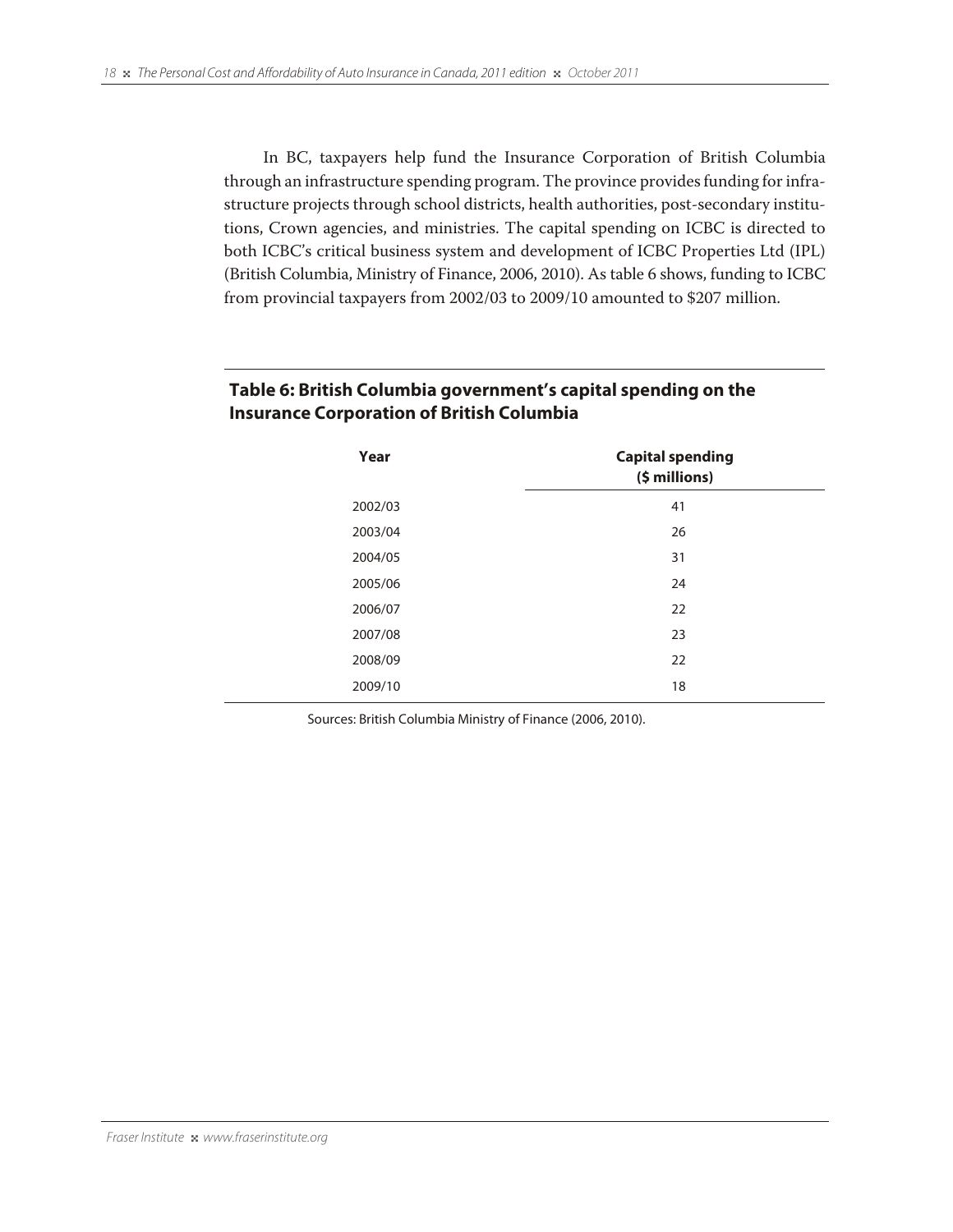### **Con clu sion**

The results of this study suggest that the cost of premiums in provinces with government auto insurance monopolies tend to be higher than those in provinces with private sector competitive insurance markets. The findings are generally consistent with previous editions of this study (Skinner, 2007, 2008) and other previous research comparing auto insurance in 60 international jurisdictions including all 10 Canadian provinces (Skinner, 2006; Rovere and Skinner, 2010). Mullins (2003, 2004) and Milke  $(2006, 2007)$  have also examined average auto insurance premiums using different methods and have reached similar conclusions. All of these studies show that auto insurance does not tend to be less costly in jurisdictions that have government auto insurance monopolies, despite claims to the contrary.

The empirical finding implies that government-run auto insurance is less efficient than auto insurance provided by a competitive market. Because coverage and pricing decisions are politicized in public insurance, governments tend to require excessive benefits coverage that leads to expensive premiums. In other words, political intervention in provinces with public auto insurance tends to require that drivers over-insure themselves. In his 2006 study, Skinner shows that when consumers have the choice, they will often select a lower level of benefit coverage in exchange for lower premiums. So, government insurance hurts consumer choice by inefficiently over-supplying insurance coverage. This study also finds adverse implications for taxpayers through the large accumulated deficit of Quebec's government auto insurer and taxpayer funding for ICBC infrastructure spending in British Columbia.

It is not true that the pursuit of profits necessarily leads to higher auto insurance costs for consumers. As long as the private-sector insurance industry is open to competition and consumer choice is protected, the portion of auto insurance premiums that are earned as profits cannot result from excessive prices, but come from cost efficiencies achieved by successful claims management, pricing strategies, customer service, and good business management. Individual insurers develop their own risk rating systems to price policies, which are approved by provincial regulators.

Previous versions of this study have explained that government auto insurers do not publish audited data in a format necessary to allow for a calculation of average premiums in their provinces that can be easily and directly compared to those from other provinces (Skinner, 2008). The problem will likely be addressed later this year with the required adoption of the International Financial Reporting Standards (IFRS) by both government-run and private insurers in Canada. These standards will improve comparability of average premiums in the future.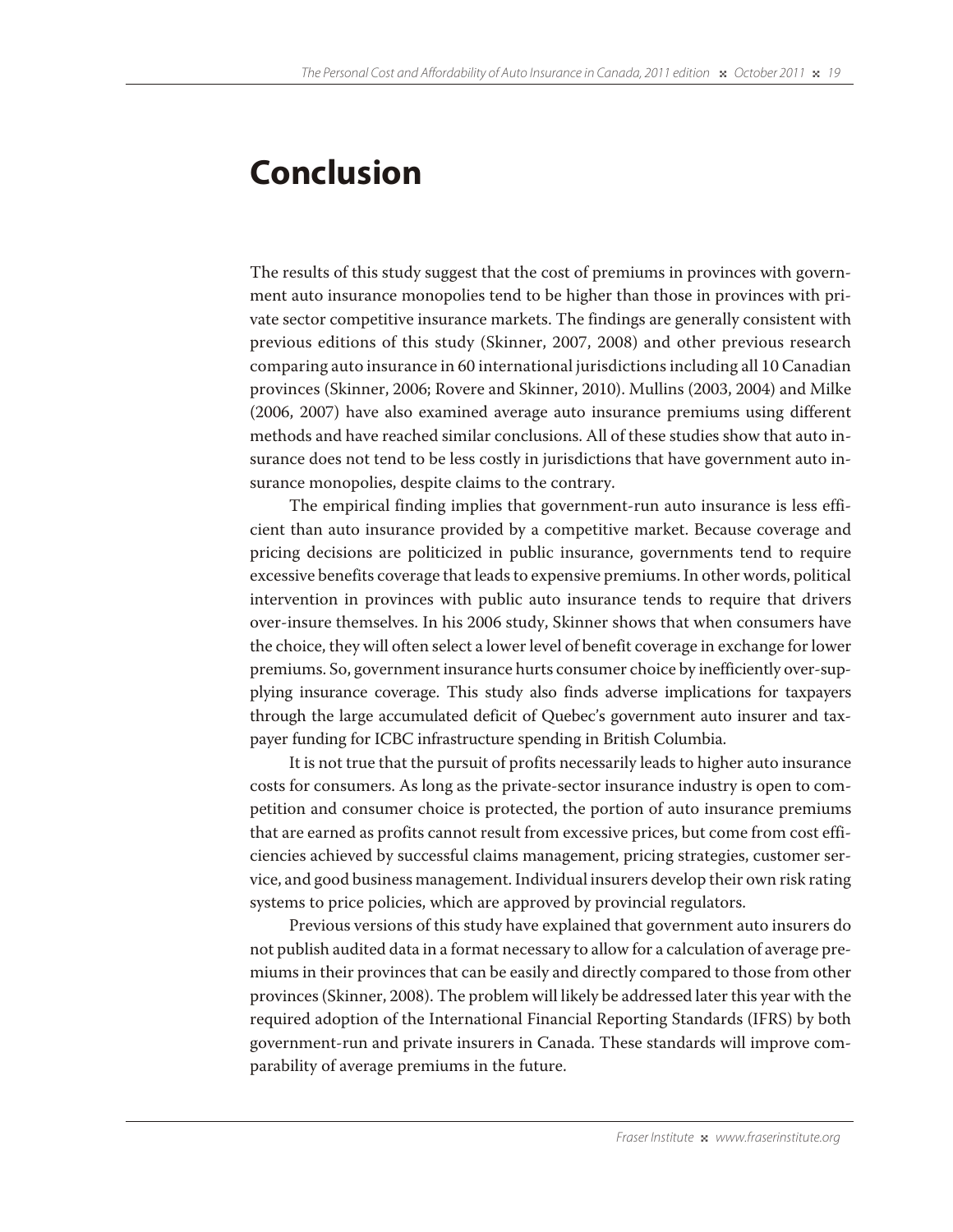### **Policy recommendations**

The evidence presented in this study reinforces the findings of previous research, which shows that private competitive auto insurance markets are better able to deliver lower premium costs than government-run auto insurance monopolies. As long as private markets are open to competition, appropriately regulated, and consumers have freedom of choice, we should expect to observe that they can deliver the lowest possible premiums for any given level of insurance benefit.

Drivers in British Columbia, Saskatchewan, and Manitoba should be asking why their provinces have eliminated their choices as consumers, and forced them to buy auto insurance from a costly and unnecessary government-run monopoly. Drivers in these provinces would benefit from moving to an appropriately regulated competitive market where auto insurance is obtained from private sector insurers operating in competition with each other.

Quebec tax payers should be seeking accountability from that province's government-run auto insurer for its finances, which this study shows continue to be in a serious long-term deficit.

Ontario has taken positive steps with its auto insurance market including the 2010 reforms that scale back benefits and an announcement of actions to curb auto insurance fraud in its 2011 Budget. Ontario drivers should be asking for further actions to improve affordability, such as further reforms to reduce regulatory severity.

Drivers in provinces with competitive private sector auto insurance markets should beware of misleading promises regarding the value of public auto insurance because the evidence shows that competitive private sector markets are producing better results for consumers.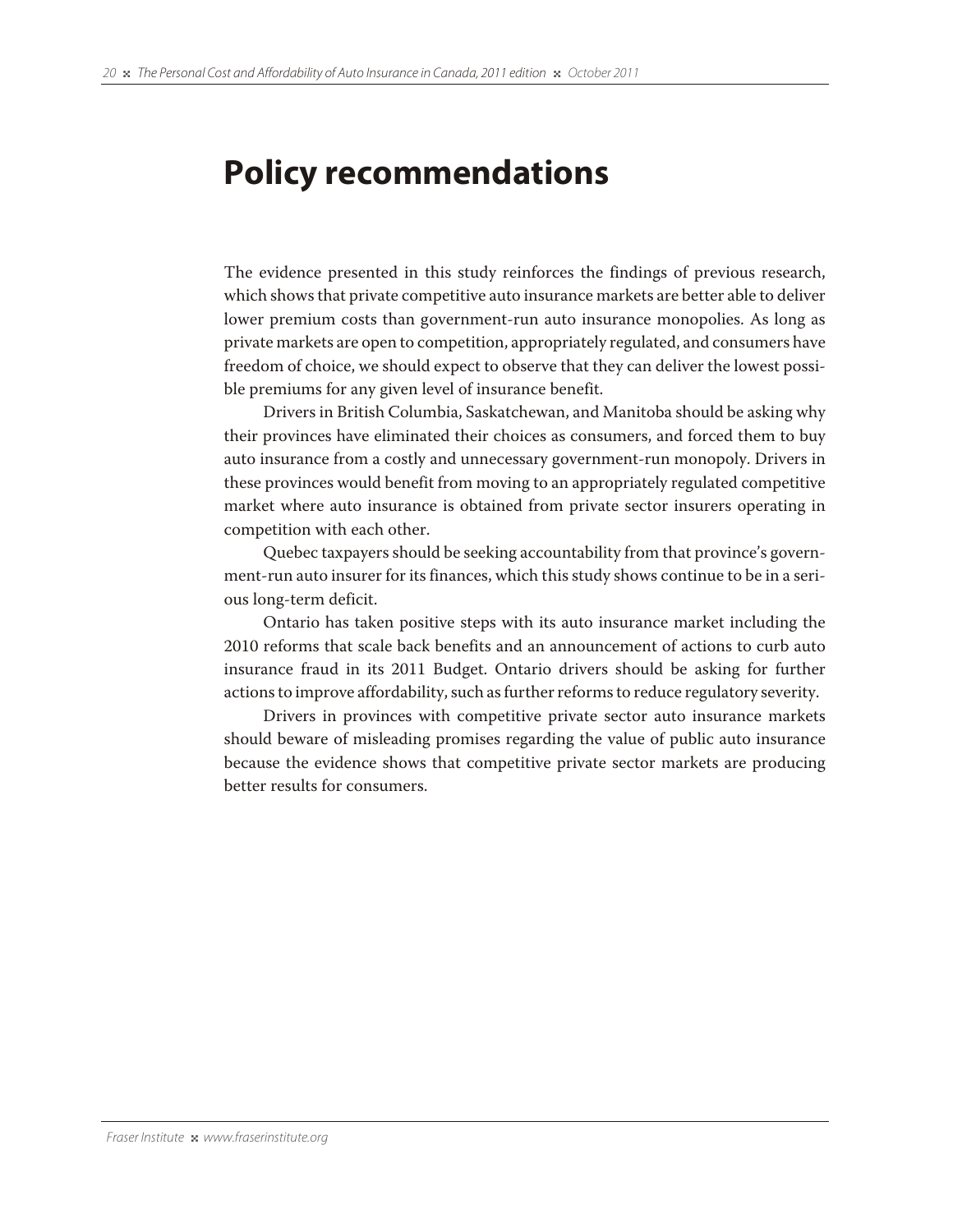# **About the data**

#### **Data sources**

For the private sector in surance industries in Alberta, Ontario, New Brunswick, Nova Scotia, Prince Edward Island, and Newfoundland & Labrador, all data used for this analysis come from the General Insurance Statistical Agency (GISA, 2007, 2011). All data on government insurers are taken directly from the annual reports of the government auto insurers themselves: in British Columbia this is the Insurance Corporation of British Columbia (ICBC, 2008, 2009, 2010); in Saskatchewan it is the Saskatchewan Auto Fund (SGI, 2008, 2009, 2010, 2011); in Manitoba it is Manitoba Public Insurance (MPI, 2008, 2009, 2010); and in Quebec it is the Société de l'assurance automobile du Québec (SAAQ, 2008, 2009, 2010, 2011). Data for all private insurers operating in the optional markets in British Columbia, Saskatchewan, Manitoba, and Quebec come from MSA Research Inc. (2011). The source for general economic and population data is Statistics Canada (2011a, 2011b).

#### **Count ing per sonal pas sen ger auto mo biles only**

All data on private sector insurers in Alberta, Ontario, New Brunswick, Nova Scotia, Prince Edward Island, and Newfoundland & Labrador used in this study account only for personal passenger automobiles. Regulators in British Columbia, Saskatchewan, Manitoba, and Quebec do not require auto insurers (government or private) to publish data on personal passenger vehicles separately from commercial or recreational vehicles. In order to estimate the percentage of the total premium figures published in British Columbia, Saskatchewan, Manitoba, and Quebec that includes only personal passenger automobiles, it was necessary to apply the average of the provinces for which actual data exist.

#### **Calculating averages**

To calculate averages, this study applies a similar method to that used in a previous edition of this study (Skinner, 2008). In order to accurately calculate the average cost of premiums in a market and make it reasonably comparable across jurisdictions, the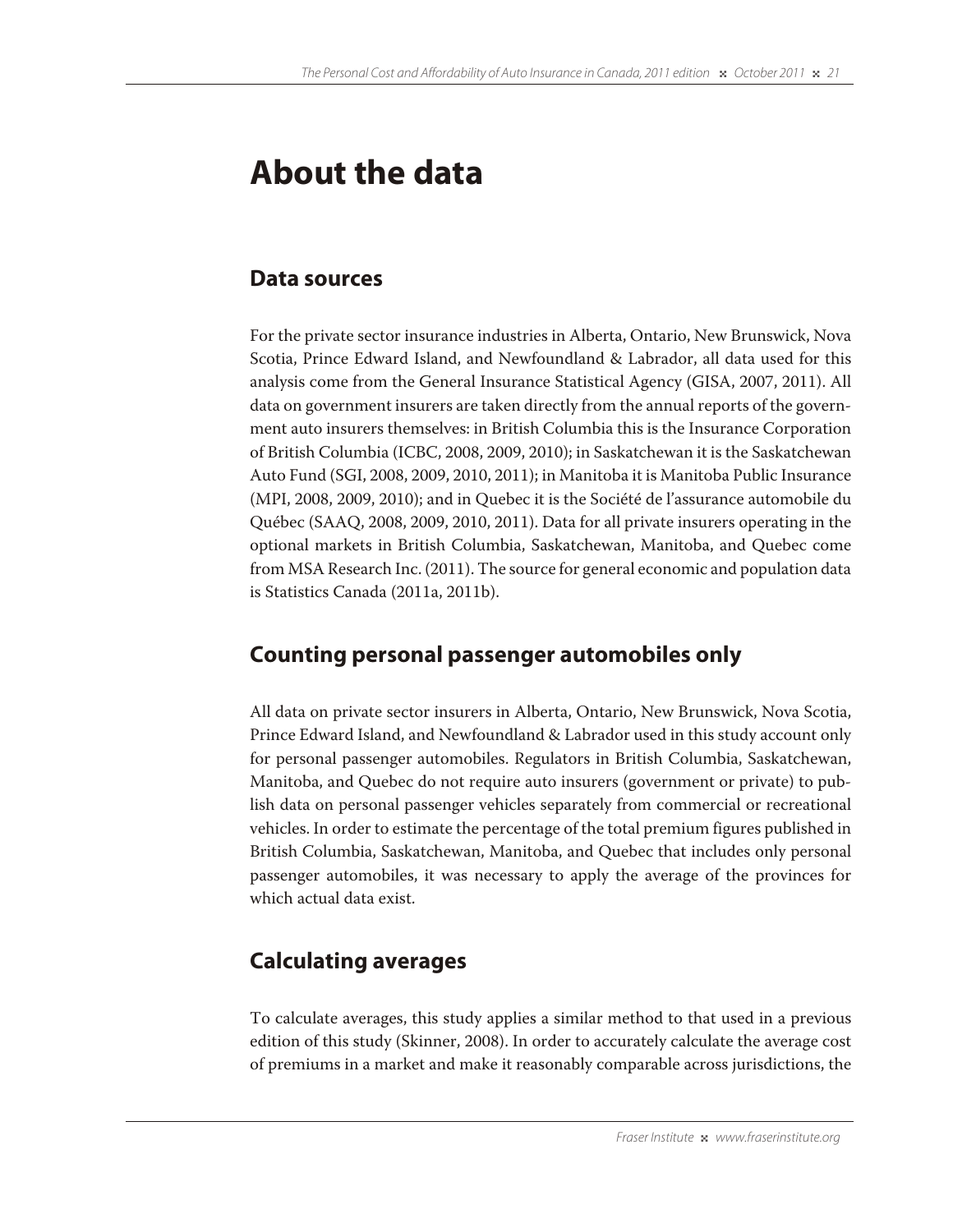total amount of all premiums must be divided by a denominator that is defined uniformly across all jurisdictions. The ideal divisor is the number of risk exposures. However, the number of risk exposures is a difficult concept to define statistically. Risk exposures could be defined as the number of insurance policies, the number of insured vehicles, or the number of insured drivers.

The problem with using the number of policies to represent risk exposures is that jurisdictions with risk pricing policies that encourage higher rates of per capita vehicle ownership will produce more insurance policies than juris dictions with policies that encourage lower rates of vehicle ownership (Mullins, 2003, 2004). This could create a misleadingly low average premium when the number of policies is used as a divisor to calculate an average across jurisdictions with dissimilar pricing policies.

Previous editions of this study (Skinner, 2007, 2008) conducted a brief analysis of the ratio of earned vehicles (i.e., "policies" in BC and Manitoba, and "insured vehicles" in Saskatchewan) to total population in each jurisdiction to see if the number of published risk exposures (as defined in each jurisdiction) could be used as a comparable divisor for the purposes of calculating an average. The analysis showed that even after adjusting the reported figures of the government auto insurers downward to account only for personal passenger automobiles, the number of policies or insured vehicles published by government insurers in those provinces represented a dramatically higher percentage of the total population in BC (63%), Manitoba (67%) and Saskatchewan  $(81%)$  than either the individual ratios, or the average ratio  $(51%)$  across the six provinces for which audited data was available to confirm the number of risk exposures (Skinner, 2008).

All six provinces with private sector auto insurance (Alberta, Ontario, New Brunswick, Nova Scotia, Prince Edward Island, and Newfoundland & Labrador) use the same definition for calculating earned exposures. The large difference between the average ratios of these six provinces and the ratios shown for British Columbia, Saskatchewan, and Manitoba suggest that the figures that government insurers in those provinces publish on the number of policies or insured vehicles are not comparably defined relative to the figures shown for the six provinces that have private sector auto insurance, or even among their fellow government insurers. To the author's knowledge, there are no published definitions available from ICBC, SGI, or MPI for these figures. There is also no data available on the number of insured drivers in each juris diction. The number of licensed drivers is one possible proxy for this. However, in Ontario and Quebec where a large percentage of the provincial population resides in urban metropolitan areas uniquely served by light rail, subway, and commuter rail systems, there tends to be greater use of mass transit systems and lower vehicle ownership. Therefore, using the number of licensed drivers will inflate the divisor and artificially deflate premiums in Ontario and Quebec as a result.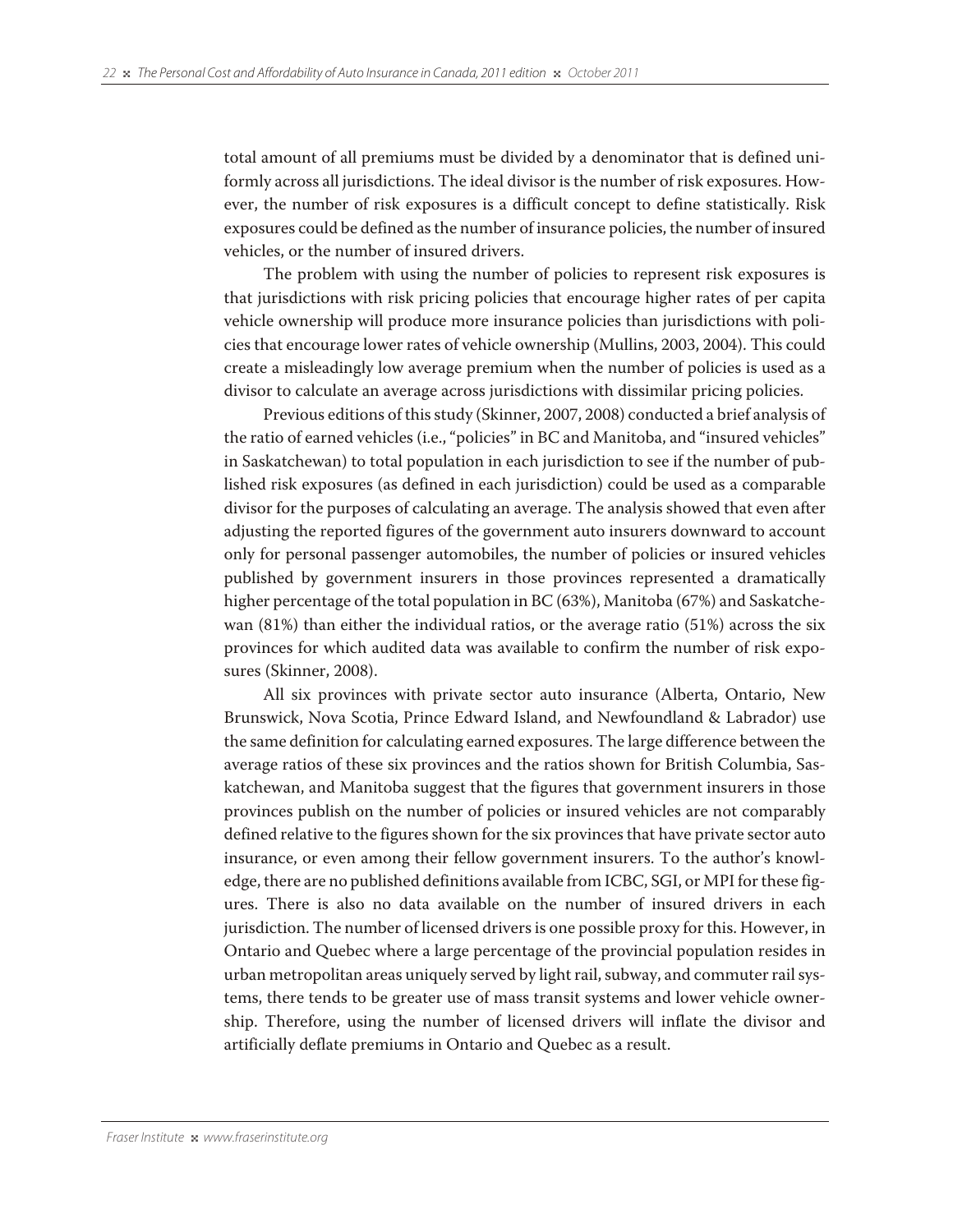The average premiums shown here for British Columbia, Saskatchewan, Manitoba, and Quebec are adjusted for the reasons stated above, by assuming that the number of earned risk exposures in these provinces is the same as the average of the other six provinces for which comparable standardized data is available.

MPI uses an unusual fiscal year for reporting data (March 1 to February 28/29 each year). Therefore, for MPI data, the fiscal year ending February 29, 2010, covers 10 months of the year 2009 and 2 months of the year 2010, but is used here for comparison to the 2009 figures reported by calendar year by all other juris dictions, and by private insurers operating in the optional market in Manitoba. The same methodology is used for 2007 and 2008 data.

#### **Calculating net premiums**

Government auto insurers sometimes return rebates to drivers either from operational surpluses, or in compliance with legislated directives. These rebates are subtracted from the cost of auto insurance in this study because the rebates reduce the effective cost of auto insurance for drivers.

The data available to this study indicate that government-run auto insurers artificially deflate premiums in some years by running deficits or comprehensive losses. Occasionally, provinces with government auto insurers have even legislated rebates that have produced net total losses on the income statements of government insurers, or have legislated freezes or roll-backs of auto insurance rates that have produced deficits in some years, despite nominal provisions requiring government insurers to be self-sustaining. As public entities, government-run auto insurers can ultimately default on their obligation to be self-sustaining and rely on the province to fund operations that are in a deficit position and therefore can carry over such losses without fully adjusting premiums in future years to recover the costs, or by carrying losses forward over many years. This is evident in Quebec where significant SAAQ deficits have accumulated over many years. Other public insurers like ICBC, MPI, and SGI also have consistent comprehensive losses. Although their annual reports reveal that comprehensive losses were not present in 2009, this improvement came from deferring some crucial expenses. This is never a good strategy where the industry is facing inflationary pressure that may create a higher burden in future years. Therefore, this study adds any net total loss (or income for 2009) reported on audited income statements for SAAQ, MPI, SGI, and ICBC to estimate the actual cost of auto insurance provided by government insurers within each year. The adjustment made to the data here is designed to produce a fair comparison between provinces of the actual premiums required to fully cover actual costs within each year.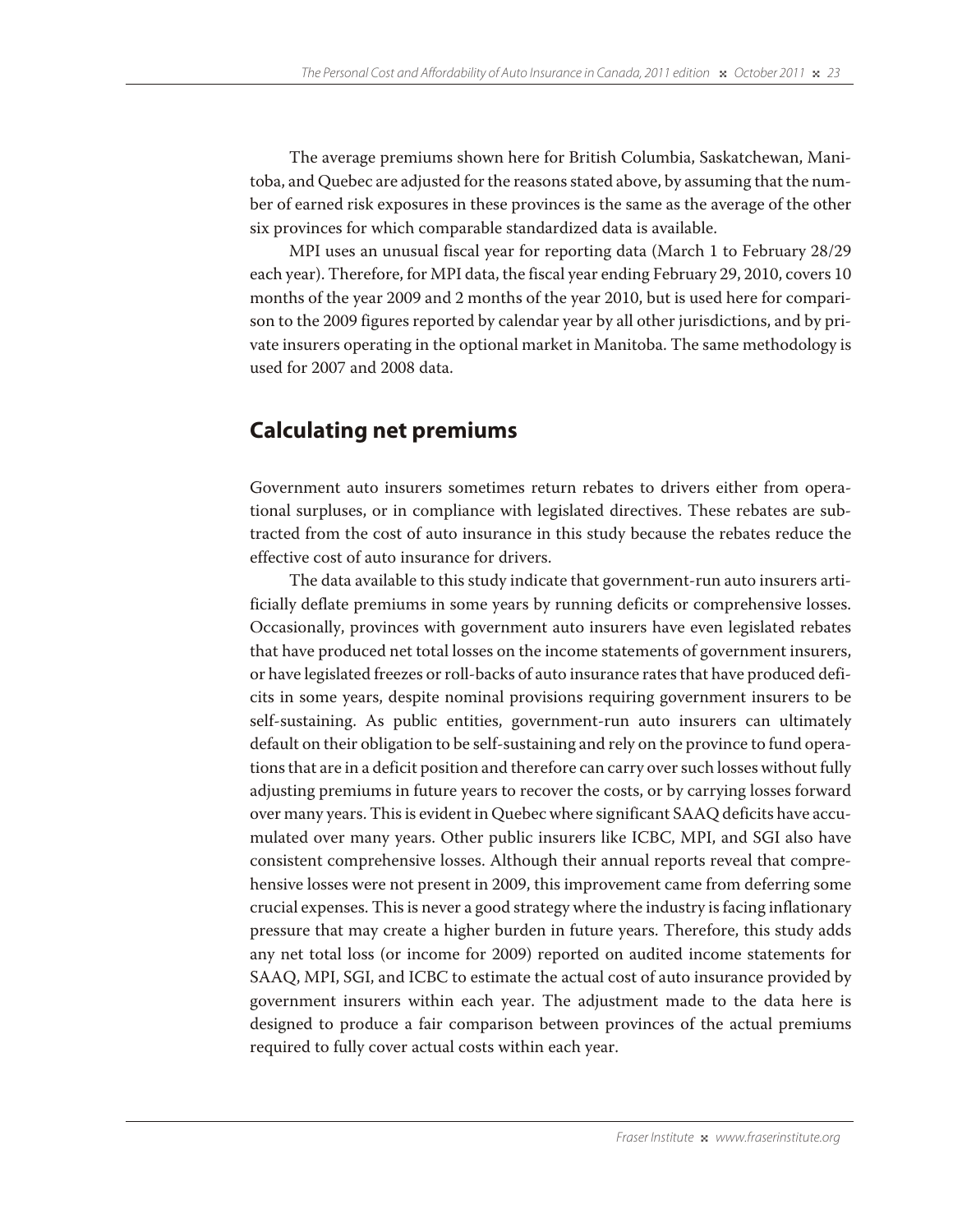Many insurers (both public and private) will also subsidize current premiums from returns on invested surpluses from past years as a competitive strategy. Premium figures are not adjusted to account for such subsidies because they are fully funded in the current period. In the provinces with private sector insurance markets, provincial governments require auto insurers to pay health levies for the recovery of the costs of publicly funded medical care delivered to victims of vehicle collisions. Notably, these health levies are not applied to government auto insurers in Quebec, Manitoba, or BC. In order to make fair comparisons of the direct costs of auto insurance premiums, these levies have been deducted from premiums. The same has been done for SGI Auto Fund as it has contractual obligations to provide funding to Saskatchewan health organizations to provide for rehabilitative services for those injured in automobile collisions.

Finally, various types of taxes (on premiums, sales, and others) are applied to auto insurance premiums in the provinces, and these taxes have been removed to allow for a fair comparison of the direct cost of auto insurance premiums.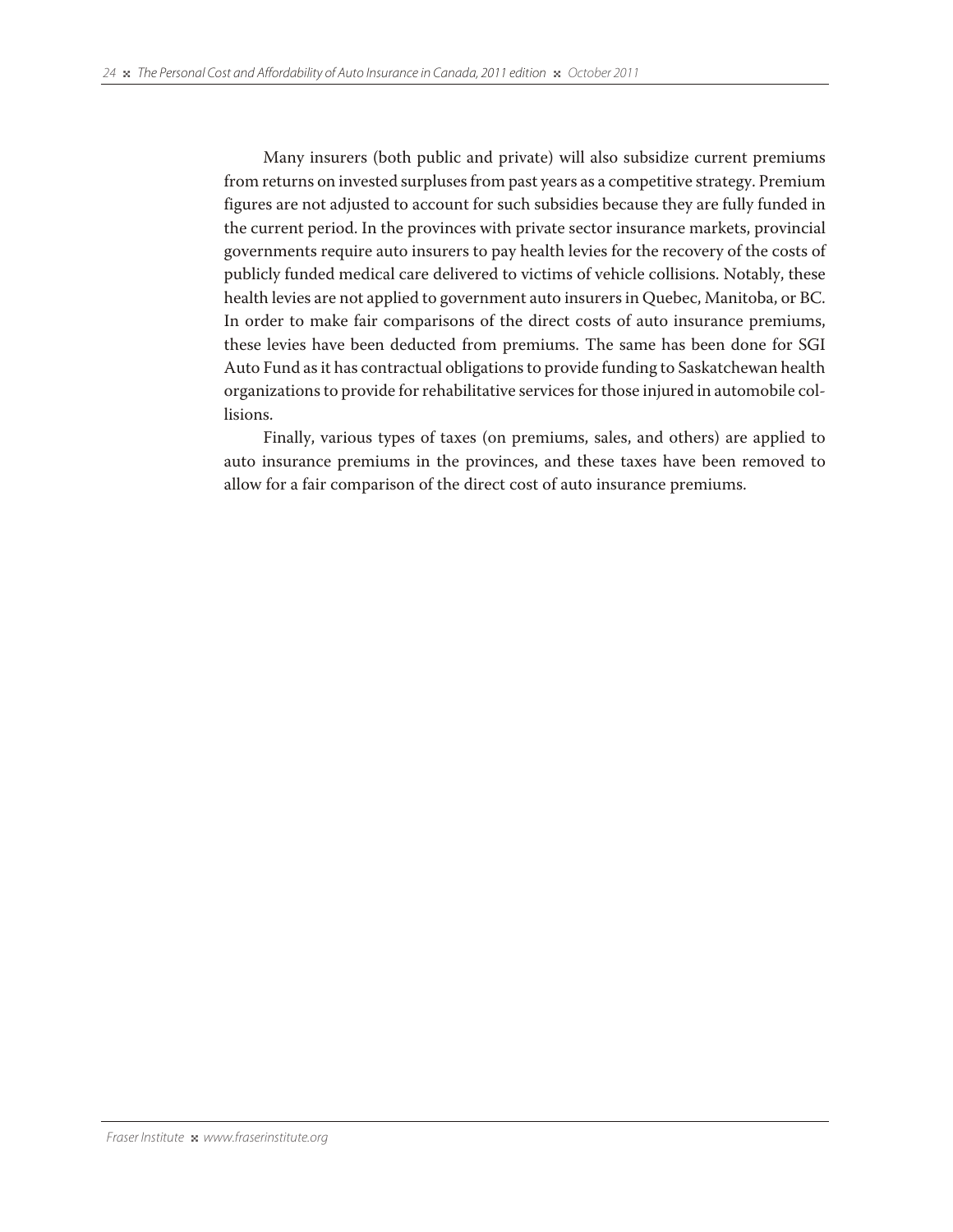# **Appendix tables**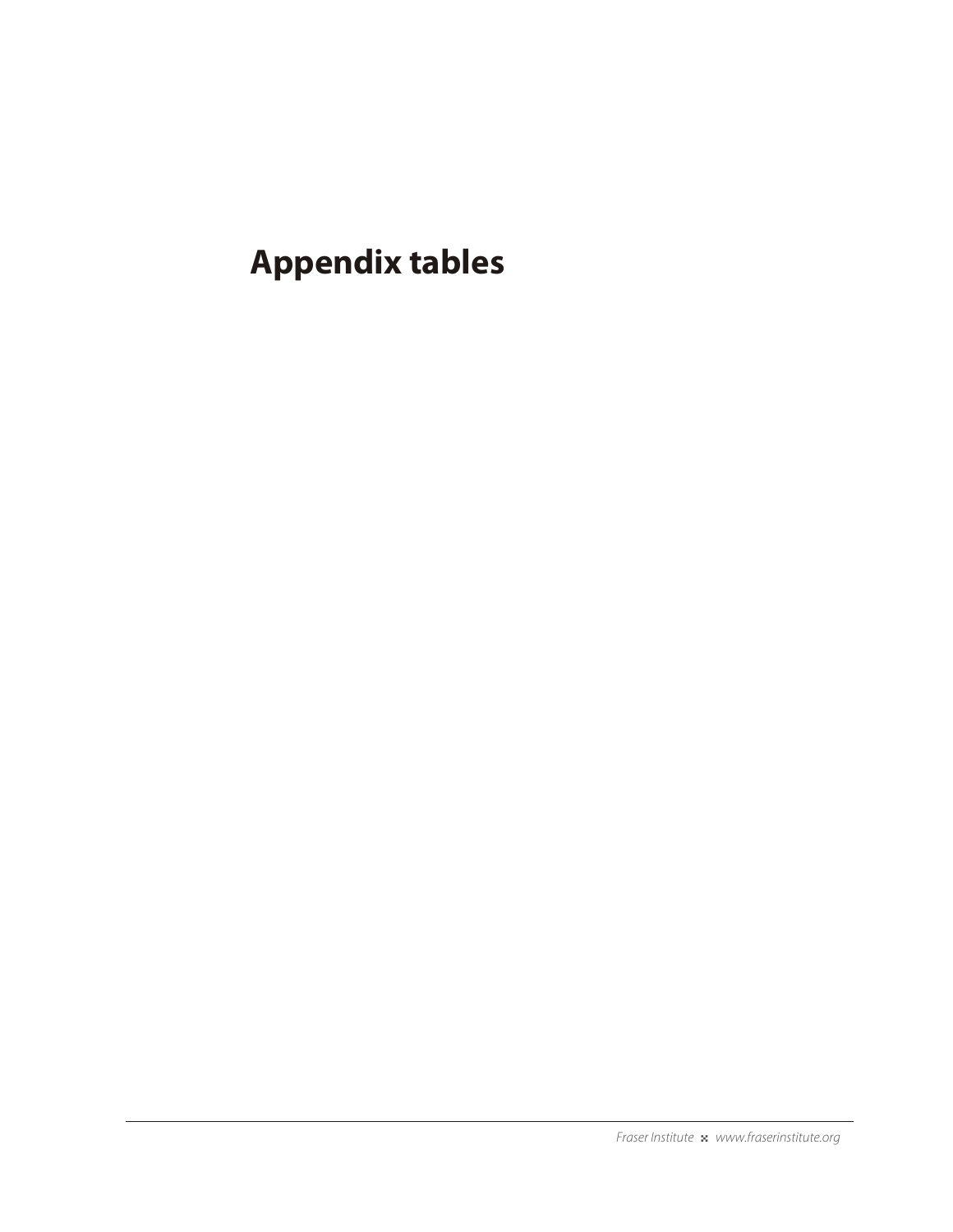| Appendix 1a: Base data and calculations for provinces with private sector automobile insurance, 2007 |
|------------------------------------------------------------------------------------------------------|
|                                                                                                      |

|                                                                 | <b>NL</b>        | PE             | <b>NS</b>                                                                           | <b>NB</b>       | ON                              | AB                    | 6 province<br>average used<br>for estimates |
|-----------------------------------------------------------------|------------------|----------------|-------------------------------------------------------------------------------------|-----------------|---------------------------------|-----------------------|---------------------------------------------|
| Population                                                      | 506,400          | 138,200        | 935,800                                                                             | 745,500         | 12,792,900                      | 3,512,700             |                                             |
| Earned Private Passenger Vehicles<br>$(PPVs)^a$                 | 245,517          | 77,684         | 494,062                                                                             | 412,079         | 6,316,694                       | 2,057,136             |                                             |
| PPVs % population                                               | 48.50%           | 56.20%         | 52.80%                                                                              | 55.30%          | 49.40%                          | 58.60%                | 51.5%                                       |
| Gross Domestic Product (GDP)                                    | \$19,791,000,000 |                | \$4,149,000,000 \$28,611,000,000 \$23,439,000,000                                   |                 | \$533,233,000,00<br>$\mathbf 0$ | \$184,008,000,00<br>0 |                                             |
| GDP per person                                                  | \$39,082         | \$30,022       | \$30,574                                                                            | \$31,441        | \$41,682                        | \$52,384              |                                             |
| Personal income (PI)                                            | \$15,790,000,000 |                | \$3,920,000,000 \$29,016,000,000 \$22,508,000,000 \$466,051,000,00 \$160,149,000,00 |                 | $\Omega$                        | 0                     |                                             |
| PI per person                                                   | \$31,181         | \$28,365       | \$31,007                                                                            | \$30,192        | \$36,430                        | \$45,591              |                                             |
| Personal Disposable Income (PDI)                                | \$12,619,000,000 |                | \$3,115,000,000 \$22,905,000,000 \$17,807,000,000 \$356,073,000,00 \$122,060,000,00 |                 | $\mathbf{0}$                    | $\mathbf{0}$          |                                             |
| PDI per person                                                  | \$24,919         | \$22,540       | \$24,476                                                                            | \$23,886        | \$27,834                        | \$34,748              |                                             |
| Total Earned Premiums (EP) <sup>b</sup>                         | \$260,975,078    | \$71,988,545   | \$487,166,854                                                                       | \$446,983,443   | \$9,563,219,995                 | \$2,858,776,472       |                                             |
| Plus unfunded premiums deficit<br>(Net total loss) <sup>c</sup> | \$0              | \$0            | \$0                                                                                 | \$0             | \$0                             | \$0                   |                                             |
| Minus rebates paid to insured<br>drivers <sup>d</sup>           | \$0              | \$0            | \$0                                                                                 | \$0             | \$0                             | \$0                   |                                             |
| Net total EP                                                    | \$260,975,078    | \$71,988,545   | \$487,166,854                                                                       | \$446,983,443   | \$9,563,219,995                 | \$2,858,776,472       |                                             |
| EP PPV only <sup>e</sup>                                        | \$219,617,962    | \$58,930,284   | \$403,434,639                                                                       | \$350,507,653   | \$8,140,873,843                 | \$2,114,406,651       |                                             |
| PPV EP % total EP                                               | 84.20%           | 81.90%         | 82.80%                                                                              | 78.40%          | 85.10%                          | 74.00%                | 82.5%                                       |
| <b>Health levies</b>                                            | \$5,700,000      | \$1,900,000    | \$11,100,000                                                                        | \$19,800,000    | \$142,300,000                   | \$80,000,000          |                                             |
| Est. premium tax on PPV EP                                      | \$8,784,718.48   | \$2,062,559.94 | \$16,137,385.56                                                                     | \$10,515,229.59 | \$244,226,215.29                | \$63,432,199.53       |                                             |
| Est. sales tax on PPV EP                                        | \$32,942,694.30  | \$0.00         | \$0.00                                                                              | \$0.00          | \$0.00                          | \$0.00                |                                             |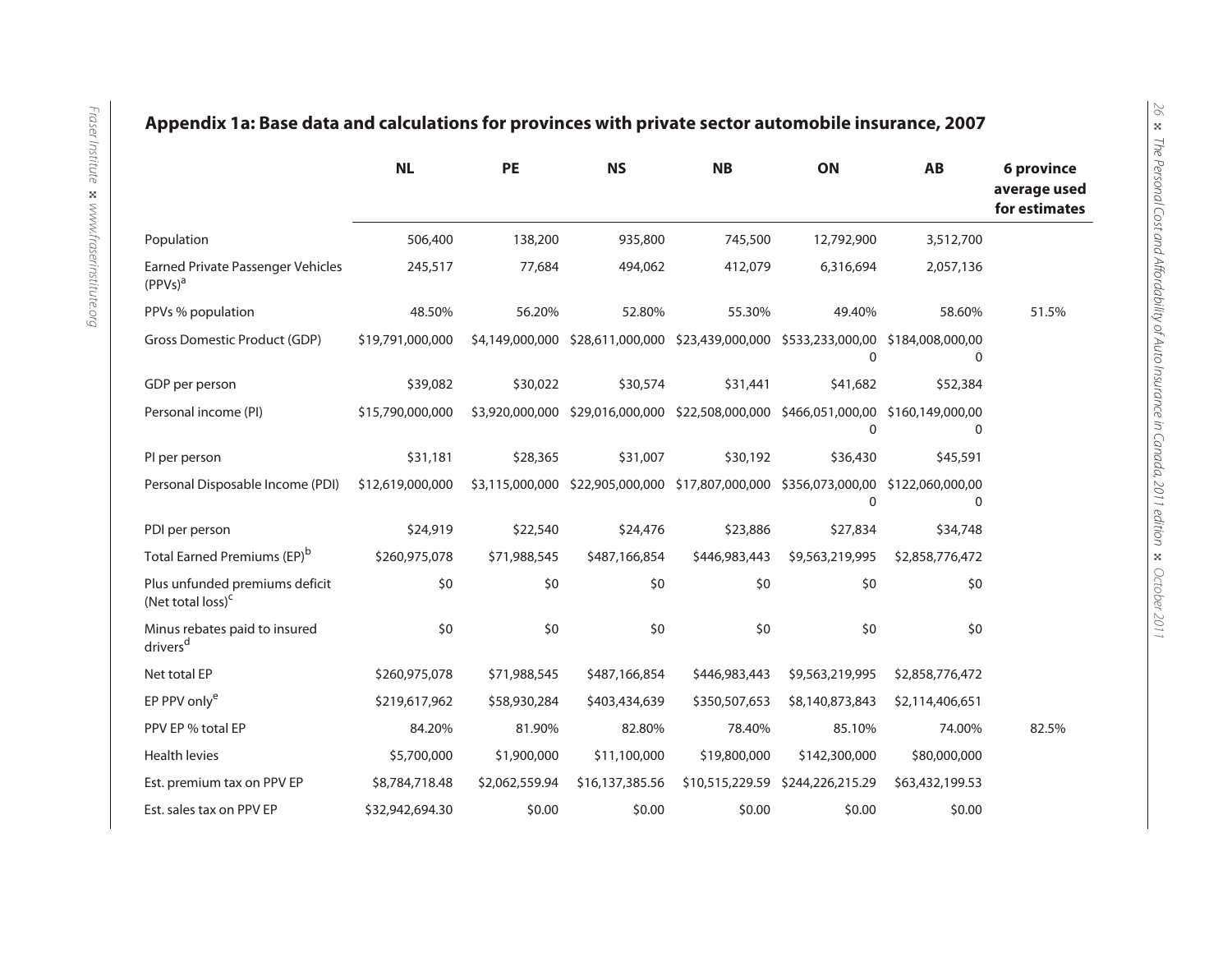#### **tiw secnivorp rof snoitaluclac dna atad esaB :a1 xidneppA <sup>h</sup> private sector automobile insurance, <sup>2007</sup>**

|                                 | <b>NL</b>     | <b>PE</b>    | <b>NS</b>     | <b>NB</b>     | <b>ON</b>       | AB              | 6 province<br>average used<br>for estimates |
|---------------------------------|---------------|--------------|---------------|---------------|-----------------|-----------------|---------------------------------------------|
| Est. other tax on PPV EP        | \$0           | \$589,303    | \$5,042,933   | \$3,505,077   | \$0             | \$0             |                                             |
| PPV EP minus levies and taxes   | \$172,190,549 | \$54,378,421 | \$371,154,320 | \$316,687,347 | \$7,754,347,628 | \$1,970,974,451 |                                             |
| Avg net PPV EP                  | \$701         | \$700        | \$751         | \$769         | \$1,228         | \$958           |                                             |
| Avg net PPV EP % GDP per person | 1.80%         | 2.30%        | 2.50%         | 2.40%         | 2.90%           | 1.80%           |                                             |
| Avg net PPV EP % PI per person  | 2.20%         | 2.50%        | 2.40%         | 2.50%         | 3.40%           | 2.10%           |                                             |
| Avg net PPV EP % PDI per person | 2.80%         | 3.10%        | 3.10%         | 3.20%         | 4.40%           | 2.80%           |                                             |

<sup>a</sup>Data for NL, PE, NS, NB, ON, and AB are actual figures supplied by GISA; QC, MB, SK, and BC do not report data that are comparably defined to that published by the other six provinces. Therefore, data from QC, MB, SK, and BC are estimated by applying the proportional average of the other provinces for which data is reported consistent with a universal regulatory standard.

<sup>b</sup>Total Earned Premiums cover the entire market (i.e., public plus private insurers; personal passenger, commercial, and recreational vehicles) and include any insurance-related service fees charged to insured drivers.

<sup>c</sup>i.e., net comprehensive loss (income) reported in audited income statements for SAAQ, MPI, SGI, and ICBC.

<sup>d</sup>Government insurers sometimes return current year surpluses to drivers in the form of rebates. Sometimes these rebates are legislated regardless of whether there is a current year surplus.

<sup>e</sup>Data for NL, PE, NS, NB, ON, and AB are actual figures supplied by GISA; QC, MB, SK, and BC do not report data that are comparably defined to that published by the other six provinces. Therefore, data from QC, MB, SK, and BC are estimated by applying the proportional average of the other provinces for which data is reported consistent with a universal regulatory standard.

Sources: GISA (2007, 2011); IBC (2009, 2011a, 2011b); ICBC (2008); SGI (2008); MPI (2008); SAAQ (2008); MSA Research Inc. (2011); Statistics Canada (2011a, 2011b); author's calculations.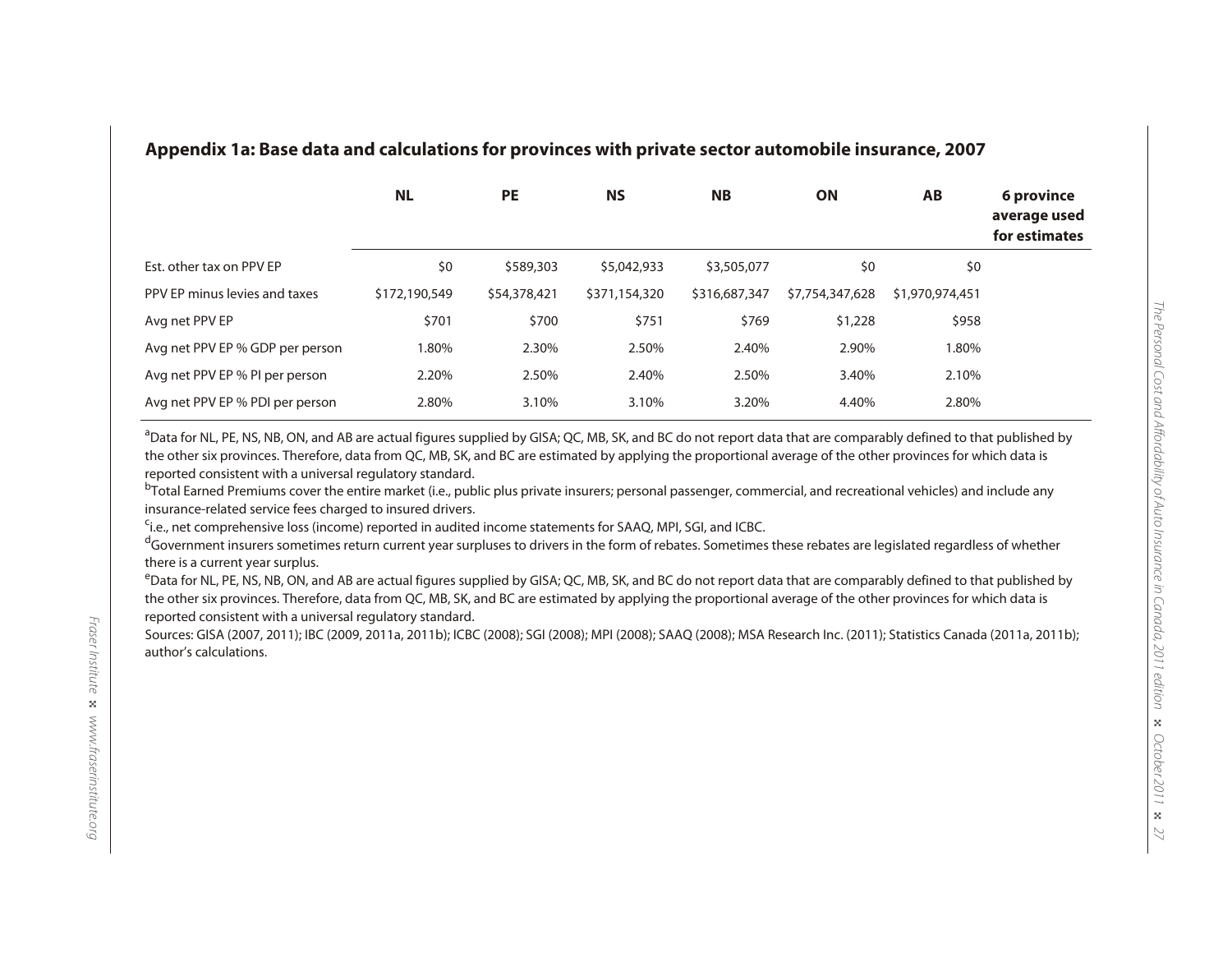|                                                                 | QC                | MB <sup>a</sup>  | <b>SK</b>        | <b>BC</b>         |
|-----------------------------------------------------------------|-------------------|------------------|------------------|-------------------|
| Population                                                      | 7,687,400         | 1,193,600        | 1,000,300        | 4,309,600         |
| <b>Earned Private Passenger Vehicles</b><br>$(PPVs)^b$          | 3,962,291         | 615,213          | 515,581          | 2,221,283         |
| PPVs % population                                               | 51.5%             | 51.5%            | 51.5%            | 51.5%             |
| Gross Domestic Product (GDP)                                    | \$265,585,000,000 | \$41,263,000,000 | \$39,626,000,000 | \$164,496,000,000 |
| GDP per person                                                  | \$34,548          | \$34,570         | \$39,614         | \$38,170          |
| Personal Income (PI)                                            | \$249,883,000,000 | \$38,106,000,000 | \$32,322,000,000 | \$151,620,000,000 |
| PI per person                                                   | \$32,506          | \$31,925         | \$32,312         | \$35,182          |
| Personal Disposable Income (PDI)                                | \$189,804,000,000 | \$29,973,000,000 | \$25,403,000,000 | \$117,596,000,000 |
| PDI per person                                                  | \$24,690          | \$25,111         | \$25,395         | \$27,287          |
| Total Earned Premiums (EP) <sup>C</sup>                         | \$3,430,335,000   | \$983,598,000    | \$708,741,000    | \$3,732,134,000   |
| Plus unfunded premiums deficit (Net<br>total loss) <sup>d</sup> | \$230,200,000     | \$22,232,000     | \$103,368,000    | \$203,451,000     |
| Minus reebates paid to insured drivers <sup>e</sup>             | \$0               | \$62,565,000     | \$99,308,000     | \$306,118,000     |
| Net total EP                                                    | \$3,660,535,000   | \$943,265,000    | \$712,801,000    | \$3,629,467,000   |
| EP PPV only <sup>f</sup>                                        | \$3,018,405,124   | \$777,797,756    | \$587,761,677    | \$2,992,787,063   |
| PPV EP % total EP                                               | 82.5%             | 82.5%            | 82.5%            | 82.5%             |
| <b>Health levies</b>                                            | \$0               | \$0              | \$12,966,000     | \$0               |
| Est. premium tax on PPV EP                                      | \$101,116,571.65  | \$23,333,932.68  | \$29,388,083.86  | \$131,682,630.75  |
| Est. sales tax on PPV EP                                        | \$150,920,256.20  | \$0.00           | \$0.00           | \$0.00            |
| Est. other tax on PPV EP                                        | \$0               | \$9,722,472      | \$0              | \$0               |
| PPV EP minus levies and taxes                                   | \$2,766,368,296   | \$744,741,351    | \$545,407,593    | \$2,861,104,432   |
| Avg net PPV EP                                                  | \$698             | \$1,211          | \$1,058          | \$1,288           |
| Avg net PPV EP % GDP per person                                 | 2.0%              | 3.5%             | 2.7%             | 3.4%              |
| Avg net PPV EP % PI per person                                  | 2.1%              | 3.8%             | 3.3%             | 3.7%              |
| Avg net PPV EP % PDI per person                                 | 2.8%              | 4.8%             | 4.2%             | 4.7%              |

#### **Appendix 1b: Base data and calculations for provinces with public sector automobile insurance, 2007**

aMPI uses an unusual fiscal year for reporting data that covers March 1 to February 28/29 each year; therefore for MPI data, the fiscal year ending February 29, 2008 covers 10 months of the year 2007 and 2 months of the year 2008, but is used here for comparison to the 2007 figures reported by calendar year by all other jurisdictions, and by private insurers operating in the optional market in Manitoba. **bData for NL, PE, NS, NB, ON, and AB are actual figures supplied by GISA; QC, MB, SK, and BC do not report data that are comparably** 

defined to that published by the other six provinces. Therefore, data from QC, MB, SK, and BC are estimated by applying the proportional average of the other provinces for which data is reported consistent with a universal regulatory standard.

<sup>c</sup>Total Earned Premiums cover the entire market (i.e., public plus private insurers; personal passenger, commercial, and recreational vehicles) and include any insurance-related service fees charged to insured drivers.

d i.e., net comprehensive loss (income) reported in audited income statements for SAAQ, MPI, SGI, and ICBC.

<sup>e</sup>Government insurers sometimes return current year surpluses to drivers in the form of rebates. Sometimes these rebates are legislated regardless of whether there is a current year surplus.

<sup>f</sup>Data for NL, PE, NS, NB, ON, and AB are actual figures supplied by GISA; QC, MB, SK, and BC do not report data that are comparably defined to that published by the other six provinces. Therefore, data from QC, MB, SK, and BC are estimated by applying the proportional average of the other provinces for which data is reported consistent with a universal regulatory standard.

<sup>g</sup>Funding to Saskatchewan Health Organization to provide for rehab services for those injured in auto accidents—extracted from annual reports.

Sources: GISA (2007, 2011); IBC (2009, 2011a, 2011b); ICBC (2008); SGI (2008); MPI (2008); SAAQ (2008); MSA Research Inc. (2011); Statistics Canada (2011a, 2011b); author's calculations.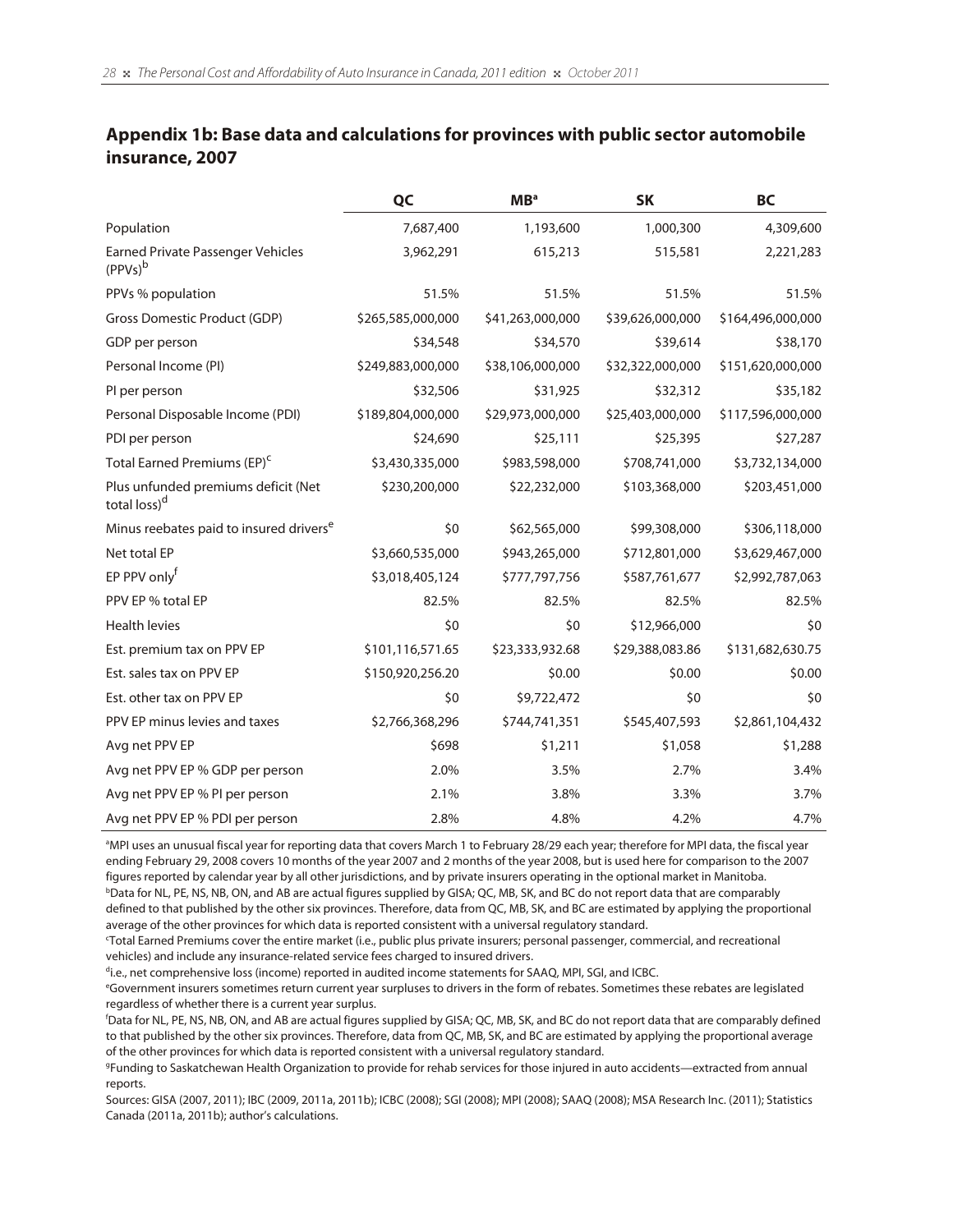#### **tiw secnivorp rof snoitaluclac dna atad esaB :a2 xidneppA <sup>h</sup> private sector automobile insurance, <sup>2008</sup>**

|                                                                 | <b>NL</b>        | <b>PE</b>       | <b>NS</b>                        | <b>NB</b>                                                           | ON                                            | <b>AB</b>                        | 6 provinces<br>average used<br>for estimates |
|-----------------------------------------------------------------|------------------|-----------------|----------------------------------|---------------------------------------------------------------------|-----------------------------------------------|----------------------------------|----------------------------------------------|
| Population                                                      | 506,200          | 139,500         | 936,700                          | 746,900                                                             | 12,932,300                                    | 3,591,400                        |                                              |
| <b>Earned Private Passenger Vehicles</b><br>$(PPVs)^a$          | 257,207          | 79,310          | 504,801                          | 425,556                                                             | 6,455,942                                     | 2,154,224                        |                                              |
| PPVs % population                                               | 50.80%           | 56.90%          | 53.90%                           | 57.00%                                                              | 49.90%                                        | 60.00%                           | 52.40%                                       |
| <b>Gross Domestic Product (GDP)</b>                             | \$20,186,000,000 |                 | \$4,167,000,000 \$28,969,000,000 |                                                                     | \$23,392,000,000 \$528,635,000,00<br>$\Omega$ | \$186,528,000,00<br>0            |                                              |
| GDP per person                                                  | \$39,878         | \$29,871        | \$30,927                         | \$31,319                                                            | \$40,877                                      | \$51,937                         |                                              |
| Personal Income (PI)                                            | \$15,653,000,000 | \$4,074,000,000 |                                  | \$30,094,000,000 \$23,708,000,000 \$478,696,000,00 \$172,209,000,00 | $\mathbf 0$                                   | $\mathbf 0$                      |                                              |
| PI per person                                                   | \$30,923         | \$29,204        | \$32,128                         | \$31,742                                                            | \$37,016                                      | \$47,950                         |                                              |
| Personal Disposable Income (PDI)                                | \$12,446,000,000 | \$3,264,000,000 |                                  | \$23,912,000,000 \$18,914,000,000 \$368,853,000,00                  | $\Omega$                                      | \$132,949,000,00<br>$\mathbf{0}$ |                                              |
| PDI per person                                                  | \$24,587         | \$23,398        | \$25,528                         | \$25,323                                                            | \$28,522                                      | \$37,019                         |                                              |
| Total Earned Premiums (EP) <sup>b</sup>                         | \$278,567,485    | \$72,608,289    | \$491,855,839                    | \$433,240,931                                                       | \$9,794,482,686                               | \$3,016,693,771                  |                                              |
| Plus unfunded premiums deficit<br>(Net total loss) <sup>c</sup> | \$0              | \$0             | \$0                              | \$0                                                                 | \$0                                           | \$0                              |                                              |
| Minus rebates paid to insured<br>drivers <sup>d</sup>           | \$0              | \$0             | \$0                              | \$0                                                                 | \$0                                           | \$0                              |                                              |
| Net total EP                                                    | \$278,567,485    | \$72,608,289    | \$491,855,839                    | \$433,240,931                                                       | \$9,794,482,686                               | \$3,016,693,771                  |                                              |
| EP PPV only <sup>e</sup>                                        | \$234,857,680    | \$59,373,118    | \$408,129,874                    | \$341,918,766                                                       | \$8,374,198,460                               | \$2,249,966,213                  |                                              |
| PPV EP % Total EP                                               | 84.30%           | 81.80%          | 83.00%                           | 78.90%                                                              | 85.50%                                        | 74.60%                           | 82.80%                                       |
| Health levies                                                   | \$5,900,000      | \$1,900,000     | \$12,800,000                     | \$20,100,000                                                        | \$142,300,000                                 | \$85,000,000                     |                                              |
| Est. premium tax on PPV EP                                      | 9,394,307        | 2,078,059       | 16,325,195                       | 10,257,563                                                          | 251,225,954                                   | 67,498,986                       |                                              |
| Est. sales tax on PPV EP                                        | 35,228,652       |                 |                                  |                                                                     |                                               |                                  |                                              |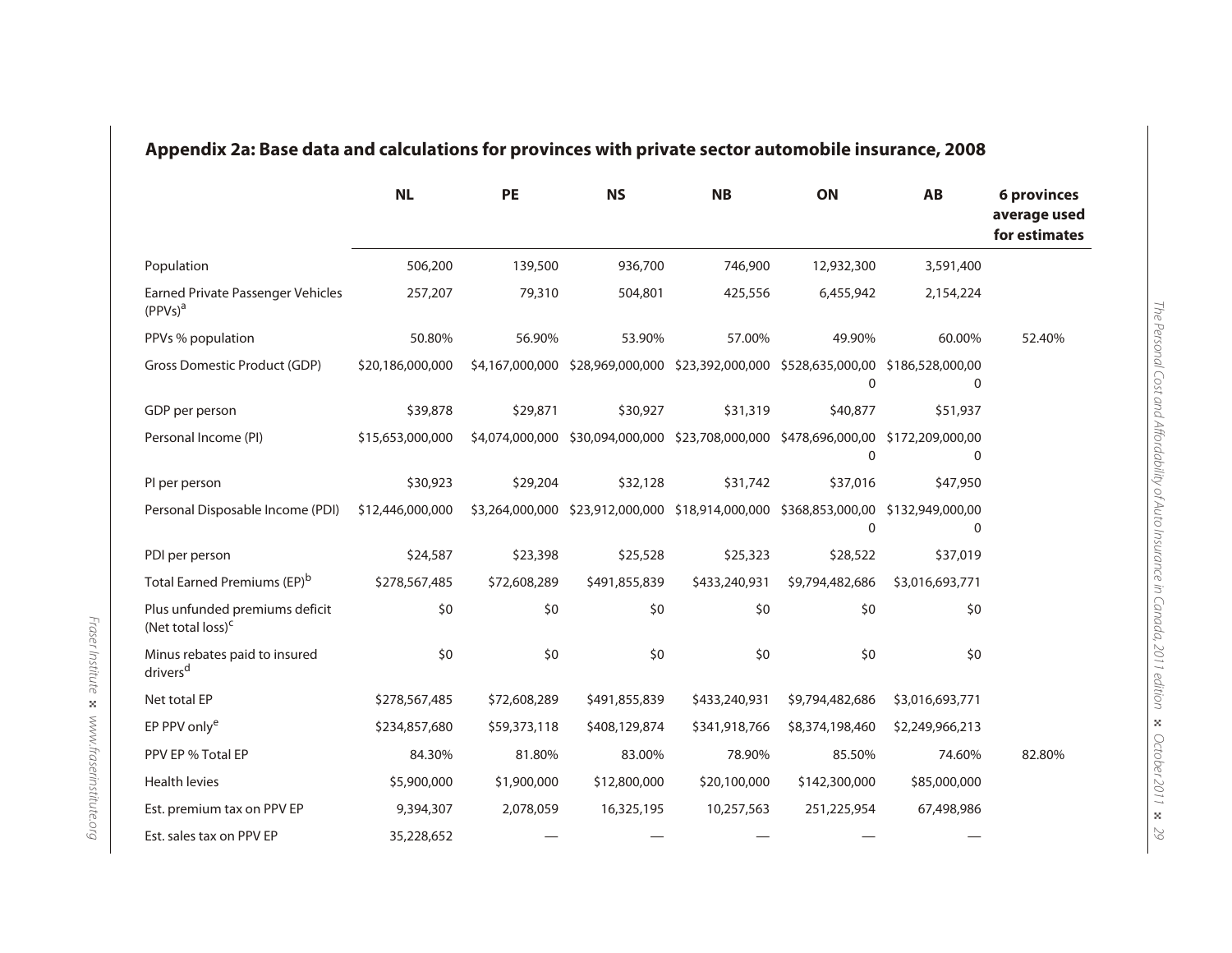#### **na atad esaB :a2 xidneppA <sup>d</sup> calculations for provinces with private sector automobile insurance, <sup>2008</sup>**

|                                 | <b>NL</b>     | <b>PE</b>    | <b>NS</b>     | <b>NB</b>     | <b>ON</b>       | AB              | 6 provinces<br>average used<br>for estimates |
|---------------------------------|---------------|--------------|---------------|---------------|-----------------|-----------------|----------------------------------------------|
| Est. other tax on PPV EP        |               | 593,731      | 5,101,623     | 3,419,188     |                 |                 |                                              |
| PPV EP minus levies and taxes   | \$184,334,721 | \$54,801,328 | \$373,903,056 | \$308,142,015 | \$7,980,672,506 | \$2,097,467,227 |                                              |
| Avg net PPV EP                  | \$717         | \$691        | \$741         | \$724         | \$1,236         | \$974           |                                              |
| Avg net PPV EP % GDP per person | 1.80%         | 2.30%        | 2.40%         | 2.30%         | 3.00%           | 1.90%           |                                              |
| Avg net PPV EP % PI per person  | 2.30%         | 2.40%        | 2.30%         | 2.30%         | 3.30%           | 2.00%           |                                              |
| Avg net PPV EP % PDI per person | 2.90%         | 3.00%        | 2.90%         | 2.90%         | 4.30%           | 2.60%           |                                              |

<sup>a</sup>Data for NL, PE, NS, NB, ON, and AB are actual figures supplied by GISA; QC, MB, SK, and BC do not report data that are comparably defined to that published by the other six provinces. Therefore, data from QC, MB, SK, and BC are estimated by applying the proportional average of the other provinces for which data is reported consistent with a universal regulatory standard.

<sup>b</sup>Total Earned Premiums cover the entire market (i.e., public plus private insurers; personal passenger, commercial, and recreational vehicles) and include any insurance-related service fees charged to insured drivers.

<sup>c</sup>i.e., net comprehensive loss (income) reported in audited income statements for SAAQ, MPI, SGI, and ICBC.

<sup>d</sup>Government insurers sometimes return current year surpluses to drivers in the form of rebates. Sometimes these rebates are legislated regardless of whether there is a current year surplus.

<sup>e</sup>Data for NL, PE, NS, NB, ON, and AB are actual figures supplied by GISA; QC, MB, SK, and BC do not report data that are comparably defined to that published by the other six provinces. Therefore, data from QC, MB, SK, and BC are estimated by applying the proportional average of the other provinces for which data is reported consistent with a universal regulatory standard.

Sources: GISA (2007, 2011); IBC (2009, 2011a, 2011b); ICBC (2009); SGI (2009); MPI (2009); SAAQ (2009); MSA Research Inc. (2011); Statistics Canada (2011a, 2011b); author's calculations.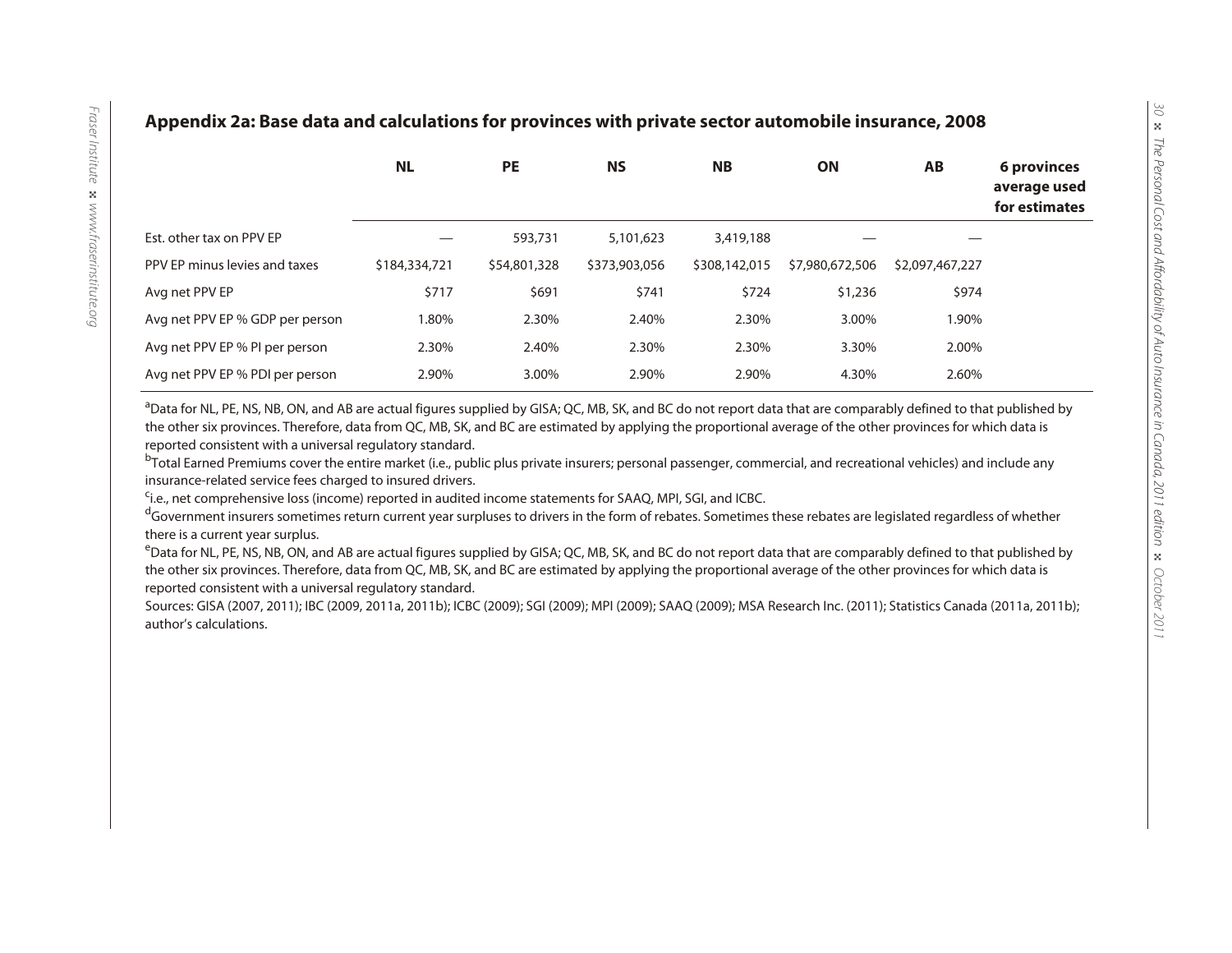#### **Appendix 2b: Base data and calculations for provinces with public sector automobile insurance, 2008**

|                                                                 | QC                | MB <sup>a</sup>  | <b>SK</b>        | <b>BC</b>         |
|-----------------------------------------------------------------|-------------------|------------------|------------------|-------------------|
| Population                                                      | 7,751,300         | 1,205,500        | 1,013,800        | 4,383,900         |
| Earned Private Passenger Vehicles (PPVs) <sup>b</sup>           | 4,060,887         | 631,558          | 531,127          | 2,296,714         |
| PPVs % population                                               | 52.39%            | 52.39%           | 52.39%           | 52.39%            |
| Gross Domestic Product (GDP)                                    | \$268,406,000,000 | \$42,057,000,000 | \$41,434,000,000 | \$164,869,000,000 |
| GDP per person                                                  | \$34,627          | \$34,888         | \$40,870         | \$37,608          |
| Personal Income (PI)                                            | \$260,059,000,000 | \$40,360,000,000 | \$37,022,000,000 | \$157,184,000,000 |
| PI per person                                                   | \$33,550          | \$33,480         | \$36,518         | \$35,855          |
| Personal Disposable Income (PDI)                                | \$198,825,000,000 | \$32,016,000,000 | \$29,911,000,000 | \$123,854,000,000 |
| PDI per person                                                  | \$25,651          | \$26,558         | \$29,504         | \$28,252          |
| Total Earned Premiums (EP) <sup>C</sup>                         | \$3,542,050,000   | \$1,033,015,000  | \$746,290,000    | \$3,883,826,000   |
| Plus unfunded premiums deficit<br>(Net total loss) <sup>d</sup> | \$2,441,700,000   | \$136,023,000    | \$132,113,000    | \$179,304,000     |
| Minus rebates paid to insured drivers <sup>e</sup>              | \$0               | $-54,000$        | \$68,000         | \$317,850,000     |
| Net total EP                                                    | \$5,983,750,000   | \$1,169,092,000  | \$878,335,000    | \$3,745,280,000   |
| EP PPV only <sup>f</sup>                                        | \$4,956,259,465   | \$968,343,144    | \$727,513,041    | \$3,102,164,938   |
| PPV EP % Total EP                                               | 82.83%            | 82.83%           | 82.83%           | 82.83%            |
| Health levies <sup>h</sup>                                      | \$0               | \$0              | \$18,991,000     | \$0               |
| Est. premium tax on PPV EP                                      | 166,034,692       | 29,050,294       | 36,375,652       | 136,495,257       |
| Est. sales tax on PPV EP                                        | 247,812,973       | 0                | 0                | $\Omega$          |
| Est. other tax on PPV EP                                        | 0                 | 12,104,289       | $\mathbf{0}$     | $\mathbf{0}$      |
| PPV EP minus levies and taxes                                   | \$4,542,411,800   | \$927,188,561    | \$672,146,389    | \$2,965,669,681   |
| Avg net PPV EP                                                  | \$1,119           | \$1,468          | \$1,266          | \$1,291           |
| Avg net PPV EP % GDP per person                                 | 3.23%             | 4.21%            | 3.10%            | 3.43%             |
| Avg net PPV EP % PI per person                                  | 3.33%             | 4.39%            | 3.47%            | 3.60%             |
| Avg net PPV EP % PDI per person                                 | 4.36%             | 5.53%            | 4.29%            | 4.57%             |

aMPI uses an unusual fiscal year for reporting data that covers March 1 to February 28/29 each year; therefore for MPI data, the fiscal year ending February 29, 2009 covers 10 months of the year 2008 and 2 months of the year 2009, but is used here for comparison to the 2008 figures reported by calendar year by all other jurisdictions, and by private insurers operating in the optional market in Manitoba. <sup>b</sup>Data for NL, PE, NS, NB, ON, and AB are actual figures supplied by GISA; QC, MB, SK, and BC do not report data that are comparably defined to that published by the other six provinces. Therefore, data from QC, MB, SK, and BC are estimated by applying the proportional average of the other provinces for which data is reported consistent with a universal regulatory standard.

<sup>c</sup>Total Earned Premiums cover the entire market (i.e., public plus private insurers; personal passenger, commercial, and recreational vehicles) and include any insurance-related service fees charged to insured drivers.

<sup>d</sup>i.e., net comprehensive loss (income) reported in audited income statements for SAAQ, MPI, SGI, and ICBC.

<sup>e</sup>Government insurers sometimes return current year surpluses to drivers in the form of rebates. Sometimes these rebates are legislated regardless of whether there is a current year surplus.

<sup>f</sup>Data for NL, PE, NS, NB, ON, and AB are actual figures supplied by GISA; QC, MB, SK, and BC do not report data that are comparably defined to that published by the other six provinces. Therefore, data from QC, MB, SK, and BC are estimated by applying the proportional average of the other provinces for which data is reported consistent with a universal regulatory standard.

<sup>g</sup>At February 29, 2008, the rebate was estimated to be \$62,700,000. The amount was actualized during the current fiscal year when \$62,646,000 was distributed to Basic policyholders. On December 2, 2008, the Public Utilities Board released its ruling on the corporation's 2009/2010 Basic Insurance rate application. There is no surplus distribution in 2009/2010.

<sup>h</sup>Funding to Saskatchewan Health Organization to provide for rehab services for those injured in auto accidents—extracted from annual reports.

Sources: GISA (2007, 2011); IBC (2009, 2011a, 2011b); ICBC (2009); SGI (2009); MPI (2009); SAAQ (2009); MSA Research Inc. (2011); Statistics Canada (2011a, 2011b); author's calculations.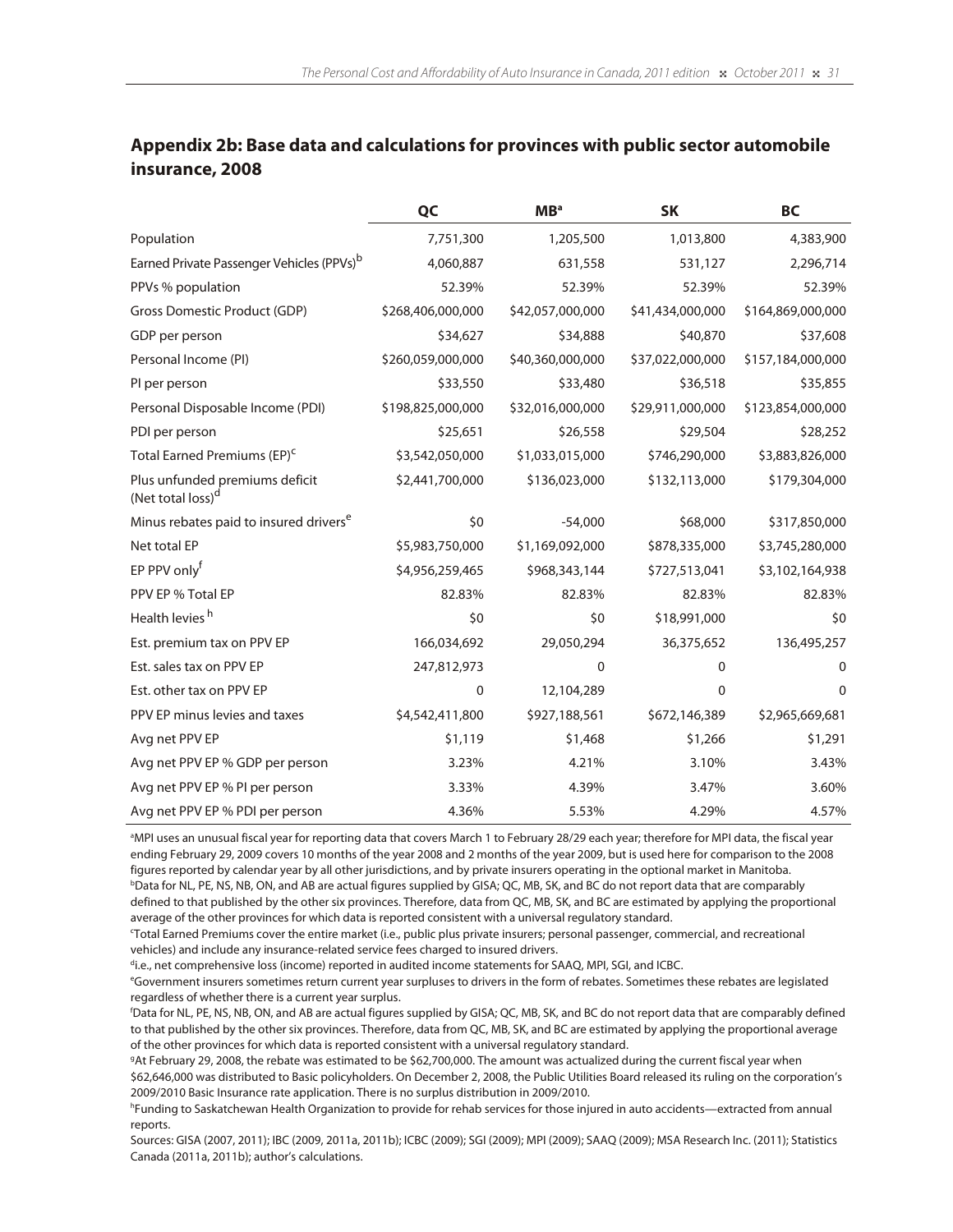|  | Appendix 3a: Base data and calculations for provinces with private sector automobile insurance, 2009 |
|--|------------------------------------------------------------------------------------------------------|
|--|------------------------------------------------------------------------------------------------------|

|                                                                 | <b>NL</b>        | <b>PE</b>    | <b>NS</b>     | <b>NB</b>                                                          | ON                    | <b>AB</b>                    | <b>6 provinces</b><br>average used<br>for estimates |
|-----------------------------------------------------------------|------------------|--------------|---------------|--------------------------------------------------------------------|-----------------------|------------------------------|-----------------------------------------------------|
| Population                                                      | 508,100          | 141,100      | 939,100       | 749,300                                                            | 13,064,900            | 3,670,700                    |                                                     |
| <b>Earned Private Passenger Vehicles</b><br>$(PPVs)^a$          | 270,241          | 80,779       | 513,846       | 436,319                                                            | 6,513,876             | 2,209,570                    |                                                     |
| PPVs % Population                                               | 53.20%           | 57.20%       | 54.70%        | 58.20%                                                             | 49.90%                | 60.20%                       | 52.60%                                              |
| Gross Domestic Product (GDP)                                    | \$18,119,000,000 |              |               | \$4,164,000,000 \$28,931,000,000 \$23,314,000,000                  | \$509,421,000,00<br>0 | \$178,225,000,00<br>0        |                                                     |
| <b>GDP Per Person</b>                                           | \$35,660         | \$29,511     | \$30,807      | \$31,114                                                           | \$38,992              | \$48,553                     |                                                     |
| Personal Income (PI)                                            | \$16,396,000,000 |              |               | \$4,203,000,000 \$30,623,000,000 \$24,298,000,000 \$477,641,000,00 | $\mathbf{0}$          | \$171,342,000,00<br>0        |                                                     |
| PI Per Person                                                   | \$32,269         | \$29,787     | \$32,609      | \$32,428                                                           | \$36,559              | \$46,678                     |                                                     |
| Personal Disposable Income (PDI)                                | \$13,190,000,000 |              |               | \$3,394,000,000 \$24,589,000,000 \$19,561,000,000 \$373,205,000,00 | $\mathbf 0$           | \$135,148,000,00<br>$\Omega$ |                                                     |
| PDI Per Person                                                  | \$25,959         | \$24,054     | \$26,184      | \$26,106                                                           | \$28,565              | \$36,818                     |                                                     |
| Total Earned Premiums (EP) <sup>b</sup>                         | \$304,867,893    | \$74,422,558 | \$497,630,559 | \$442,562,671                                                      | \$10,182,736,951      | \$3,148,489,295              |                                                     |
| Plus Unfunded Premiums Deficit<br>(Net Total Loss) <sup>c</sup> | \$0              | \$0          | \$0           | \$0                                                                | \$0                   | \$0                          |                                                     |
| Minus Rebates Paid to Insured<br>Drivers <sup>d</sup>           | \$0              | \$0          | \$0           | \$0                                                                | \$0                   | \$0                          |                                                     |
| Net Total EP                                                    | \$304,867,893    | \$74,422,558 | \$497,630,559 | \$442,562,671                                                      | \$10,182,736,951      | \$3,148,489,295              |                                                     |
| EP PPV Only <sup>e</sup>                                        | \$257,810,485    | \$60,850,477 | \$413,322,096 | \$352,621,703                                                      | \$8,747,101,105       | \$2,379,040,296              |                                                     |
| PPV EP % Total EP                                               | 84.60%           | 81.80%       | 83.10%        | 79.70%                                                             | 85.90%                | 75.60%                       | 83.30%                                              |
| <b>Health Levies</b>                                            | \$6,300,000      | \$2,000,000  | \$13,700,000  | \$20,800,000                                                       | \$142,300,000         | \$90,000,000                 |                                                     |
| Est. Premium Tax on PPV EP                                      | 10,312,419       | 2,129,767    | 16,532,884    | 10,578,651                                                         | 262,413,033           | 71,371,209                   |                                                     |
| Est. Sales Tax on PPV EP                                        | 38,671,573       |              |               |                                                                    |                       |                              |                                                     |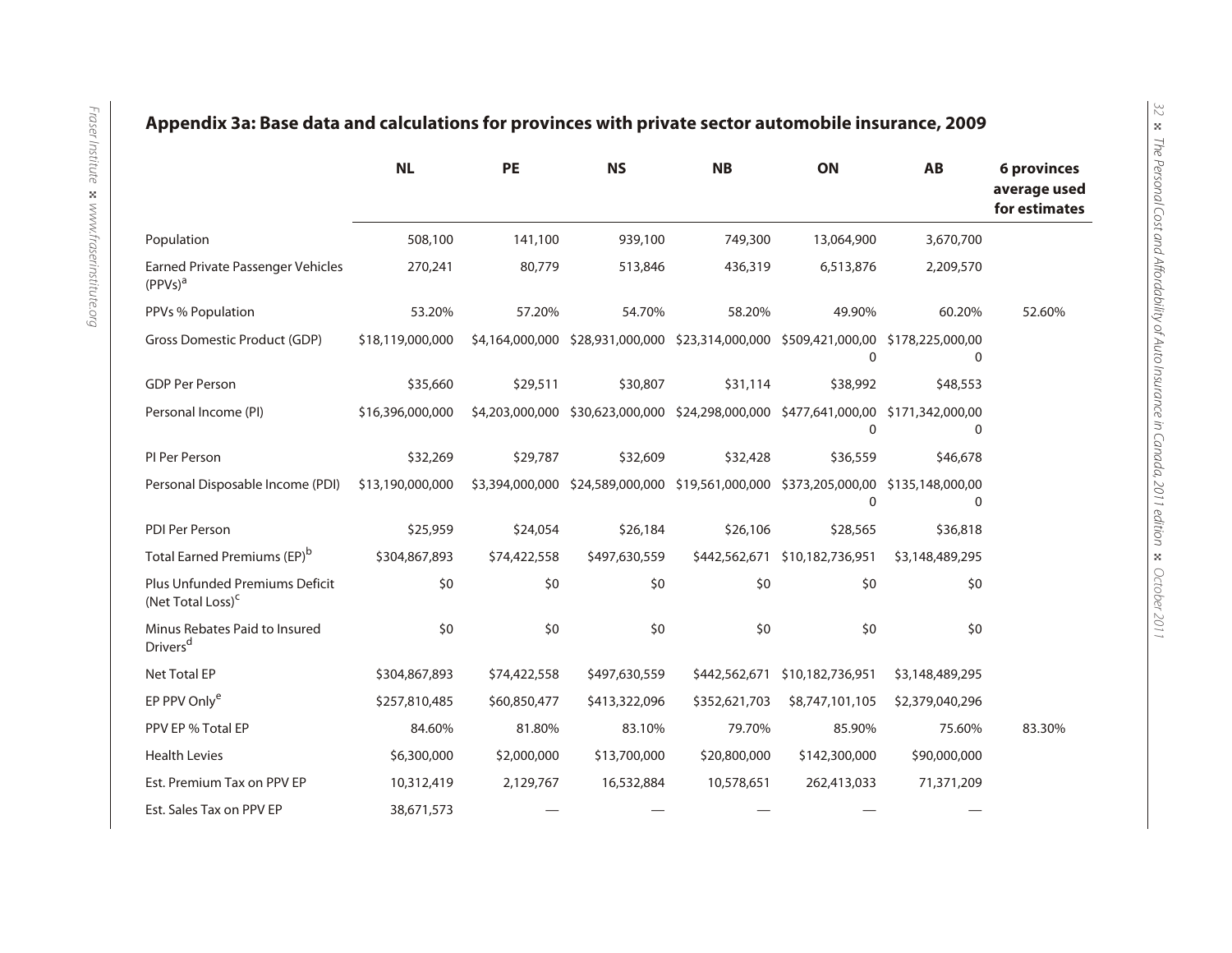#### **tiw secnivorp rof snoitaluclac dna atad esaB :a3 xidneppA <sup>h</sup> private sector automobile insurance, <sup>2009</sup>**

|                                 | <b>NL</b>     | <b>PE</b>    | <b>NS</b>     | <b>NB</b>     | <b>ON</b>       | AB              | 6 provinces<br>average used<br>for estimates |
|---------------------------------|---------------|--------------|---------------|---------------|-----------------|-----------------|----------------------------------------------|
| Est. Other Tax on PPV EP        |               | 608,505      | 5,166,526     | 3,526,217     |                 |                 |                                              |
| PPV EP Minus Levies and Taxes   | \$202,526,493 | \$56,112,206 | \$377,922,686 | \$317,716,835 | \$8,342,388,072 | \$2,217,669,087 |                                              |
| Avg net PPV EP                  | \$749         | \$695        | \$735         | \$728         | \$1,281         | \$1,004         |                                              |
| Avg net PPV EP % GDP per person | 2.10%         | 2.40%        | 2.40%         | 2.30%         | 3.30%           | 2.10%           |                                              |
| Avg net PPV EP % PI per person  | 2.30%         | 2.30%        | 2.30%         | 2.20%         | 3.50%           | 2.20%           |                                              |
| Avg net PPV EP % PDI per person | 2.90%         | 2.90%        | 2.80%         | 2.80%         | 4.50%           | 2.70%           |                                              |

<sup>a</sup>Data for NL, PE, NS, NB, ON, and AB are actual figures supplied by GISA; QC, MB, SK, and BC do not report data that are comparably defined to that published by the other six provinces. Therefore, data from QC, MB, SK, and BC are estimated by applying the proportional average of the other provinces for which data is reported consistent with a universal regulatory standard.

<sup>b</sup>Total Earned Premiums cover the entire market (i.e., public plus private insurers; personal passenger, commercial, and recreational vehicles) and include any insurance-related service fees charged to insured drivers.

<sup>c</sup>i.e., net comprehensive loss (income) reported in audited income statements for SAAQ, MPI, SGI, and ICBC.

<sup>d</sup>Government insurers sometimes return current year surpluses to drivers in the form of rebates. Sometimes these rebates are legislated regardless of whether there is a current year surplus.

<sup>e</sup>Data for NL, PE, NS, NB, ON, and AB are actual figures supplied by GISA; QC, MB, SK, and BC do not report data that are comparably defined to that published by the other six provinces. Therefore, data from QC, MB, SK, and BC are estimated by applying the proportional average of the other provinces for which data is reported consistent with a universal regulatory standard.

Sources: GISA (2007, 2011); IBC (2009, 2011a, 2011b); ICBC (2010); SGI (2010); MPI (2009); SAAQ (2010, 2011); MSA Research Inc. (2011); Statistics Canada (2011a, 2011b); author's calculations.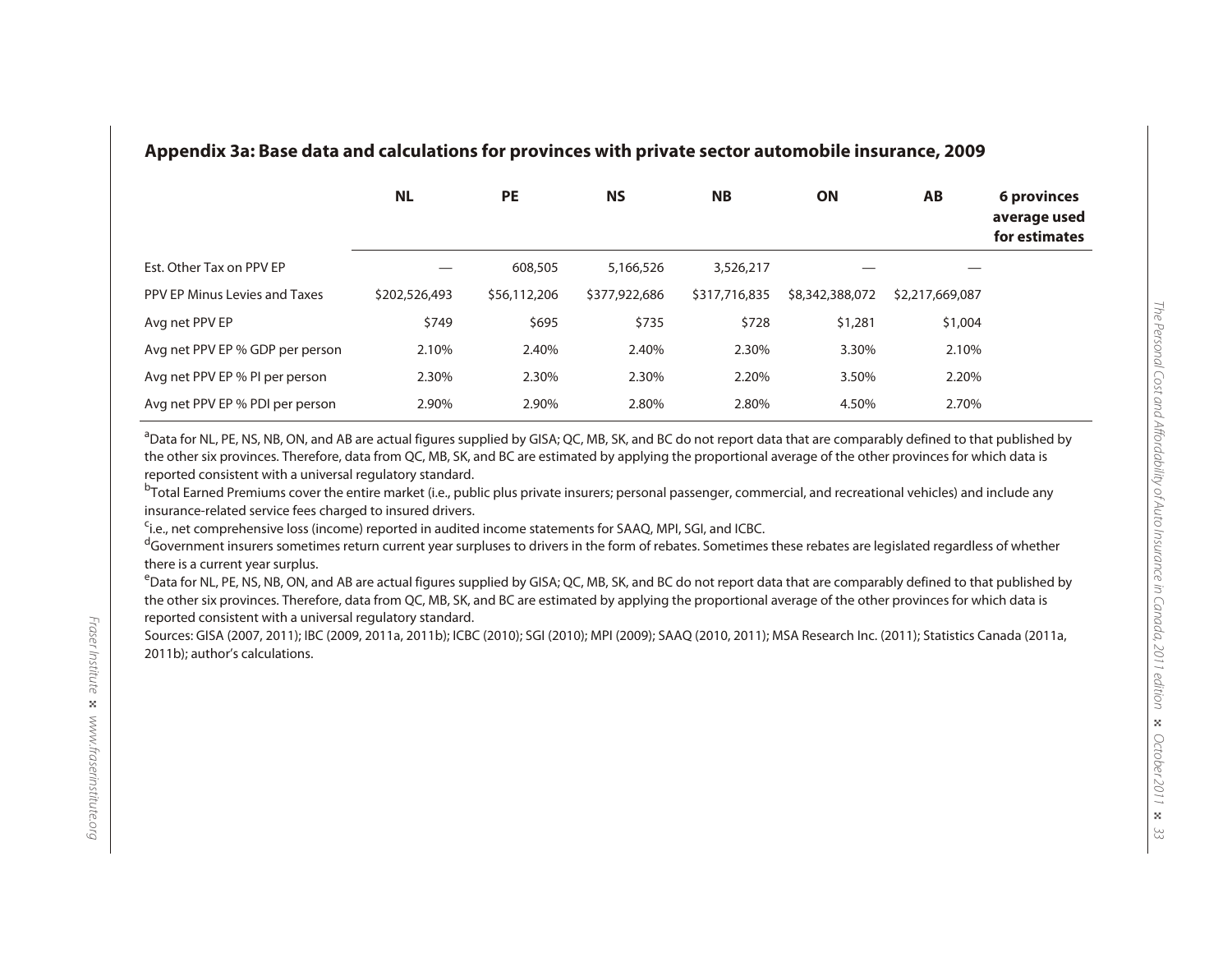|                                                                 | QC                | MB <sup>a</sup>  | <b>SK</b>        | <b>BC</b>         |
|-----------------------------------------------------------------|-------------------|------------------|------------------|-------------------|
| Population                                                      | 7,828,400         | 1,219,600        | 1,029,100        | 4,460,300         |
| Earned Private Passenger Vehicles (PPVs) <sup>b</sup>           | 4,114,507         | 641,006          | 540,882          | 2,344,277         |
| PPVs % population                                               | 52.56%            | 52.56%           | 52.56%           | 52.56%            |
| Gross Domestic Product (GDP)                                    | \$267,477,000,000 | \$42,077,000,000 | \$39,810,000,000 | \$161,851,000,000 |
| GDP per person                                                  | \$34,168          | \$34,501         | \$38,684         | \$36,287          |
| Personal Income (PI)                                            | \$263,213,000,000 | \$40,927,000,000 | \$37,158,000,000 | \$156,986,000,000 |
| PI per person                                                   | \$33,623          | \$33,558         | \$36,107         | \$35,196          |
| Personal Disposable Income (PDI)                                | \$203,781,000,000 | \$32,825,000,000 | \$30,283,000,000 | \$125,058,000,000 |
| PDI per person                                                  | \$26,031          | \$26,915         | \$29,427         | \$28,038          |
| Total Earned Premiums (EP) <sup>c</sup>                         | \$3,676,385,000   | \$1,069,571,000  | \$793,851,000    | \$3,891,643,000   |
| Plus unfunded premiums deficit (Net<br>total loss) <sup>d</sup> | (5217,300,000)    | (5244, 627, 000) | (546, 873, 000)  | (5302, 489, 000)  |
| Minus rebates paid to insured drivers <sup>e</sup>              | \$0               | \$0              | \$19,000         | \$316,015,000     |
| Net total EP                                                    | \$3,459,085,000   | \$824,944,000    | \$746,959,000    | \$3,273,139,000   |
| EP PPV only <sup>f</sup>                                        | \$2,883,000,831   | \$687,555,882    | \$622,558,687    | \$2,728,022,716   |
| PPV EP % total EP                                               | 83.35%            | 83.35%           | 83.35%           | 83.35%            |
| Health leviesh                                                  | \$0               | \$0              | \$24,218,000     | \$0               |
| Est. premium tax on PPV EP                                      | 96,580,528        | 20,626,676       | 31,127,934       | 120,032,999       |
| Est. sales tax on PPV EP                                        | 144,150,042       | 0                | $\Omega$         | $\mathbf{0}$      |
| Est. other tax on PPV EP                                        | 0                 | 8,594,449        | $\mathbf 0$      | $\mathbf{0}$      |
| PPV EP minus levies and taxes                                   | \$2,642,270,261   | \$658,334,757    | \$567,212,753    | \$2,607,989,716   |
| Avg net PPV EP                                                  | \$642             | \$1,027          | \$1,049          | \$1,112           |
| Avg net PPV EP % GDP per person                                 | 1.88%             | 2.98%            | 2.71%            | 3.07%             |
| Avg net PPV EP % PI per person                                  | 1.91%             | 3.06%            | 2.90%            | 3.16%             |
| Avg net PPV EP % PDI per person                                 | 2.47%             | 3.82%            | 3.56%            | 3.97%             |

#### **Appendix 3b: Base data and calculations for provinces with public sector automobile insurance, 2009**

aMPI uses an unusual fiscal year for reporting data that covers March 1 to February 28/29 each year; therefore for MPI data, the fiscal year ending February 29, 2010 covers 10 months of the year 2009 and 2 months of the year 2010, but is used here for comparison to the 2009 figures reported by calendar year by all other jurisdictions, and by private insurers operating in the optional market in Manitoba. **bData for NL, PE, NS, NB, ON, and AB are actual figures supplied by GISA; QC, MB, SK, and BC do not report data that are comparably** defined to that published by the other six provinces. Therefore, data from QC, MB, SK, and BC are estimated by applying the proportional average of the other provinces for which data is reported consistent with a universal regulatory standard.

<sup>c</sup>Total Earned Premiums cover the entire market (i.e., public plus private insurers; personal passenger, commercial, and recreational vehicles) and include any insurance-related service fees charged to insured drivers.

d i.e., net comprehensive loss (income) reported in audited income statements for SAAQ, MPI, SGI, and ICBC. For fare comparison unrealized incomes are also reported in calculation.

<sup>e</sup>Government insurers sometimes return current year surpluses to drivers in the form of rebates. Sometimes these rebates are legislated regardless of whether there is a current year surplus.

<sup>f</sup>Data for NL, PE, NS, NB, ON, and AB are actual figures supplied by GISA; QC, MB, SK, and BC do not report data that are comparably defined to that published by the other six provinces. Therefore, data from QC, MB, SK, and BC are estimated by applying the proportional average of the other provinces for which data is reported consistent with a universal regulatory standard.

9At February 29, 2008, the rebate was estimated to be \$62,700,000. The amount was actualized during the current fiscal year when \$62,646,000 was distributed to Basic policyholders. On December 2, 2008, the Public Utilities Board released its ruling on the corporation's 2009/2010 Basic Insurance rate application. There is no surplus distribution in 2009/2010.

<sup>h</sup>Funding to Saskatchewan Health Organization to provide for rehab services for those injured in auto accidents—extracted from annual reports.

Sources: GISA (2007, 2011); IBC (2009, 2011a, 2011b); ICBC (2010); SGI (2010, 2011); MPI (2010); SAAQ (2010, 2011); MSA Research Inc. (2011); Statistics Canada (2011a, 2011b); author's calculations.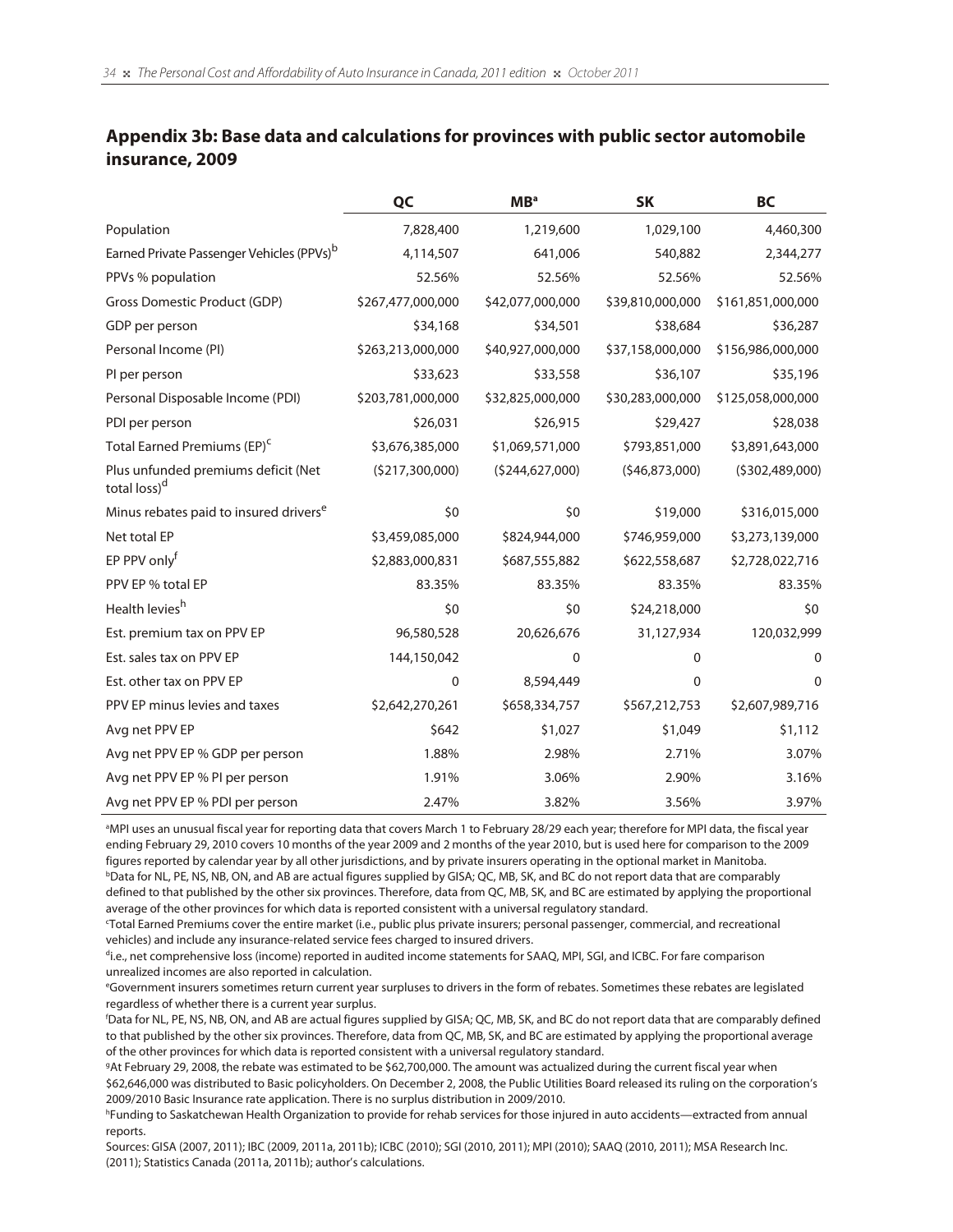# **Key definitions**

For more definitions of insurance-related terms, please see IBC, 2011b.

#### *Acci dent ben e fits*

The automobile insurance coverage that pays for personal injuries to the individuals covered by the insurance policy.

#### *Aver age cost per claim*

The total amount paid out for all claims divided by the total number of claims. The result is an average, which is sometimes referred to as the "claims severity."

#### *Bodily injury*

An injury a person sustains as a result of an automobile accident.

#### *CAT limit*

Short for Catastrophic injury limit, the CAT limit includes medical and rehabilitation coverage, transitional expense coverage, attendant care coverage, assessment coverage, etc.

#### *Claim*

The average cost to an insurance company for every risk they insure. For example, in automobile insurance, this would be the total amount paid out in claims divided by the total number of vehicles insured.

#### *Claims incurred*

The totals for all claims paid and related claim expenses during a specific accounting  $period(s)$  plus the changes in the provision for unpaid claims for the same period of time.

#### *Com pre hen sive income*

Generally, comprehensive income equals net income minus all recognized changes in equity during a period. Losses or gains on foreign currency transactions are examples. For most firms, comprehensive income is more volatile, exceeding net income in some years, but falling below net income in others. Some public auto insurers define it as income consisting of net income after surplus distribution and other comprehensive income. Changes in unrealized gains and losses on financial assets classified as "available"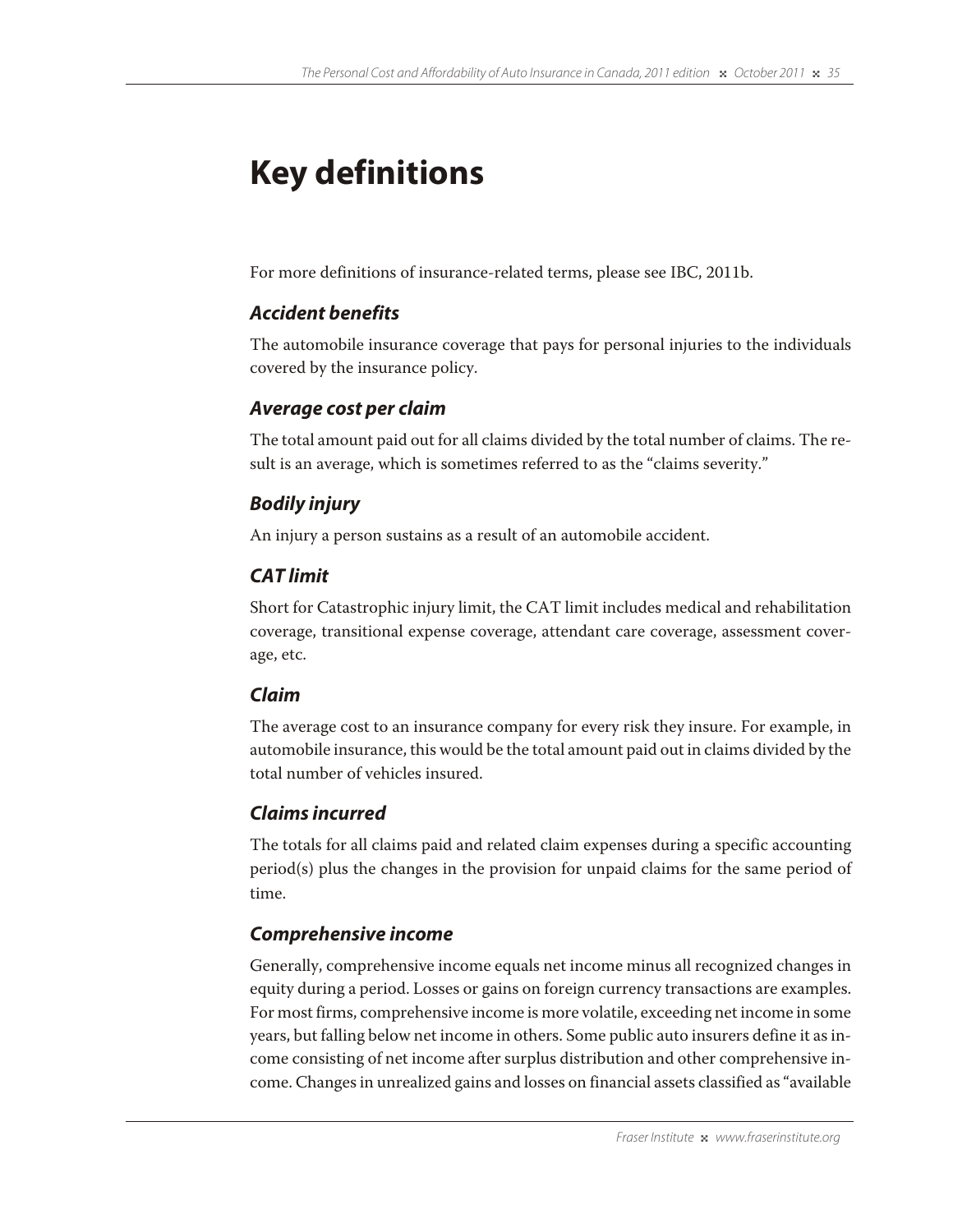for sale," and changes in unrealized for eign exchange currency translation amounts are recorded in the Statement of Comprehensive Income, and included in accumulated other comprehensive income until recognized in the Statement of Operations. Accumulated other comprehensive income is sometimes included on the balance sheet as a separate component.

#### *Deduct ibles*

In an insurance policy, the deductible is the portion of any claim that is not covered by the insurance provider. It is the amount of expenses that must be paid out of pocket before an insurer will cover any expenses.

#### *GAAP*

GAAP refers to Generally Accepted Accounting Principles. These are defined in the handbook prepared by the Canadian Institute of Chartered Accountants.

#### *GDP*

Gross Domestic Product, or GDP, is the total value of all final goods and services produced in a juris diction in a given year. It is equal to total consumer, investment, and government spending, plus the value of exports, minus the value of imports.

#### **Health levies**

If drivers are injured in a car accident, they are covered by their auto insurance. At the same time, Canadians have universal health care and any emergency care or visits to doctor will initially be paid for by the provincial health care plan. Consumers never see the bill, but the auto insurers may—hypothetically. Every year, private insurers reimburse provincial health plans for treatment given to crash victims. This is called a "health levy" or "aggregate assessment," and is an important source of funds for provincial health care systems in Alberta, Ontario, New Brunswick, Nova Scotia, Prince Edward Island, and Newfoundland & Labrador.

#### *IFRS*

International Financial Reporting Standards (IFRSs) are the collection of financial reporting standards issued by the International Accounting Standards Board (IASB), an in dependent, international standard-setting organization. In January 1, 2011, IFRSs replaced Canadian Generally Accepted Accounting Principles (GAAP) as the financial reporting framework for publicly accountable enterprises and government business enterprises.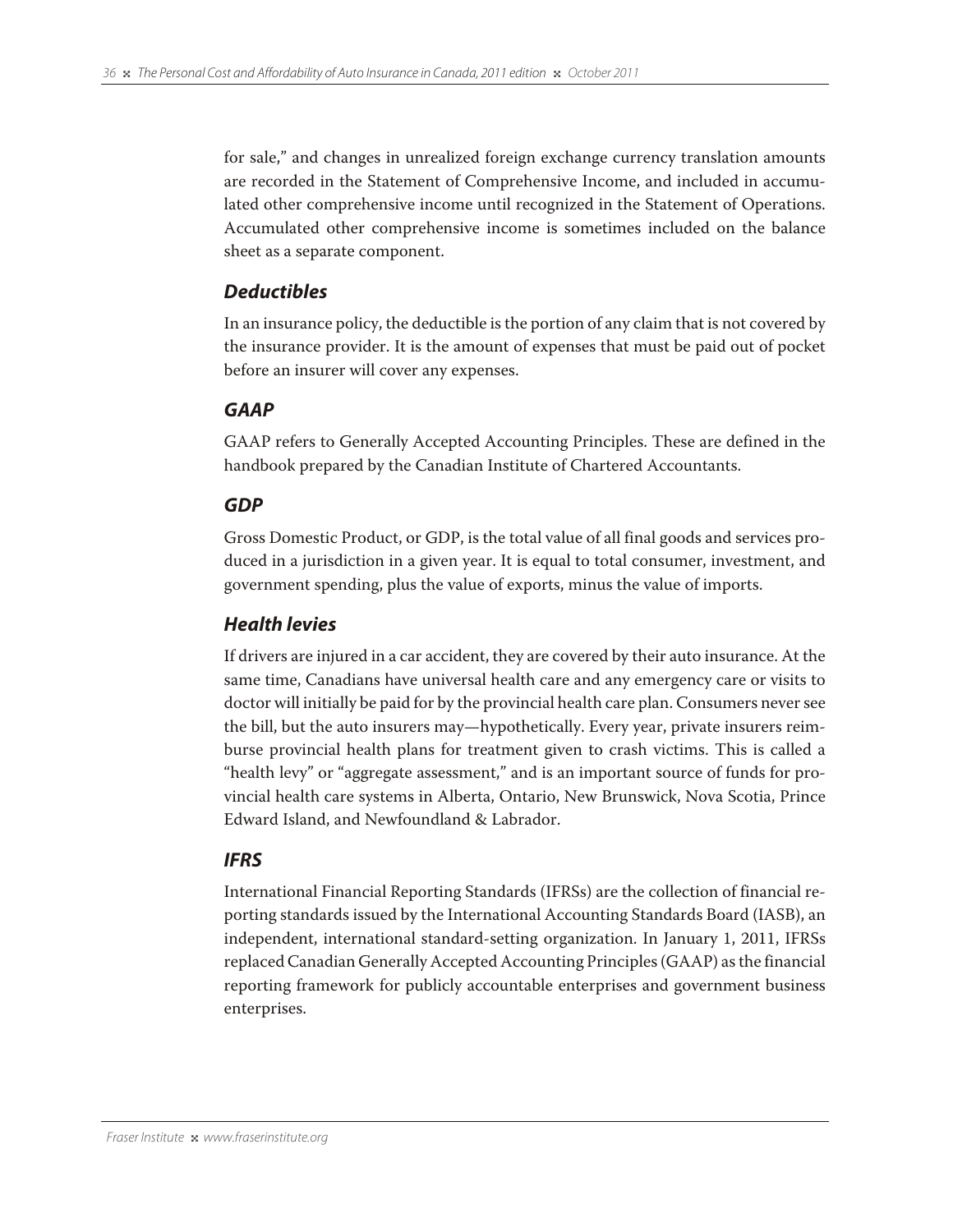#### *Infla tion rate*

The rate of increase of a price index (for example, a consumer price index) is the inflation rate. It is commonly meant as a percentage rate of change in price level over time.

#### *Loss ratio (Claims ratio)*

This ratio measures losses as a percentage of premiums earned.

#### *"No-fault" sys tem*

The term no-fault is most commonly used in the context of state or provincial automobile insurance laws in the United States, Canada, and Australia, in which a policyholder (and his or her passengers) are reimbursed by the policyholder's own insurance company without proof of fault, but have only restricted rights to seek recovery through the civil justice system for losses caused by others.

#### *P&C insurance*

The property and casualty (P&C) insurance industry in Canada provides coverage for all risks other than life.

#### *Per sonal injury*

Personal injury is a legal term for an injury to the body, mind, or emotions, as opposed to an injury to property. The term most commonly refers to a type of tort lawsuit alleging that the plaintiff's injury has been caused by the negligence of another.

#### *Per sonal income (PI)*

In economics, personal income refers to an individual's total earnings from wages, investment, enterprises, and other ventures.

#### *Per sonal dis pos able income (PDI)*

The amount an individual has left over to spend on goods and services, after payment of personal direct taxes, national insurance, and pension contributions.

#### *PPV*

A Private Passenger Vehicle (PPV) is one not used as a commercial vehicle. If a small van is used to transport a family, it is considered a private passenger vehicle. However, if this same van is used full-time for deliveries, it is considered a commercial vehicle.

#### *Pre mium*

The amount that a policy holder pays today to insure against a specific set of risk(s) is the premium. In theory, the premium reflects the current value of the claims that a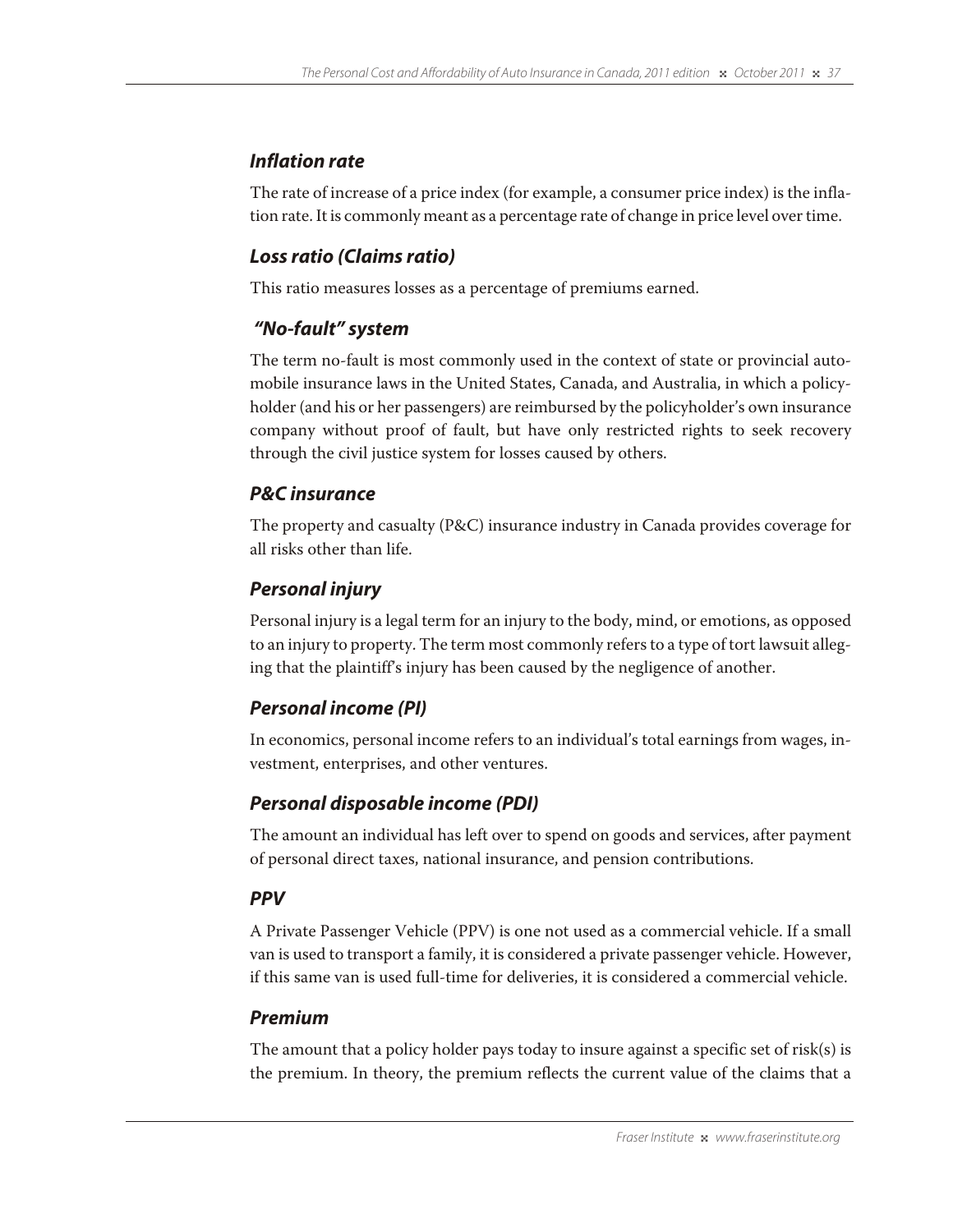pool of policyholders can be expected to make in the future, as well as the costs of administering those potential claims.

#### *Pre mium tax*

A premium tax is collected from policyholders and paid to the province. It is calculated as a percentage of gross premiums written.

#### *Prop erty dam age*

Damage done to property, including a vehicle, a house, or a commercial building, is property damage.

#### **Third-party liability**

Third-party liability is the portion of your policy that covers damages to others, including their property, for which you are responsible.

#### *Under writ ing income or loss*

For an insurance company, the difference between the premiums earned and the costs of settling claims is the underwriting income (or loss).

#### *Unre al ized gains (or losses) on "avail able for sale" assets*

A profit (or loss) that results from holding on to an asset rather than cashing it in and using the funds becomes an unrealized gain (or loss). For example, if the price of an asset that a company owns has doubled, but the company hasn't yet sold it, this is said to be an unrealized gain.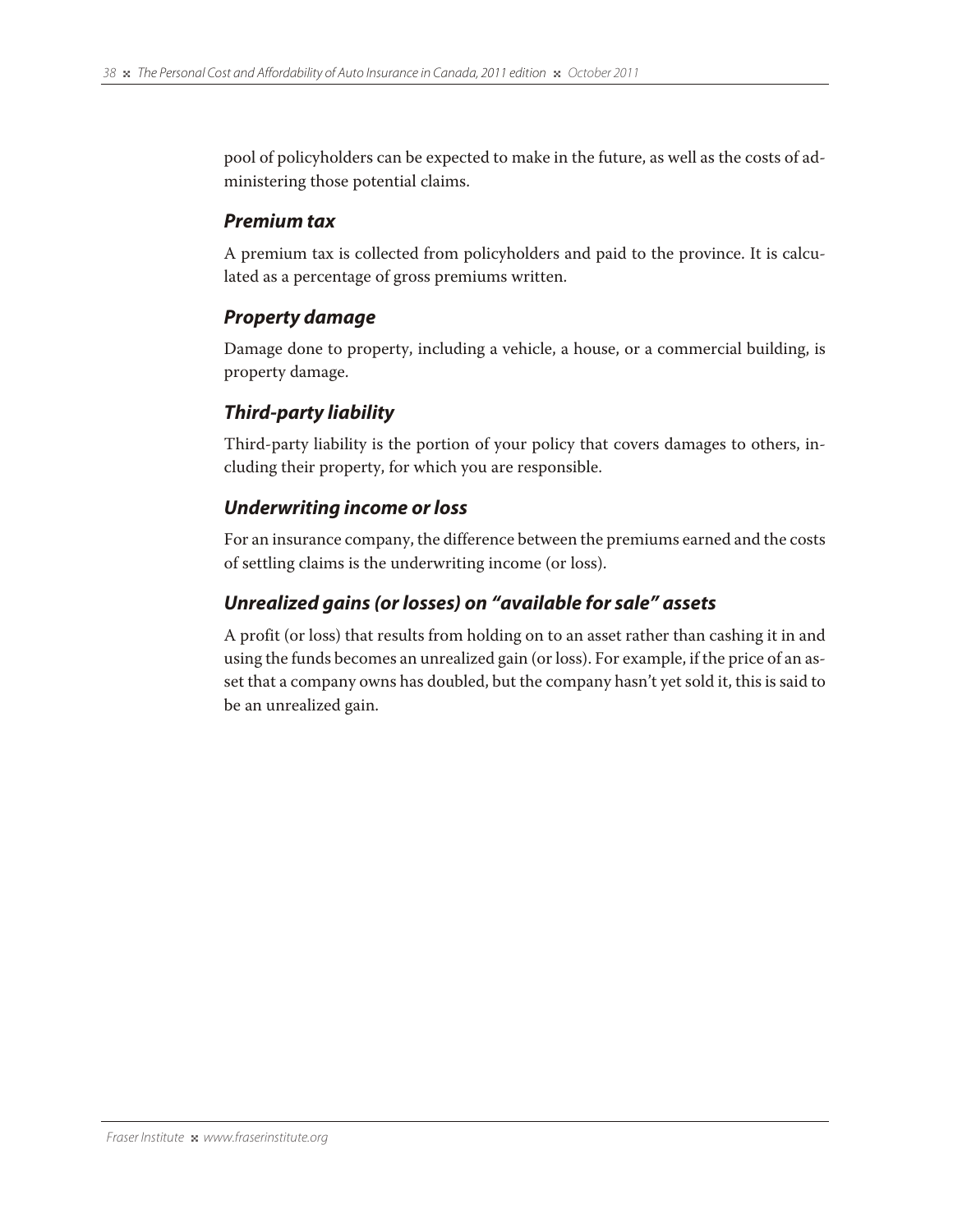### **Ref er ences**

#### **Gov ern ment sources**

Al berta, Fi nance and En ter prise (n.d.). *Au to mo bile Accident Insurance Benefits Amendment Regulation*. Government of Alberta, Finance and Enterprise. [<http://www.finance.alberta.ca/publications/insurance/insurance\\_regulation\\_](http://www.finance.alberta.ca/publications/insurance/insurance_regulation_accident_insurance_benefits_amendment.pdf) accident insurance benefits amendment.pdf>, as of September 16, 2011.

Autorité des marchés financiers [AMF] (2010). *Quebec Automobile Insurance Policy*. The autorité des marchés financiers. [<http://www.lautorite.qc.ca/files/pdf/](http://www.lautorite.qc.ca/files/pdf/professionnels/assureurs/formulaires-avenants-assurance-auto/qpf1-ang-10.pdf) [professionnels/assureurs/formulaires-avenants-assurance-auto/qpf1-ang-10.pdf](http://www.lautorite.qc.ca/files/pdf/professionnels/assureurs/formulaires-avenants-assurance-auto/qpf1-ang-10.pdf)>, as of September 16, 2011.

British Columbia, Ministry of Finance (2006). *Budget and Fiscal Plan* 2006/07-2008/09. Government of British Columbia. [<http://www.bcbudget.gov.bc.](http://www.bcbudget.gov.bc.ca/2006/bfp/BudgetandFiscalPlan_06.pdf) [ca/2006/bfp/BudgetandFiscalPlan\\_06.pdf](http://www.bcbudget.gov.bc.ca/2006/bfp/BudgetandFiscalPlan_06.pdf)>, as of September 16, 2011.

British Columbia, Ministry of Finance (2010). *Budget and Fiscal Plan 2010/11*— 2012/13. Ministry of Finance, British Columbia. [<http://www.bcbudget.gov.bc.ca/](http://www.bcbudget.gov.bc.ca/2010/bfp/2010_Budget_Fiscal_Plan.pdf) [2010/bfp/2010\\_Budget\\_Fiscal\\_Plan.pdf](http://www.bcbudget.gov.bc.ca/2010/bfp/2010_Budget_Fiscal_Plan.pdf)>, as of September 16, 2011.

Can ada, De part ment of Fi nance (2003). *Can ada's Financial Services Sector: Prop erty and Casualty Insurance in Canada*. Web page. [<http://www.fin.gc.ca/toc/](http://www.fin.gc.ca/toc/2003/property_-eng.asp)  $2003/property$  -eng.asp>, as of September 16, 2011.

Insurance Corporation of British Columbia [ICBC] (various years, 2007-2010). Annual Reports, 2006-2009. Insurance Corporation of British Columbia. [<http://www.icbc.com/about-ICBC/company\\_info/annual-report](http://www.icbc.com/about-ICBC/company_info/annual-report)>, as of September 16, 2011.

Insurance Corporation of British Columbia [ICBC] (2011). *ICBC Autoplan Insurance*. Insurance Corporation of British Columbia. [<http://www.icbc.com/](http://www.icbc.com/autoplan-insurance/autoplan-insurance.pdf) [autoplan-insurance/autoplan-insurance.pdf](http://www.icbc.com/autoplan-insurance/autoplan-insurance.pdf)>, as of September 16, 2011.

Manitoba Public Insurance [MPI] (various years, 2007-2010). Annual Reports, 2006-2009. Manitoba Public Insurance. [<http://www.mpi.mb.ca/english/newsroom/](http://www.mpi.mb.ca/english/newsroom/annualreports.html) [annualreports.html](http://www.mpi.mb.ca/english/newsroom/annualreports.html)>, as of September 16, 2011.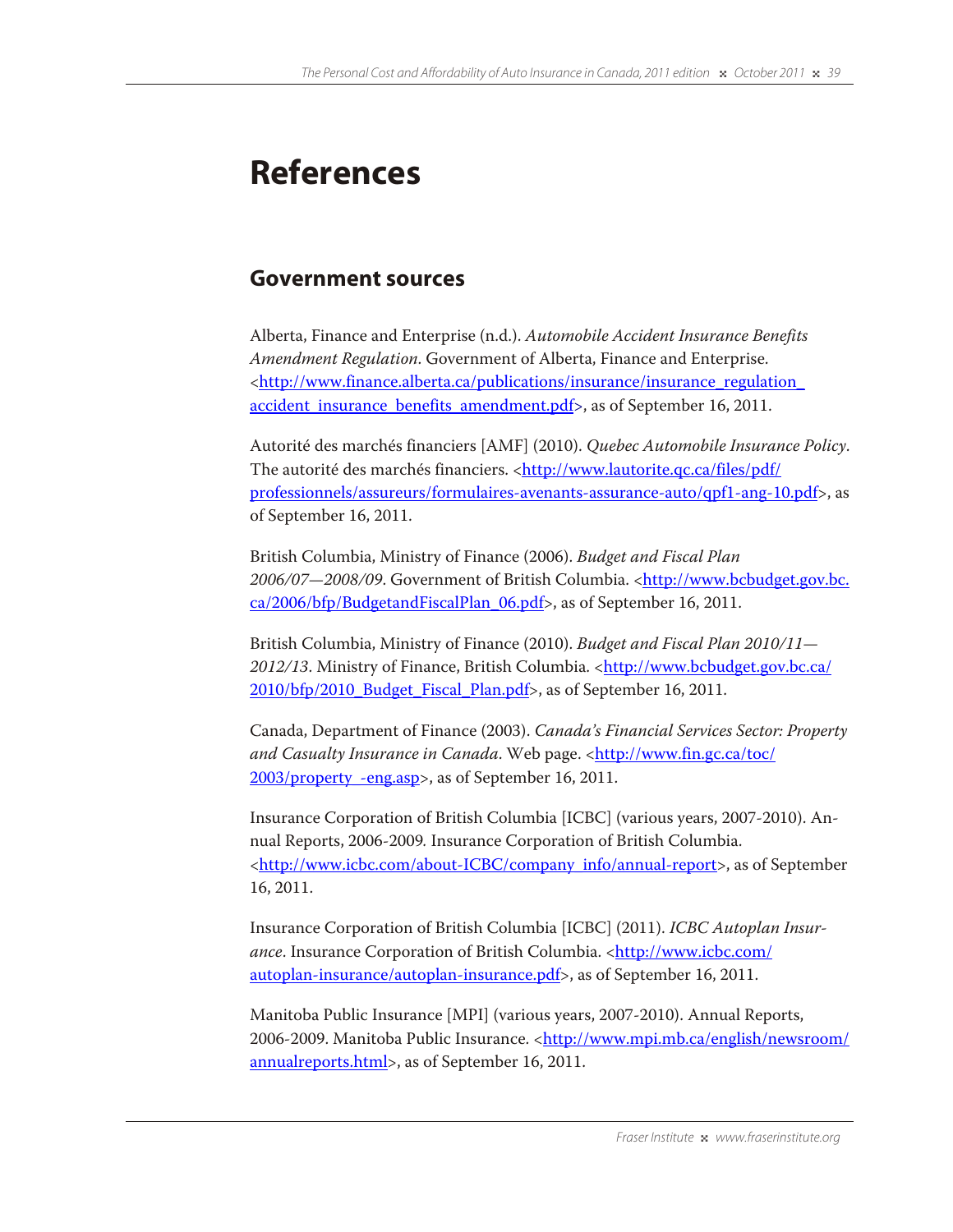Manitoba Public Insurance [MPI] (2011). *Guide to Autopac*. Manitoba Public Insurance [<http://www.mpi.mb.ca/PDFs/PolicyGuide2011.pdf](http://www.mpi.mb.ca/PDFs/PolicyGuide2011.pdf)>, as of Sept. 16, 2011.

New Brunswick (no date). *Standard automobile policy for Nova Scotia*. Government of New Bruns wick. <[http://www.gnb.ca/0062/InsuranceBranch/PDF/Bulletins/](http://www.gnb.ca/0062/InsuranceBranch/PDF/Bulletins/StandardOwnersAct-E.pdf) [StandardOwnersAct-E.pdf](http://www.gnb.ca/0062/InsuranceBranch/PDF/Bulletins/StandardOwnersAct-E.pdf)>, as of September 16, 2011.

Newfoundland and Labrador (1990, amended 2010). Automobile Insurance Act. Government of Newfoundland and Labrador. [<http://assembly.nl.ca/](http://assembly.nl.ca/Legislation/sr/statutes/a22.htm) [Legislation/sr/statutes/a22.htm](http://assembly.nl.ca/Legislation/sr/statutes/a22.htm)>, as of September 16, 2011.

Nova Scotia (2005). *Standard Automobile Policy (Owner's Form) for Nova Scotia*. Government of Nova Scotia. [<http://www.gov.ns.ca/finance/site-finance/media/](http://www.gov.ns.ca/finance/site-finance/media/finance/NS_Auto_Standard_Policy_Form1.pdf) [finance/NS\\_Auto\\_Standard\\_Policy\\_Form1.pdf](http://www.gov.ns.ca/finance/site-finance/media/finance/NS_Auto_Standard_Policy_Form1.pdf)>, as of September 16, 2011.

On tario, Min is try of Fi nance (2003). *Au to mo bile Insurance Affordability Plan for Ontario: Next Steps.* Government of Ontario. [<http://www.fin.gov.on.ca/en/](http://www.fin.gov.on.ca/en/publications/2003/autoins.pdf) [publications/2003/autoins.pdf](http://www.fin.gov.on.ca/en/publications/2003/autoins.pdf)>, as of September 16, 2011.

On tario (2011). *In sur ance Act: Stat u tory Accident Benefits Schedule—Accidents on or After November 1, 1996.* Government of Ontario. [<http://www.e-laws.gov.on.](http://www.e-laws.gov.on.ca/html/regs/english/elaws_regs_960403_e.htm) [ca/html/regs/english/elaws\\_regs\\_960403\\_e.htm](http://www.e-laws.gov.on.ca/html/regs/english/elaws_regs_960403_e.htm)>, as of September 16, 2011.

Prince Edward Island (no date). *Standard Automobile Policy (Owner's Form) for Prince Edward Island*. Government of Prince Edward Island. [<http://www.murco.nb.ca/pdfs/auto\\_PE.pdf](http://www.murco.nb.ca/pdfs/auto_pei.pdf)>, as of Sep tem ber 16, 2011.

Saskatchewan Government Insurance [SGI] (2007). *Personal auto injury insurance*. Web page. [<http://www.sgi.sk.ca/individuals/registration/personalautoinjury/](http://www.sgi.sk.ca/individuals/registration/personalautoinjury/index.html) [index.html](http://www.sgi.sk.ca/individuals/registration/personalautoinjury/index.html)>, as of September 16, 2011.

Saskatchewan Government Insurance [SGI] (various years, 2008-2011). *Saskatche*wan Auto Fund Annual Reports, 2007-2010. Saskatchewan Government Insurance Auto Fund. [<http://www.sgi.sk.ca/about/publications/annualreports/ index.html](http://www.sgi.sk.ca/about/publications/annualreports/index.html)>, as of September 16, 2011.

Société de l'assurance automobile du Québec [SAAQ] (various years, 2002-2011). Rapport annuel de gestion de la Société de l'assurance automobile du Québec, 2001-2010. Société de l'assurance automobile du Québec. [<http://www.saaq.gouv.](http://www.saaq.gouv.qc.ca/documents/documents_pdf/nous/rapportsgestion_archives.php) [qc.ca/documents/documents\\_pdf/nous/rapportsgestion\\_archives.php](http://www.saaq.gouv.qc.ca/documents/documents_pdf/nous/rapportsgestion_archives.php)>, as of Sep tember 16, 2011.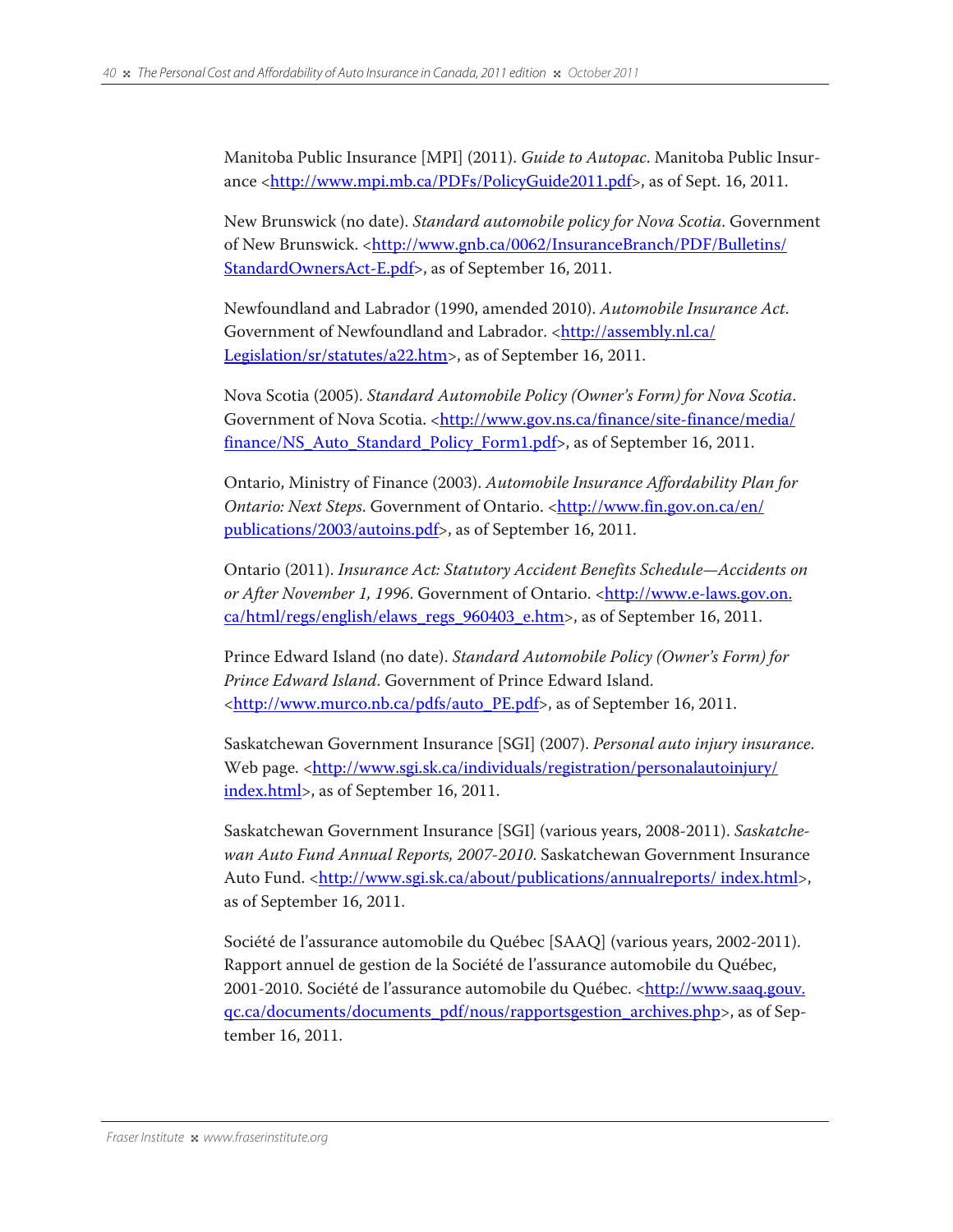#### **Non-gov ern ment sources**

Canadian Institute of Chartered Accountants [CICA] (2011). *Definition of Government Business Enterprise*. Web page. Canadian Institute of Chartered Accountants. [<http://www.cica.ca/transition/other-accounting-standards/item34823.aspx](http://www.cica.ca/transition/other-accounting-standards/item34823.aspx)> , as of September 16, 2011.

Consumers' Association of Canada [CAC] (2003). *Review of Automobile Insurance Rates: 40 Canadian Cities, 10 Provinces. Consumers' Association of Canada.* [<http://www.consumer.ca/pdfs/030910\\_report.pdf](http://www.consumer.ca/pdfs/030910_report.pdf)>, as of September 16, 2011.

Cummins, J., R. Phillips, and S. Tennyson (2001). Regulation, political influence, and the price of automobile insurance. *Journal of Insurance Regulation* 20:9-50.

Derrig, Richard, and Sharon Tennyson (2008). *The Impact of Rate Regulation on Claims Evidence from Massachusetts Automobile Insurance. Casualty Actuarial Soci-*ety, 2008 Discussion Paper Program. [<http://www.casact.org/pubs/dpp/](http://www.casact.org/pubs/dpp/dpp08/08dpp1.pdf)  $\frac{\text{dpp08}}{\text{08dp1.pdf}}$ , as of September 16, 2011.

Devlin, Rose Anne (1992). Liability versus no-fault automobile insurance regimes: An analysis of the experience in Quebec. In Georges Dionne (ed.), *Contributions to Insurance Economics*. Kluwer Academic Publishers, 499-520.

Dionne, Geor ges (2001).*Com mit ment and Au to mo bile In sur ance Reg u la tion in France, Quebec and Japan*. Working paper 01-04 (April). École des Hautes Études Commerciales (HEC) Montreal. [<http://neumann.hec.ca/gestiondesrisques/](http://neumann.hec.ca/gestiondesrisques/01-04.pdf)  $01-04.pdf$ , as of September 16, 2011.

General Insurance Statistical Agency [GISA] (2007). Automobile Statistical Plan *Manual*. General Insurance Statistical Agency. [<http://www.gisa.ca/en/techman/](http://www.gisa.ca/en/techman/documents/ASP_Manual_V1.5_En.pdf) [documents/ASP\\_Manual\\_V1.5\\_En.pdf](http://www.gisa.ca/en/techman/documents/ASP_Manual_V1.5_En.pdf)>, as of September 16, 2011.

General Insurance Statistical Agency [GISA] (2011). Special data request. Received electronically on CD from Robert Troiani and Sabitha Kanagasabai.

Harrington, Scott (2001). Effects of prior approval rate regulation of automobile insurance. In J. David Cummins (ed.), *De-regulating Property-Liability Insurance: Restoring Competition and Increasing Market Efficiency* (AEI Brookings Joint Center for Regulatory Studies): 285-312. [<http://books.google.com/books/about/](http://books.google.com/books/about/Deregulating_property_liability_insuranc.html?id=FnkpKl2WndUC) Deregulating property liability insuranc.html?id=FnkpKl2WndUC>, as of September 16, 2011.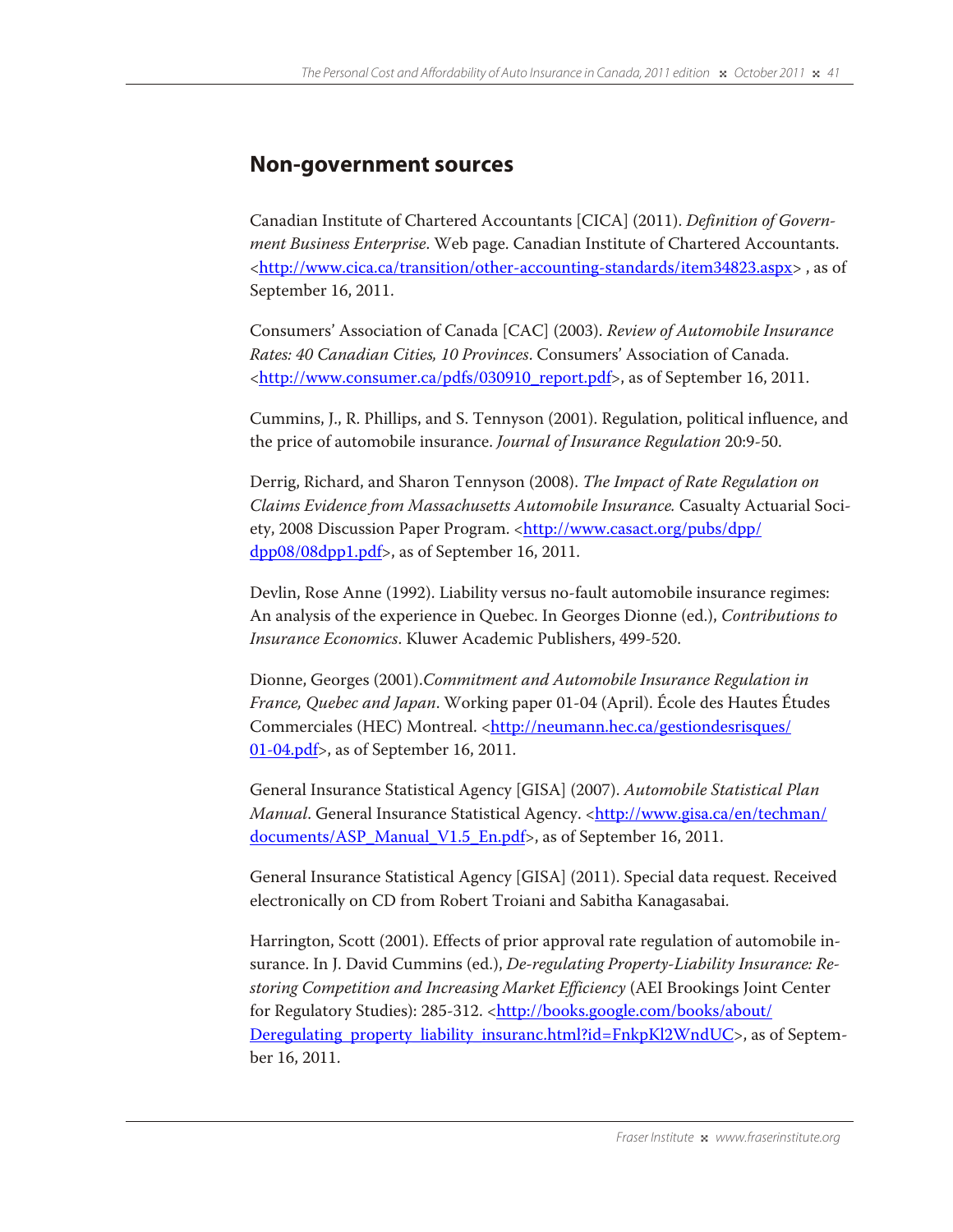Hynes, T., MacAulay, K., Mahaffey, and B. Wright (2003). *Premeditated and Opportunistic Fraud in Personal Injury Claims* (revised). Canadian Coalition Against Insurance Fraud.

In surance Bureau of Canada [IBC] (2009). *Facts of the General Insurance Industry in Canada 2009.* Insurance Bureau of Canada. <http://www.ibc.ca/en/need\_more [info/documents/facts%20book%202009\\_eng.pdf](http://www.ibc.ca/en/need_more_info/documents/facts%20book%202009_eng.pdf)>, as of September 16, 2011.

Insurance Bureau of Canada [IBC] (2011a). *Car Insurance*. Web page. [<http://ibc.ca/en/Car\\_Insurance/index.asp](http://ibc.ca/en/Car_Insurance/index.asp)*>*, as of June 15, 2011.

In sur ance Bu reau of Can ada [IBC]. (2011b). *Glos sary*. Web page. [<http://ibc.ca/en/Need\\_More\\_Info/Glossary/H.asp#HCMU\\_Accident\\_Benefits](http://ibc.ca/en/Need_More_Info/Glossary/H.asp)>, as of September 16, 2011.

In surance Bureau of Canada [IBC]. (2011c). *Types of Personal Injury Fraud: Premedi tated Personal Injury Fraud—Auto Insurance*. Web page. [<http://www.ibc.ca/en/](http://www.ibc.ca/en/Insurance_Crime/Personal_Injury_Fraud/Types.asp) [Insurance\\_Crime/Personal\\_Injury\\_Fraud/Types.asp](http://www.ibc.ca/en/Insurance_Crime/Personal_Injury_Fraud/Types.asp)>, as of September 16, 2011.

Leadbetter, Darrell, Jane Voll, and Erica Wieder. (2004). *The Effects of Rate Regulation on the Volatility of Auto Insurance Prices: Evidence from Canada. Canadian* Economics Association. [<http://economics.ca/2004/papers/0007.pdf](http://economics.ca/2004/papers/0007.pdf)>, as of September 16, 2011.

Mack, Heather (2010). *The Road to Re form: On tario Auto In sur ance.* Powerpoint presentation to Canadian Insurance Accountants Association (CIAA), September, 2010. Insurance Bureau of Canada. [<http://www.ciaa.org/Conference\\_](http://www.ciaa.org/Conference_Presentations/CIAA_auto%20reform_Sept16-10.pdf) [Presentations/CIAA\\_auto%20reform\\_Sept16-10.pdf](http://www.ciaa.org/Conference_Presentations/CIAA_auto%20reform_Sept16-10.pdf)>, as of September 16, 2011.

Milke, Mark (2006). *Myths and Facts about Au to mo bile In sur ance in Can ada*. In sur - ance Bureau of Canada. [<http://www.ibc.ca/en/media\\_centre/documents/](http://www.ibc.ca/en/media_centre/documents/2006releaseattachments/report_mythsfact_nrdec27-06.pdf) [2006releaseattachments/report\\_mythsfact\\_nrdec27-06.pdf](http://www.ibc.ca/en/media_centre/documents/2006releaseattachments/report_mythsfact_nrdec27-06.pdf)>, as of Sept. 16, 2011.

Milke, Mark (2007). *Monopoly Insurance: Unfair at Any Price.* Policy Series No. 32. Frontier Centre for Public Policy. [<http://www.fcpp.org/images/publications/](http://www.fcpp.org/images/publications/32.%202007%20Feb%20Unfair%20at%20Any%20Price.pdf) [32.%202007%20Feb%20Unfair%20at%20Any%20Price.pdf](http://www.fcpp.org/images/publications/32.%202007%20Feb%20Unfair%20at%20Any%20Price.pdf)>, as of Sept. 16, 2011.

MSA Research Inc. (2011). Special data request. Received electronically from Joel Baker.

Mullins, Mark (2003). *Two Hundred Bucks More: The Premium Cost of Public Auto Insurance*. Fraser Alert. Fraser Institute. [<http://www.fraserinstitute.org/research](http://www.fraserinstitute.org/research-news/research/display.aspx?id=13551)[news/research/display.aspx?id=13551](http://www.fraserinstitute.org/research-news/research/display.aspx?id=13551)>, as of September 16, 2011.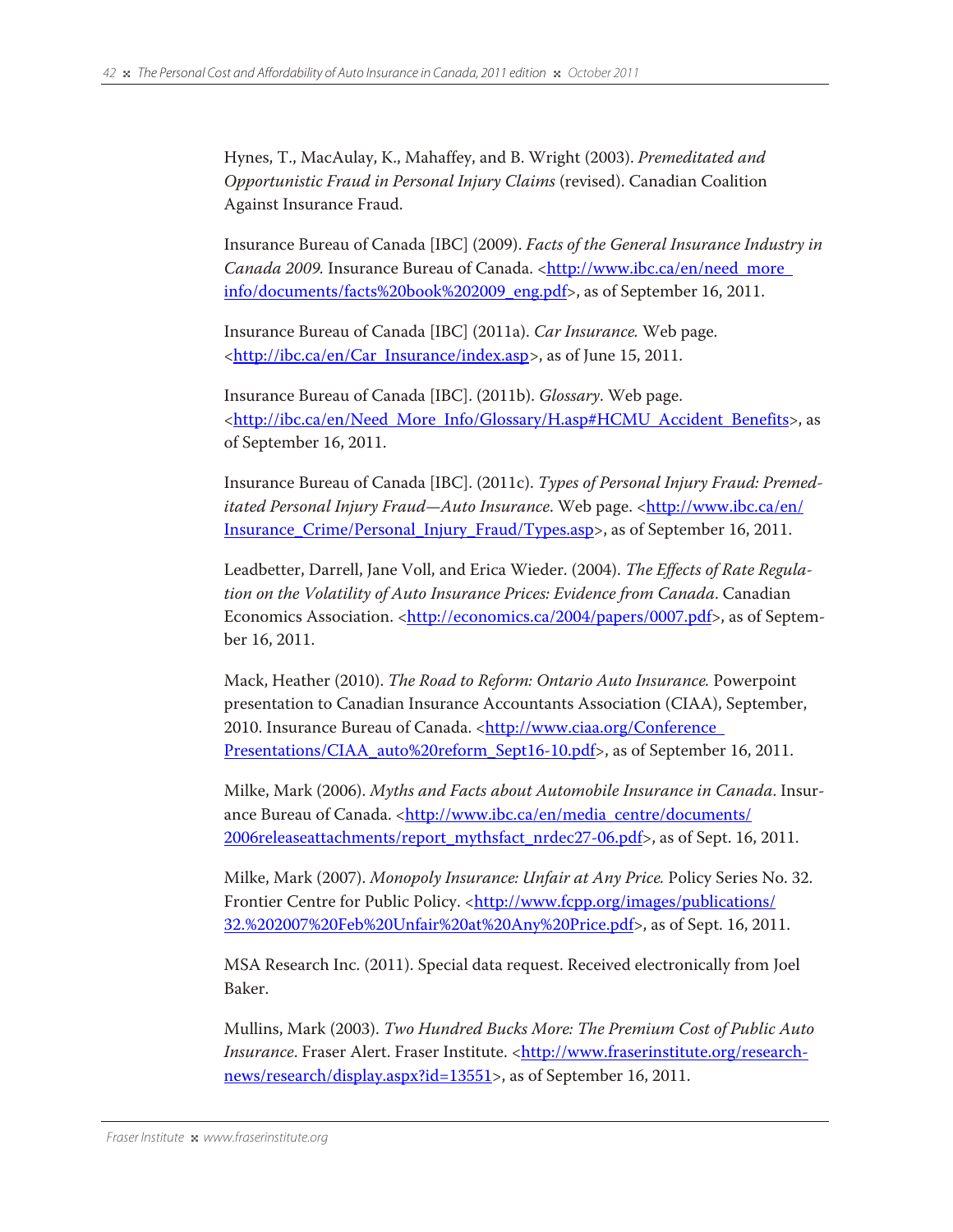Perkins, Tara (July 28, 2010; updated August 26, 2010). RBC warns of rising insurance fraud. *Globe and Mail.* [<http://www.theglobeandmail.com/globe-investor/](http://www.theglobeandmail.com/globe-investor/personal-finance/rbc-warns-of-rising-insurance-fraud/article1655018/) [personal-finance/rbc-warns-of-rising-insurance-fraud/article1655018/](http://www.theglobeandmail.com/globe-investor/personal-finance/rbc-warns-of-rising-insurance-fraud/article1655018/)>, as of September 16, 2011.

Perkins, Tara, and Grant Robertson (2010, October 4). Insurers beware: National watchdog raises alarm for fraud. *Globe and Mail.* [<http://www.theglobeandmail.](http://www.theglobeandmail.com/report-on-business/insurers-beware-national-watchdog-raises-alarm-for-fraud/article1740676/) [com/report-on-business/insurers-beware-national-watchdog-raises-alarm-for](http://www.theglobeandmail.com/report-on-business/insurers-beware-national-watchdog-raises-alarm-for-fraud/article1740676/) $frac/2$ raud/article1740676/ $>$ , as of September 16, 2011.

Public Sector Accounting Board [PSAB] (2011). *Summary Comparison of CICA Public Sector Accounting Handbook and CICA Handbook—Accounting. Public Sec-*tor Accounting Board. [<http://www.psab-ccsp.ca/documents/item36400.pdf](http://www.psab-ccsp.ca/documents/item36400.pdf)>, as of September 16, 2011.

Regan, Laureen, Sharon Tennyson, and Mary Weiss (2009). *The Relationship Between Auto Insurance Rate Regulation and Insured Loss Costs: An Empirical Analysis.* National Association of Insurance Commissioners. [<http://tennyson.human.](http://tennyson.human.cornell.edu/research/The%20Relationshnip%20between%20Auto%20Insurance%20Rate%20Regulation%20and%20Insured%20Loss%20Costs%20-%20An%20Empirical%20Analysis.pdf) [cornell.edu/research/The%20Relationshnip%20between%20Auto%20Insurance%20](http://tennyson.human.cornell.edu/research/The%20Relationshnip%20between%20Auto%20Insurance%20Rate%20Regulation%20and%20Insured%20Loss%20Costs%20-%20An%20Empirical%20Analysis.pdf) [Rate%20Regulation%20and%20Insured%20Loss%20Costs%20-%20An%20Empirical](http://tennyson.human.cornell.edu/research/The%20Relationshnip%20between%20Auto%20Insurance%20Rate%20Regulation%20and%20Insured%20Loss%20Costs%20-%20An%20Empirical%20Analysis.pdf) [%20Analysis.pdf](http://tennyson.human.cornell.edu/research/The%20Relationshnip%20between%20Auto%20Insurance%20Rate%20Regulation%20and%20Insured%20Loss%20Costs%20-%20An%20Empirical%20Analysis.pdf)>, as of September 16, 2011.

Rousseau-Houle, Thérèse (1998). Le régime québécois d'assurance automobile, vingt ans après. *Les Ca hiers de droit* 39: 213-232. [<http://www.erudit.org/revue/cd/1998/](http://www.erudit.org/revue/cd/1998/v39/n2-3/043491ar.pdf) [v39/n2-3/043491ar.pdf](http://www.erudit.org/revue/cd/1998/v39/n2-3/043491ar.pdf)>, as of September 16, 2011.

Skinner, Brett (2006). Auto Insurance Market Quality Index 2006: Annual Comparison of International Auto Insurance Markets Including 61 Jurisdictions in Canada, *the United States and the United Kingdom.* Fraser Institute Digital Publication. Fra-ser Institute. [<http://www.fraserinstitute.org/WorkArea/DownloadAsset.](http://www.fraserinstitute.org/WorkArea/DownloadAsset.aspx?id=2216)  $a$ spx?id=2216>, as of September 16, 2011.

Skinner, Brett (2007). *The False Promise of Government Auto Insurance: Estimating* Average Auto Insurance Premiums in Ten Provinces, 2004-05. Fraser Institute Digital Publication. The Fraser Institute. [<http://www.fraseramerica.org/commerce.web/](http://www.fraseramerica.org/commerce.web/product_files/Falsepromise3.pdf) product files/Falsepromise3.pdf>, as of September 16, 2011.

Skinner, Brett (2008). *The Personal Cost and Affordability of Automobile Insurance* in Canada: 2008 Edition. Studies in Insurance Policy. Fraser Institute. [<http://www.fraserinstitute.org/research-news/display.aspx?id=13527](http://www.fraserinstitute.org/research-news/display.aspx?id=13527)>, as of September 16, 2011.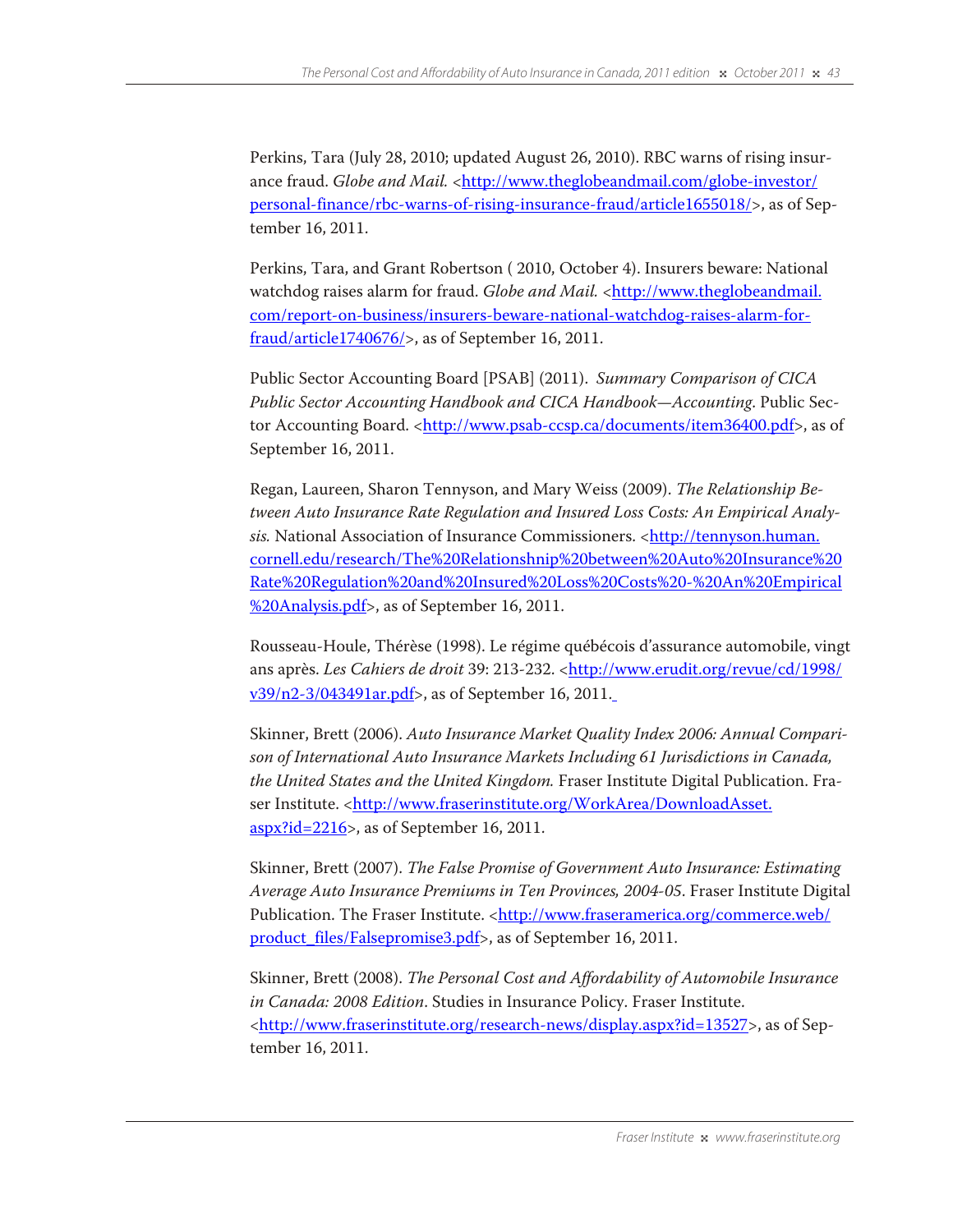Skinner, Brett, and Mark Rovere (2010). Auto Insurance Market Quality Index 2010: *Comparison of North American Auto Insurance Markets*. Fraser Alert. Fraser Institute. [<http://www.fraserinstitute.org/uploadedFiles/fraser-ca/Content/research-news/](http://www.fraserinstitute.org/uploadedFiles/fraser-ca/Content/research-news/research/publications/auto-insurance-market-quality-index-2010.pdf) [research/publications/auto-insurance-market-quality-index-2010.pdf](http://www.fraserinstitute.org/uploadedFiles/fraser-ca/Content/research-news/research/publications/auto-insurance-market-quality-index-2010.pdf)>, as of September 16, 2011.

Statistics Canada (2011a). Special data request. Received electronically from Derek Adams.

Statistics Canada (2011b). *Provincial Economic Accounts*. Statistics Canada.

Tennyson, Sharon (1997). The impact of rate regulation on state automobile insurance markets. *Journal of Insurance Regulation* 15:502-523.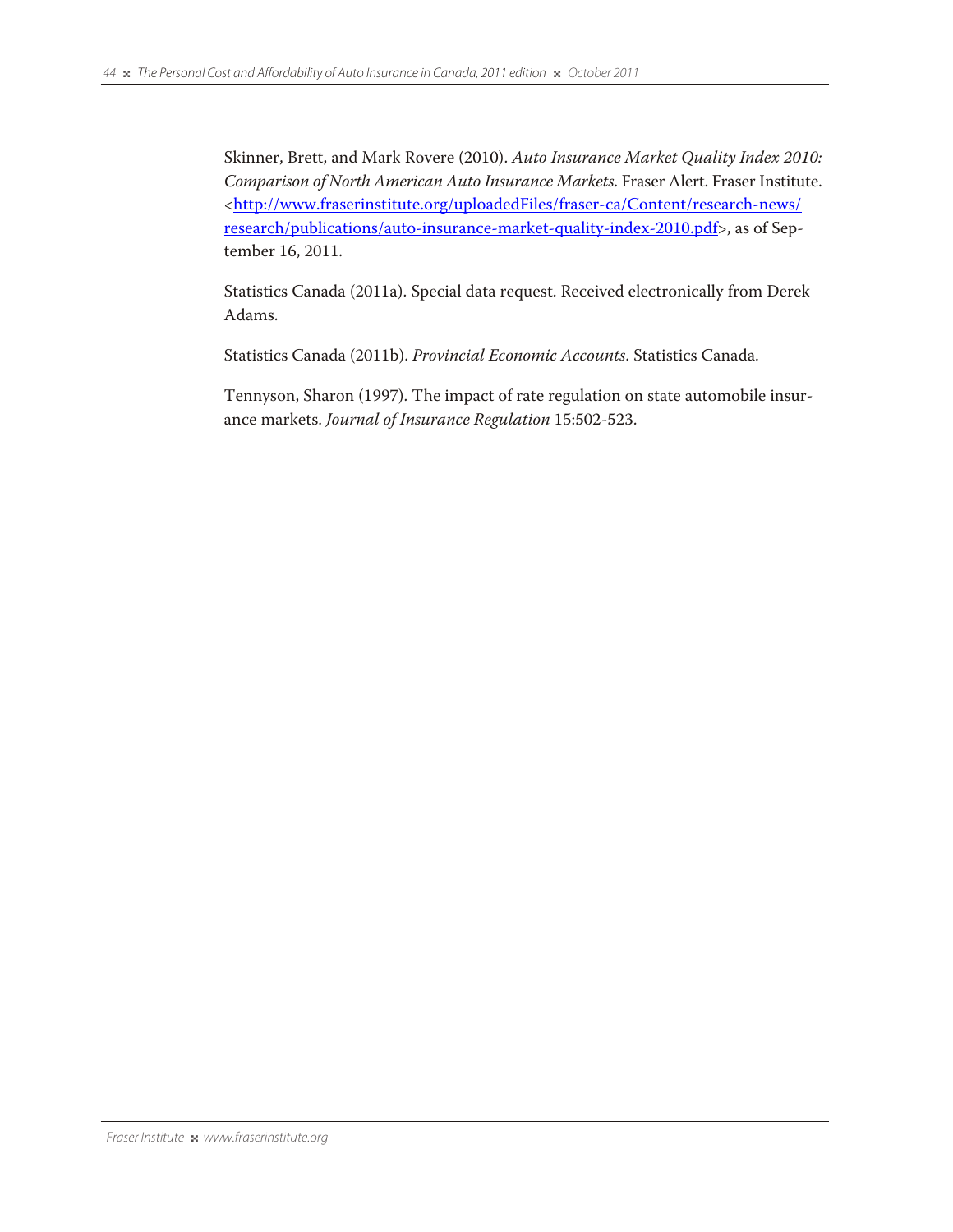# **Acknowl edg ment and dis claimer**

The authors are grateful for the advice provided by Brett Skinner, President of the Fraser Institute and author of the previous editions of this study; and the supply and interpretation of data provided by Joel Baker of MSA Research Inc., Derek Adams of Statistics Canada, and Alex Gainer and Bacchus Barua of the Fraser Institute.

We would also like to thank all those involved in the production and release of this study. The authors, of course, take full and complete responsibility for any remaining errors or omissions. As they have worked independently, the views expressed in this study do not necessarily represent the views of the trustees, supporters, or other staff of the Fraser Institute.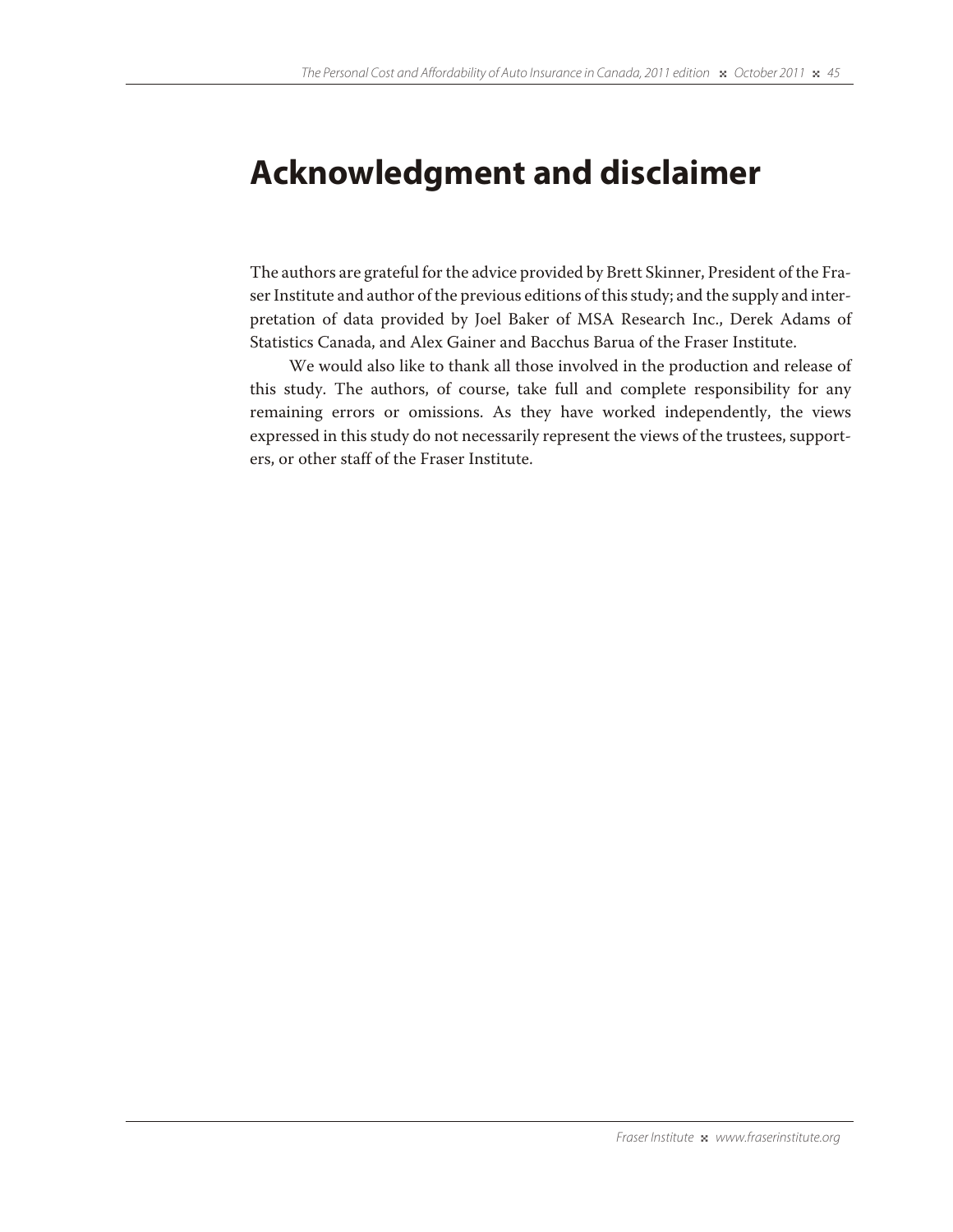### **About the authors**

**Neil Mohindra** is the Director of the Centre for Financial Policy Studies at the Fraser Institute. Mr. Mohindra previously worked for the Financial Services Commission of Ontario as Policy Manager for the Joint Forum Secretariat, Joint Forum of Financial Market Regulators, in which he managed the cross-sectoral projects of Canadian provincial pension, securities, and insurance regulators. This included strategic planning, developing policy options and recommendations, managing external stakeholder engagement, and developing communications strategies. Mr. Mohindra worked for Insurance Bureau of Canada as a senior policy analyst and led the development of industry positions on a number of issues key to the property and casualty insurance industry, such as the 2006 review of federal financial institutions legislation. Prior to the Insurance Bureau of Canada, he was a policy analyst on financial sector issues at the Department of Finance Canada where his responsibilities included briefing the department's member on the Financial Stability Forum. Earlier, he was a research associate with the Task Force on the Future of the Canadian Financial Services Sector (the "MacKay Task Force"). Mr. Mohindra also previously worked at the Fraser Institute where he authored a number of papers, articles, and opinion pieces on securities regulation. He holds a BA (Honours) in Social Sciences (Economics) from the University of Ottawa and an MBA in Finance from McGill University.

**M. Emrul Hasan** is a Researcher in the Centre for Financial Policy Studies at the Fraser Institute. He also teaches finance and economic policy courses at Simon Fraser University as a teaching assistant and in North South University (Bangladesh) as a lecturer. He is also consulting for firms in the banking, P3, agriculture, leather, and textiles sectors. Previously he worked at York University as a teaching assistant. Prior to moving to Canada, Mr. Emrul worked as a research associate for the Asian Tiger Capital Partners investment bank. He was a member of both their macroeconomic consulting and corporate advisory teams where he worked extensively in M&A deals, sector research, policy studies, and advocacy. He has published in finance and economics. He graduated from York University with an MA in Financial Economics. He earned a BBA (*summa cum laude*) in Finance and Economics from North South University. He is also a Chartered Financial Analyst (CFA) candidate.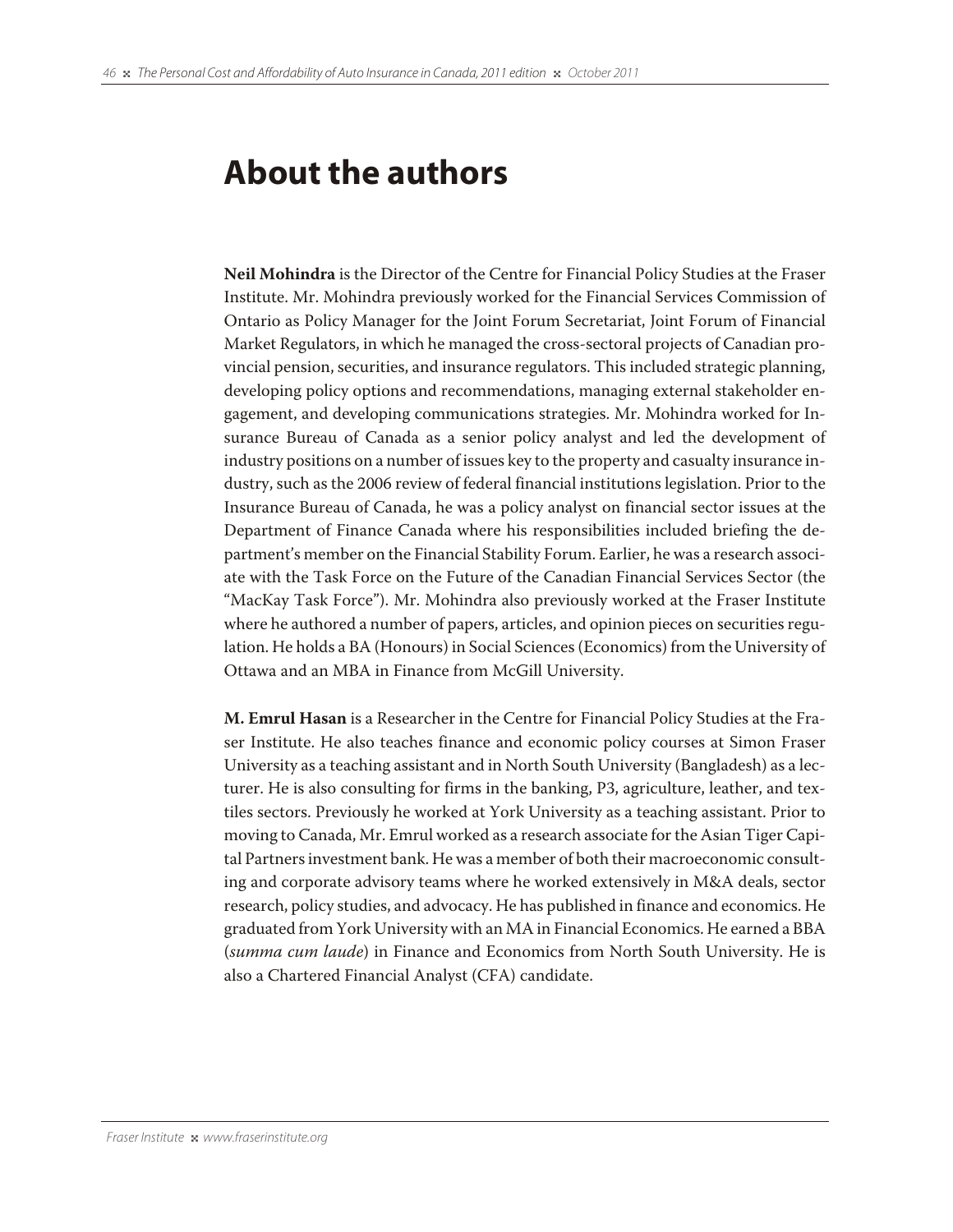# **Publishing information**

Periodically, the Fraser Institute publishes timely and comprehensive studies of current issues in economics and public policy. This study is one such example belonging to a series of related publications.

#### **Distribution**

These publications are available from  $\frac{\text{http://www.fraserinstitute.org>}}{\text{http://www.fraserinstitute.org>}}$  in Portable Document Format (PDF) and can be read with Adobe Acrobat® 7 or later, or with Adobe Reader® 7 or later. Adobe Reader® 9, the most recent version, is available free of charge from Adobe Systems Inc. and may be downloaded from: [<http://get.adobe.](http://get.adobe.com/reader/) [com/reader/](http://get.adobe.com/reader/)>. We encourage you to install the most recent version.

#### **Ordering publications**

For information about ordering the Fraser Institute's printed publications, please contact the publications coordinator

- 4 e-mail: [sales@fraserinstitute.org](mailto:sales@fraserinstitute.org)
- $\text{\textddot{x}}$  telephone: 604.688.0221 ext. 580 or, toll free, 1.800.665.3558 ext. 580
- \* fax: 604.688.8539

#### **Media**

For media inquiries, please contact our Communications Department

- \* telephone: 604.714.4582
- 4 e-mail: [communications@fraserinstitute.org](mailto:communications@fraserinstitute.org)

#### **Copy right**

Copyright  $\odot$  2011 by the Fraser Institute. All rights reserved. No part of this publication may be reproduced in any manner what so ever with out written permission except in the case of brief passages quoted in critical articles and reviews.

#### **ISSN**

1925-6450 Studies in Financial Policy (online version)

#### **Date of issue**

October 2011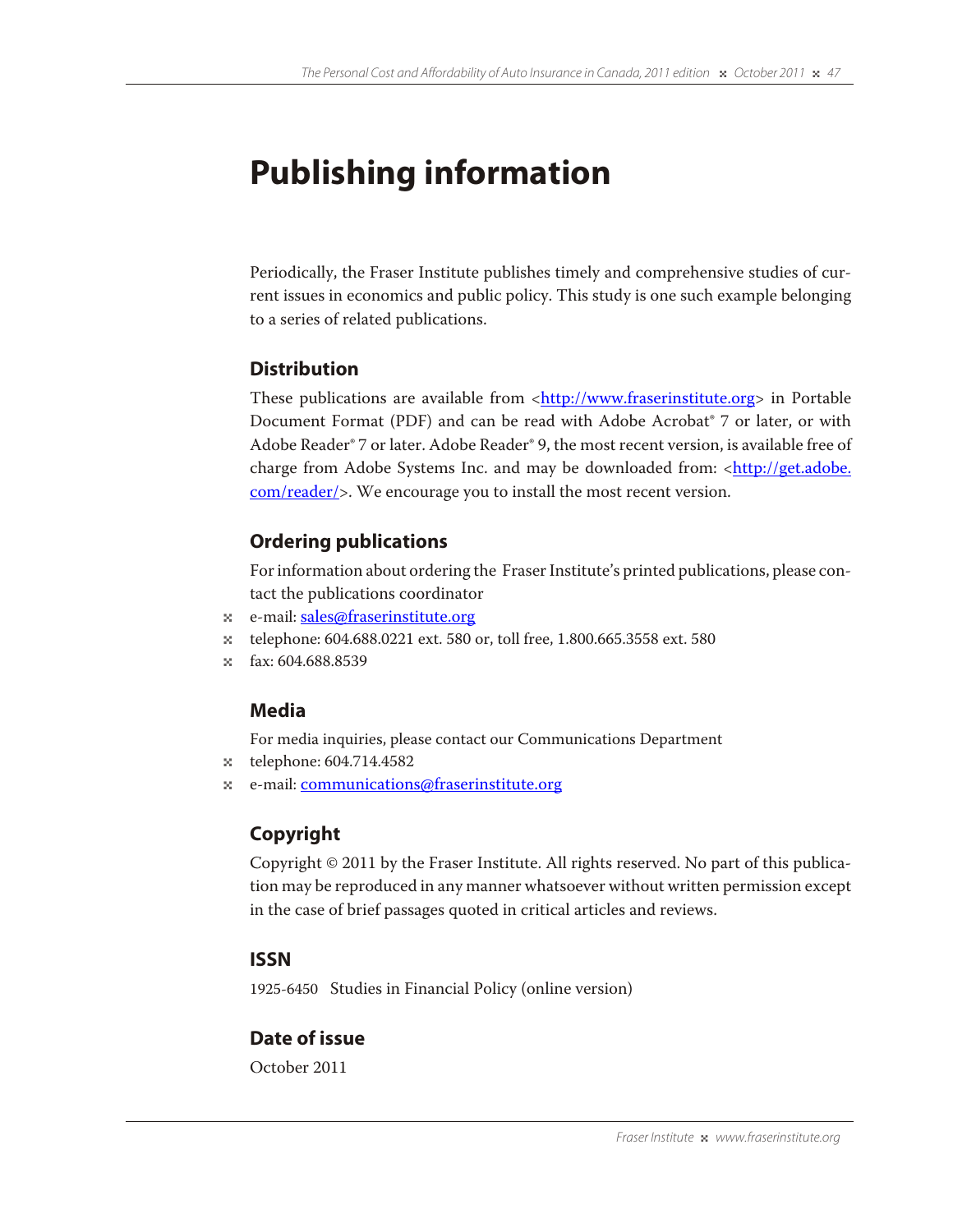#### **Cita tion**

Mohindra, Neil, and M. Emrul Hasan (2011). *The Per sonal Cost and Affordability of* Auto Insurance in Canada: 2011 Edition. Studies in Financial Policy. Fraser Institute.

#### **Editing and production**

Kristin McCahon

#### **Design**

Lindsey Thomas Martin

#### **Cover design**

Bill Ray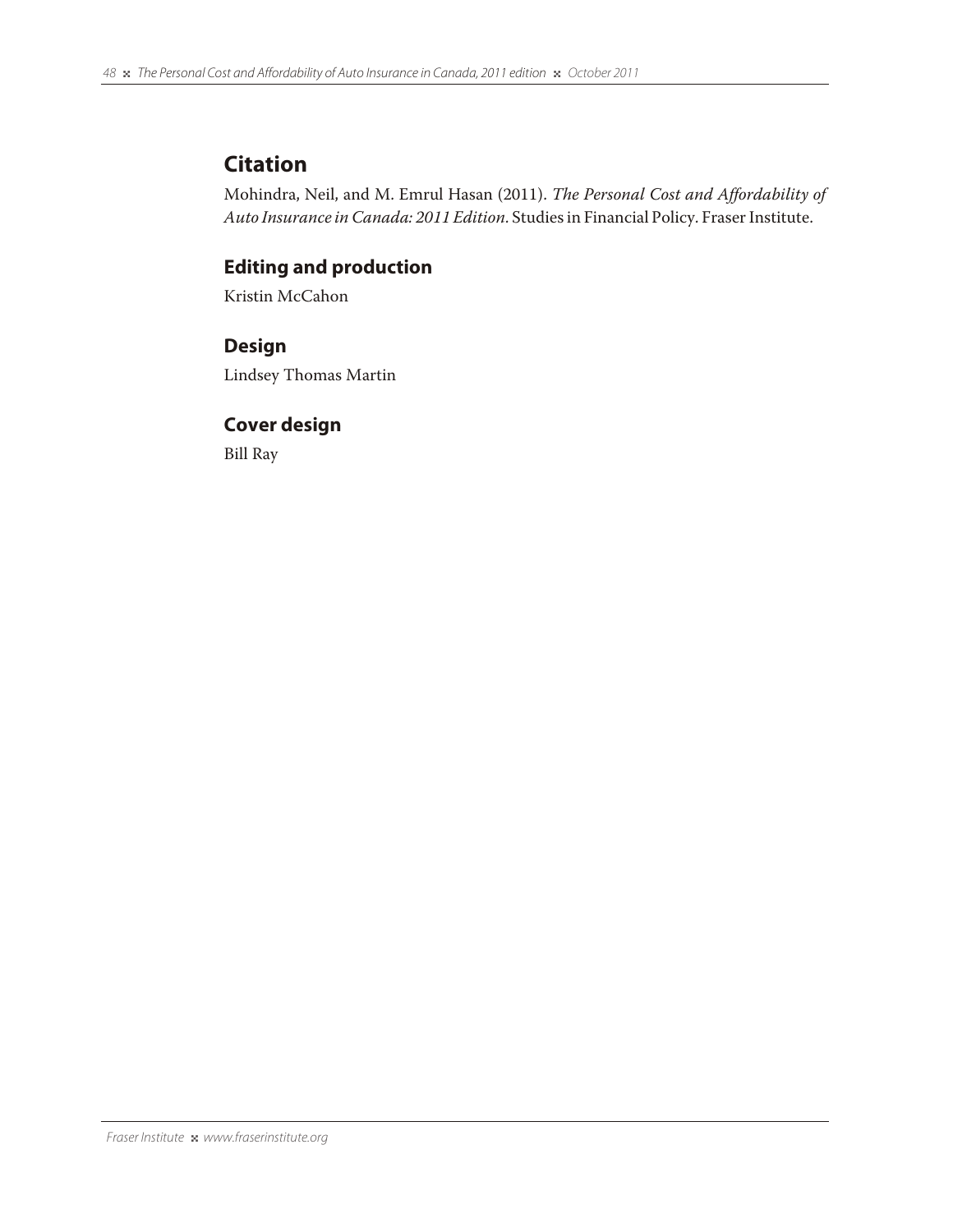# **About the Fraser Institute**

Our vision is a free and prosperous world where individuals benefit from greater choice, competitive markets, and personal responsibility. Our mission is to measure, study, and communicate the impact of competitive markets and government interventions on the welfare of individuals. Founded in 1974, we are an independent Canadian research and educational organization with locations throughout North America and international partners in over 85 countries. Our work is financed by tax-deductible con tributions from thousands of individuals, organizations, and foundations. In order to protect its independence, the Institute does not accept grants from government or contracts for research.

*Nous envisageons un monde li bre et prospère, où chaque personne bénéficie d'un plus grand choix, de marchés concurrentiels et de responsabilités individuelles. No tre mis sion consiste à mesurer, à étudier et à communiquer l'effet des marchés concurrentiels et des in ter ven tions gouvernementales sur le bien-être des individus.*

# **Supporting the Fraser Institute**

To learn how to support the Fraser Institute, please contact

- $\mathbf x$  Development Department, The Fraser Institute, Fourth Floor, 1770 Burrard Street, Vancouver, British Columbia, Canada V6J 3G7
- 4 tele phone, toll-free: 1.800.665.3558 ext. 586
- 4 e-mail: [development@fraserinstitute.org](mailto:development@fraserinstitute.org)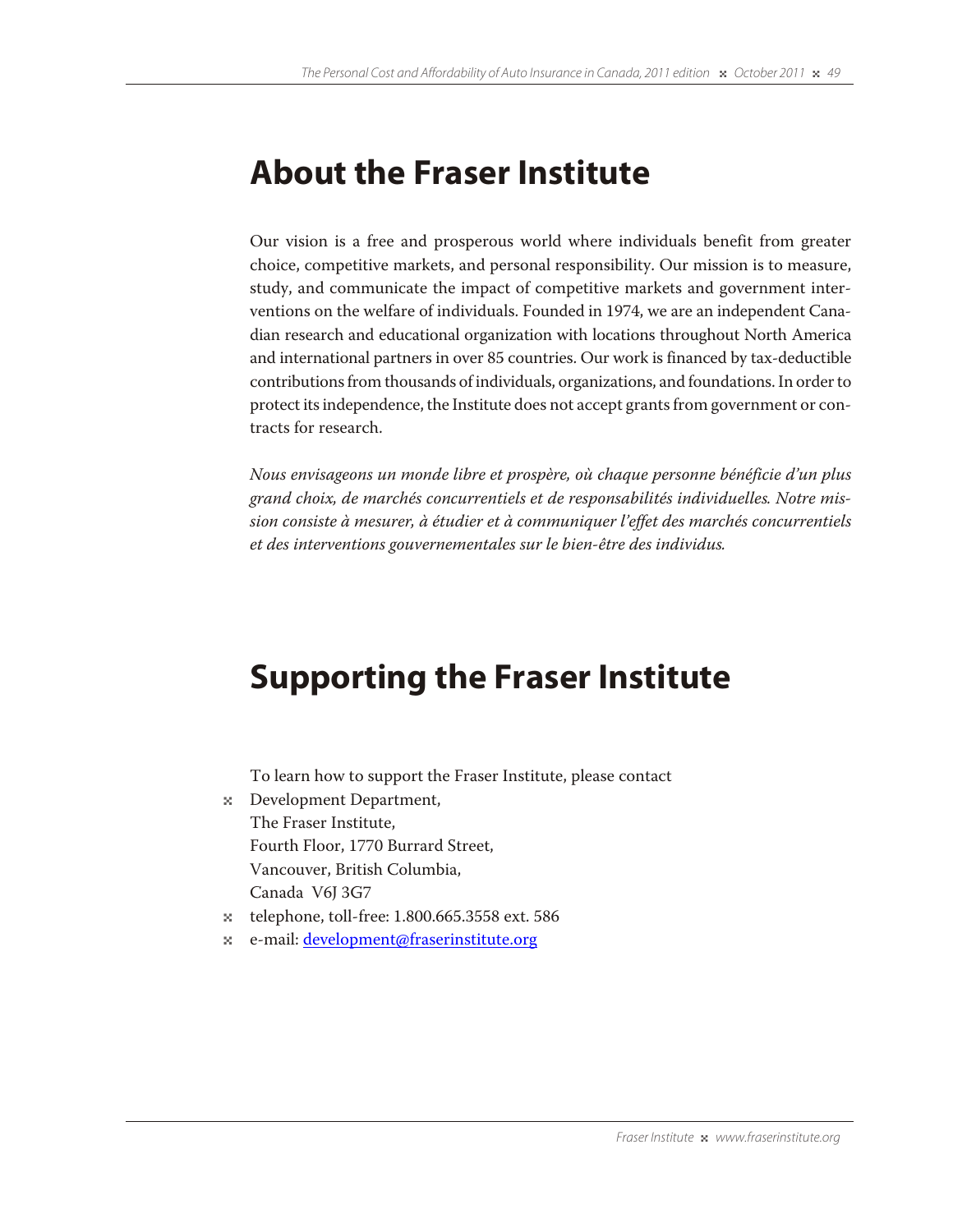#### **Peer review**

#### *Val i dat ing the accu racy of our research*

The Fraser Institute maintains a rigorous peer review process for its research. New research, major research projects, and substantively modified research conducted by the Fra ser Institute are reviewed by a minimum of one internal expert and two external experts. Reviewers are expected to have a recognized expertise in the topic area being addressed. Whenever possible, external review is a blind process.

Commentaries and conference papers are reviewed by internal experts. Updates to previously reviewed research or new editions of previously reviewed research are not reviewed unless the update includes substantive or material changes in the methodology.

The review process is overseen by the directors of the Institute's research departments who are responsible for ensuring all research published by the Institute passes through the appropriate peer review. If a dispute about the recommendations of the reviewers should arise during the Institute's peer review process, the Institute has an Editorial Advisory Board, a panel of scholars from Canada, the United States, and Europe to whom it can turn for help in resolving the dispute.

#### **Statement of purpose, funding, and independence**

The Fraser Institute provides a useful public service. We report objective information about the economic and social effects of current public policies, and we offer evidence-based research and education about policy options that can improve the quality of life.

The Institute is a non-profit organization. Our activities are funded by charitable donations, unrestricted grants, ticket sales and sponsorships from events, the licensing of products for public distribution, and the sale of publications.

All research is subject to rigorous review by external experts, and is conducted and published separately from the Institute's Board of Trustees and its donors.

The opinions expressed by staff or author(s) are those of the individuals themselves, and should not be interpreted to reflect those of the Institute, its Board of Trustees, or its donors and supporters.

As a healthy part of public discussion among fellow citizens who desire to improve the lives of people through better public policy, the Institute welcomes *evidence-focused* scrutiny of the research we publish, including verification of data sources, replication of analytical methods, and intelligent debate about the practical effects of policy recommendations.